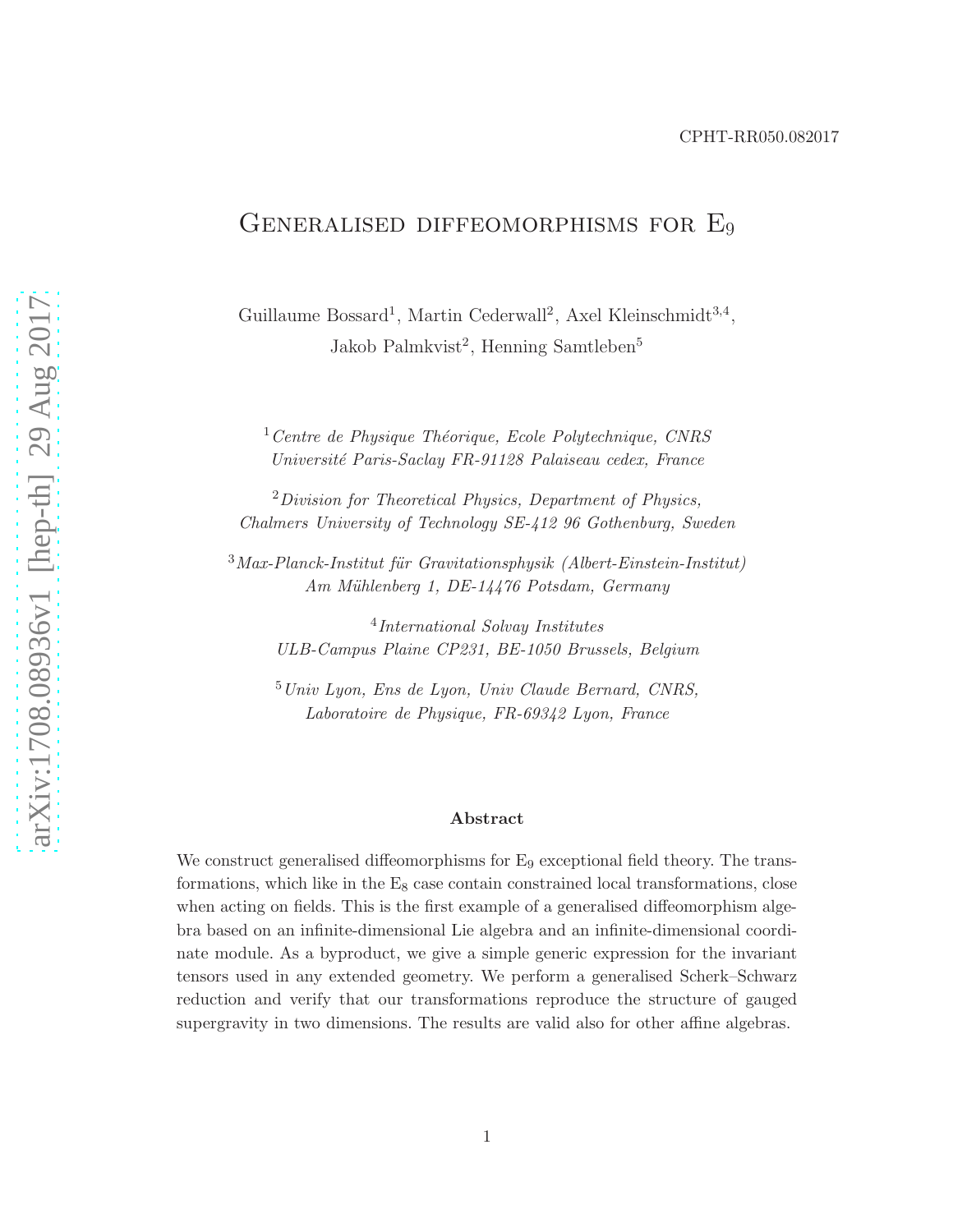## Contents

| 1 Introduction                                                                                                 | $\mathbf{2}$            |
|----------------------------------------------------------------------------------------------------------------|-------------------------|
| 2 $E_9$ : algebra and representations                                                                          | $\overline{\mathbf{4}}$ |
| 3 Coordinates and section constraint                                                                           | 10                      |
| 4 Generalised diffeomorphisms                                                                                  | 12                      |
| 5 Generalised Scherk–Schwarz reduction                                                                         | 19                      |
| 6 Generalisation to other groups<br>6.1<br>Strong section constraint for an arbitrary Kac–Moody algebra<br>6.2 | 23<br>24<br>-26         |
| 7 Conclusions                                                                                                  | 30                      |
| A Some $E_8$ representations and tensor products                                                               | 32                      |
| <b>B</b> Normalisation of the trace                                                                            | 32                      |

## <span id="page-1-0"></span>1 Introduction

Exceptional symmetries are one of the deepest features of ungauged maximal supergravity, and symmetry groups of split real form  $E_n(R)$  have been established for  $n \leq 9$ , corresponding to supergravity in  $D = 11-n$  space-time dimensions [\[1–](#page-34-0)[5\]](#page-34-1). These symmetries are not only important for constructing gauged supergravity models with interesting vacuum structures, but also play an important role for understanding the string theory effective action that conjecturally exhibits a discrete U-duality symmetry  $E_n(\mathbb{Z})$  [\[6\]](#page-34-2), at least for  $n \leq 7$ .

Many papers have been devoted to understanding the origin of the  $E_n(R)$  hidden symmetries, and recently there has been considerable progress on "geometrising" the  $E_n(R)$  symmetries for  $n \leq 8$ . This geometrisation requires first of all constructing an extended geometry that has  $E_n(\mathbb{R})$ symmetry and then, secondly, constructing a model based on this so called exceptional geometry. A crucial role in both steps is played by a constraint on the geometry called the (strong) section constraint that is necessary for defining a consistent algebra of generalised diffeomorphisms and for making sure that the resulting exceptional field theory reduces consistently to just standard supergravity for a particular choice of exceptional geometric background. All these steps have been carried out for finite-dimensional  $E_n(R)$  for  $n \leq 8$  in a series of papers [\[7](#page-34-3)[–24\]](#page-35-0). More generally, one can consider generalised Scherk–Schwarz reductions of these theories [\[25](#page-35-1)[–29\]](#page-35-2) to obtain gauged supergravity theories.

In the present paper, we will begin the construction of  $E_9$  exceptional field theory, where  $E_9$  denotes the affine extension of the largest finite-dimensional exceptional Lie group  $E_8$ . This infinite-dimensional group is known to be a symmetry of two-dimensional maximal ungauged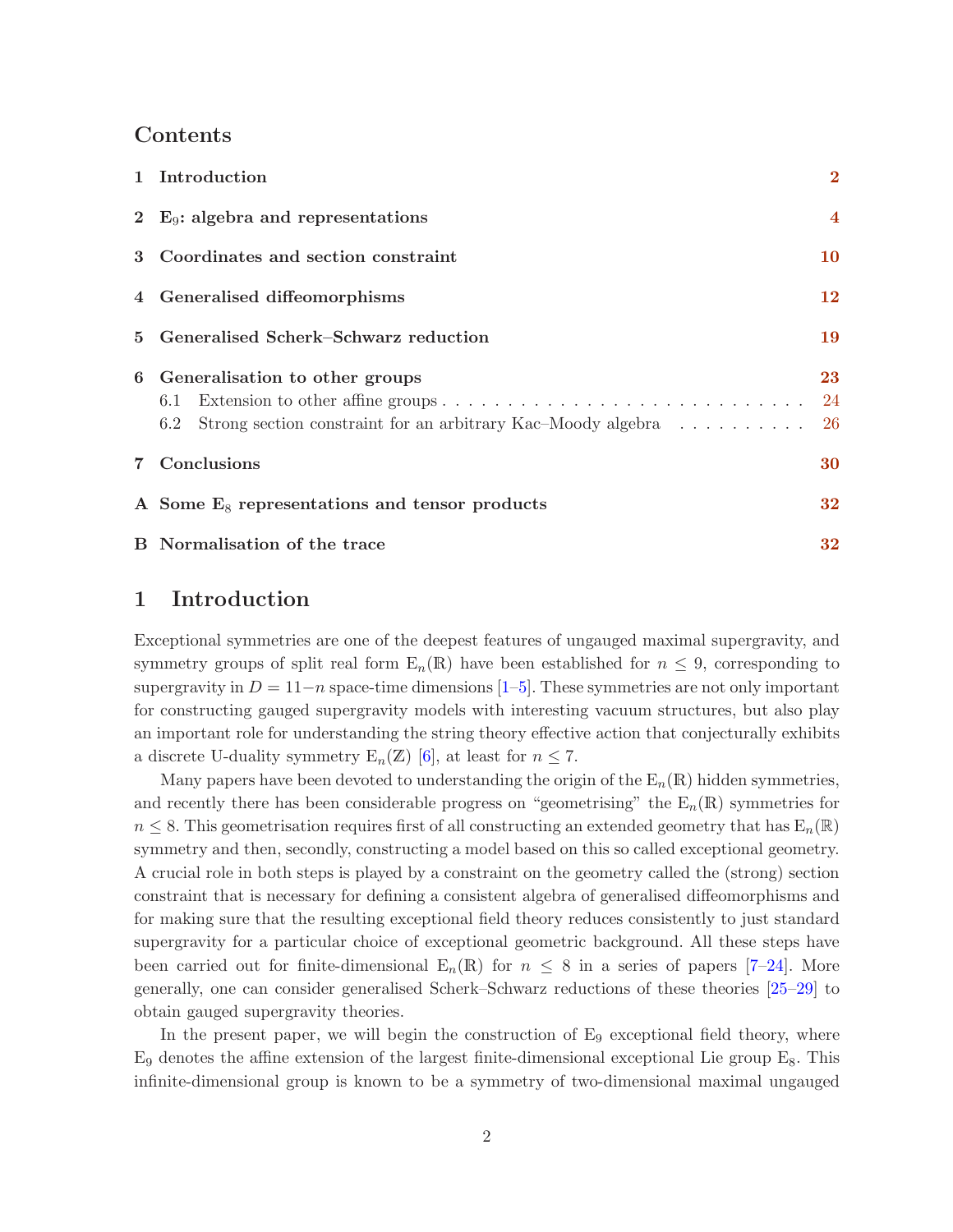supergravity  $[2,3]$  $[2,3]$ , and gaugings of this symmetry have been considered in  $[30]$ . The first step in the construction of E<sup>9</sup> exceptional field theory is to establish a consistent gauge algebra of generalised diffeomorphisms similar to [\[14,](#page-34-6)[23,](#page-35-4)[24\]](#page-35-0). This requires identifying an appropriate set of coordinates that transform under  $E_9$  together with section constraints. They allow the definition of a generalised Lie derivative that forms a closed algebraic structure. A construction of a model based on the E<sup>9</sup> exceptional geometry will be left to future work. In this sense, we are providing the kinematical background for the construction of a dynamical model.

The main result of this paper will be to provide a consistent algebra of generalised diffeomorphisms based on E<sub>9</sub> together with consistency checks using a generalised Scherk–Schwarz reduction. The coordinates lie in the simplest  $\mathfrak{e}_9$  highest weight representation, sometimes called the "basic" or "fundamental" representation [\[31,](#page-35-5) [30,](#page-35-3) [32\]](#page-36-0), that can be identified with the Hilbert space of a CFT on the  $E_8$  lattice [\[33\]](#page-36-1) and whose construction will be reviewed in algebraic terms below. Due to the Hilbert space structure, it will prove very convenient to employ Dirac notation to write elements in this representation, its dual and tensor products.

We will show in this paper that the full Lie derivative can be put in a remarkably compact form

<span id="page-2-0"></span>
$$
\mathcal{L}_{\xi,\Sigma}|V\rangle = \langle \partial_V|\xi\rangle|V\rangle + \langle \partial_{\xi}|(C_0 - 1)|\xi\rangle \otimes |V\rangle + \langle \pi_{\Sigma}|C_{-1}|\Sigma\rangle \otimes |V\rangle, \qquad (1.1)
$$

acting on a fundamental vector  $|V\rangle$  with the rescaled coset Virasoro generators  $C_n \equiv 32 L_n^{\text{coset}}$  [\[34\]](#page-36-2), acting on tensor products of fundamental representations. The gauge parameters combine a fundamental vector  $|\xi\rangle$  as the generic diffeomorphism parameter together with a two-index tensor which we denote as  $\Sigma \equiv |\Sigma\rangle\langle\pi_{\Sigma}|$  and which is constrained in its second index as we specify below. The latter parameter is required for closure of the algebra, in analogy to a similar term in the  $E_8$  exceptional field theory with three external dimensions [\[23,](#page-35-4)[24\]](#page-35-0). This additional gauge transformation in [\(1.1\)](#page-2-0) does not absorb the standard diffeomorphism acting on the highest weights components of the vector field  $|V\rangle$ , and will therefore only gauge away unphysical components of the generalised vielbeins in the exceptional field theory. Generalised diffeomorphisms based on the infinite-dimensional Kac–Moody algebra  $\mathfrak{e}_{11}$  have been proposed in [\[35\]](#page-36-3) up to an unknown connection. The section constraint and the extra constrained gauge parameter  $\Sigma$  that we crucially need for the closure do not feature in the proposal of [\[35\]](#page-36-3), whereas we believe that they will be needed for the closure of the algebra.

The transformations [\(1.1\)](#page-2-0) close into an algebra, provided we impose the section constraint

<span id="page-2-1"></span>
$$
\langle \partial_1 | \otimes \langle \partial_2 | (C_0 - 1 + \sigma) = 0 ,
$$
  

$$
\langle \partial_1 | \otimes \langle \partial_2 | C_{-n} = 0 , \quad \forall n > 0 ,
$$
  

$$
(\langle \partial_1 | \otimes \langle \partial_2 | + \langle \partial_2 | \otimes \langle \partial_1 |) C_1 = 0 .
$$
 (1.2)

where  $\sigma$  is the operator that exchanges the two factors of the tensor product  $\langle \partial_1 | \otimes \langle \partial_2 |$ . This is a special case of a general expression for the section condition that applies in all extended geometries,

$$
\langle \partial_1 | \otimes \langle \partial_2 | \left[ -\eta_{AB} T^A \otimes T^B + (\lambda, \lambda) + \sigma - 1 \right] = 0. \tag{1.3}
$$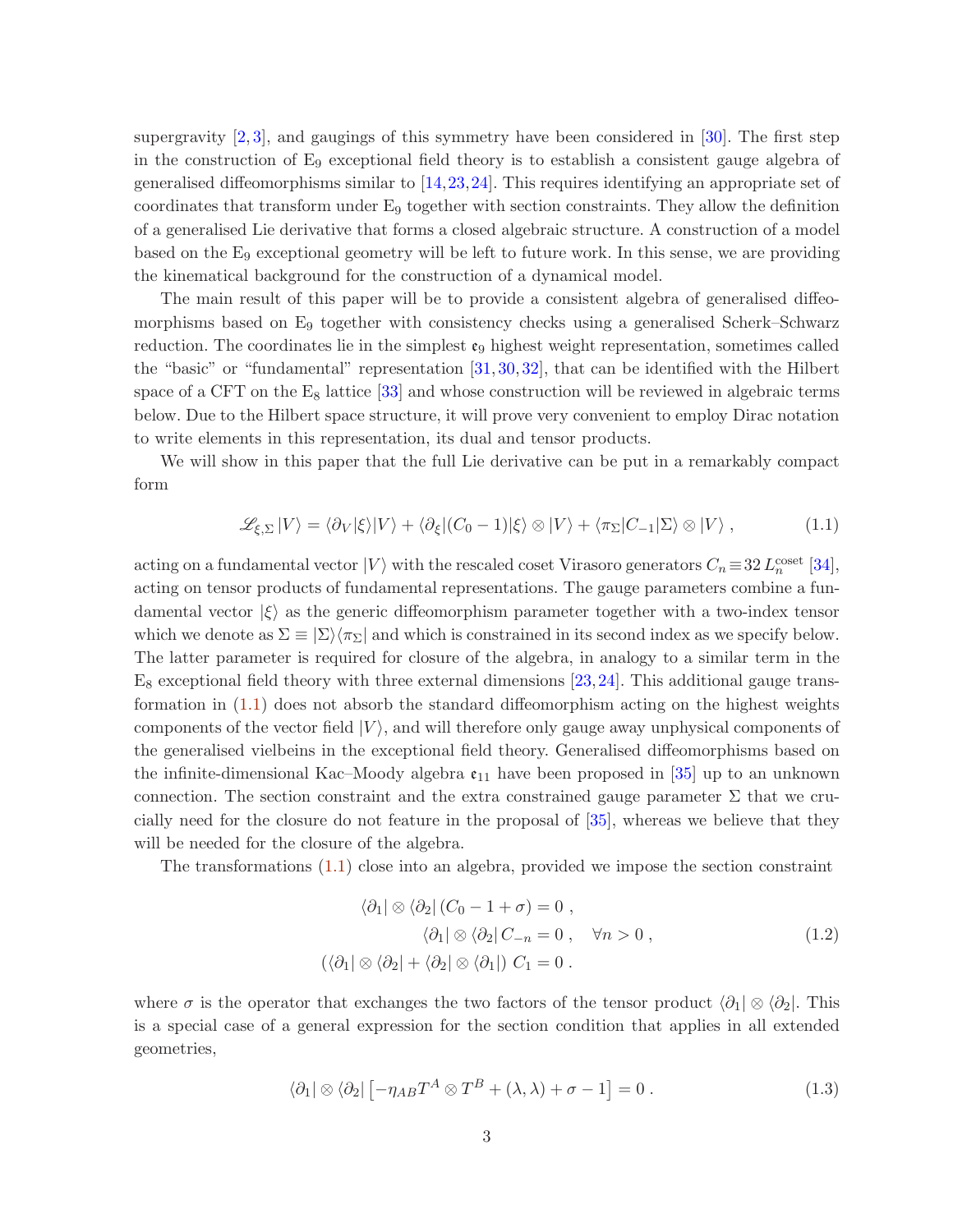After a generalised Scherk–Schwarz reduction with an appropriate Ansatz for the gauge parameters  $|\xi\rangle$  and  $\Sigma$  and the vector  $|V\rangle$ , the generalised diffeomorphisms [\(1.1\)](#page-2-0) reduce to an algebraic action which precisely reproduces the gauge structure of two-dimensional gauged supergravity [\[30\]](#page-35-3). The section constraints above then imply the quadratic constraints on the twodimensional embedding tensor.

Remarkably, the entire construction appears to make little use of the explicit structure of  $E_8$  and its specific tensor identities, in marked contrast to the analogous constructions for the finite dimensional groups [\[14,](#page-34-6)[23\]](#page-35-4). Rather, most of the consistency of the diffeomorphism algebra is a consequence of the underlying coset Virasoro symmetry. It is thus natural to expect that the present construction is not limited to the case of  $E_8$  and its affine extension but naturally generalises to other affine algebras. We show that this is indeed the case.

Section [2](#page-3-0) reviews some basic facts about  $\mathfrak{e}_9$  and its representations, including in particular some tensor products, and the construction of coset Virasoro generators. In section [3,](#page-9-0) we introduce coordinates and derivatives and deduce the form of the section constraint using the coset Virasoro generators. Generalised diffeomorphisms, including "extra" local  $\mathfrak{e}_9$ -transformations, are introduced in section [4,](#page-11-0) and are shown to close when acting on vectors. Section [5](#page-18-0) deals with the generalised Scherk–Schwarz reduction, and shows that the diffeomorphisms reproduce the correct structures, both for standard and non-Lagrangian gaugings, of two-dimensional gauged supergravity. In section  $6$ , it is first shown how our results are generalised to other affine algebras, and then how a completely general expression, valid for arbitrary Kac–Moody algebras and highest weight coordinate representations, for the generalised Lie derivative and the section constraint can be derived. We conclude with a summary and discussion of our results and indicate some questions for future research in section [7.](#page-29-0)

## <span id="page-3-0"></span>2 E9: algebra and representations

Here we review the structure of the affine algebra  $\mathfrak{e}_9$  and some useful facts about its representations. We denote by  $\mathfrak{e}_9$  the centrally extended loop algebra over  $\mathfrak{e}_8$ , together with the derivation generator d. The generators are

$$
\mathfrak{e}_9 = \left\langle T_m^A : A = 1, \dots, 248, \quad m \in \mathbb{Z} \right\rangle \oplus \mathbb{R} \mathsf{K} \oplus \mathbb{R} \mathsf{d} \,.
$$
 (2.1)

The first part is the loop algebra, K is the central element and d the derivation acting by  $\left[\mathsf{d},T_{m}^{A}\right]=-mT_{m}^{A}.$  The remaining commutators are

<span id="page-3-1"></span>
$$
\left[T_m^A, T_n^B\right] = f^{AB}{}_C T_{m+n}^C + \eta^{AB} m \,\delta_{m+n,0} \,\mathsf{K} \,,\tag{2.2}
$$

with  $\mathfrak{e}_8$  structure constants  $f^{AB}{}_{C}$  and Killing metric  $\eta^{AB}$ , and where the standard normalisation is used, so that  $f^{AC}{}_{D}f^{BD}{}_{C} = 2g^{\vee}\eta^{AB} = 60 \eta^{AB}$ . The horizontal  $\mathfrak{e}_8$  subalgebra of  $\mathfrak{e}_9$  is generated by the  $T_0^A$  as usual.

The algebra  $\mathfrak{e}_9$  admits highest and lowest weight representations. Highest weight representations  $R(\Lambda)$  are labelled by a dominant integral weight  $\sum_{i=0}^{8} \ell^{i} \Lambda_{i}$  where the labels are those of figure [1](#page-4-0) and are distinguished by their "level"  $k$  which is the eigenvalue of the generator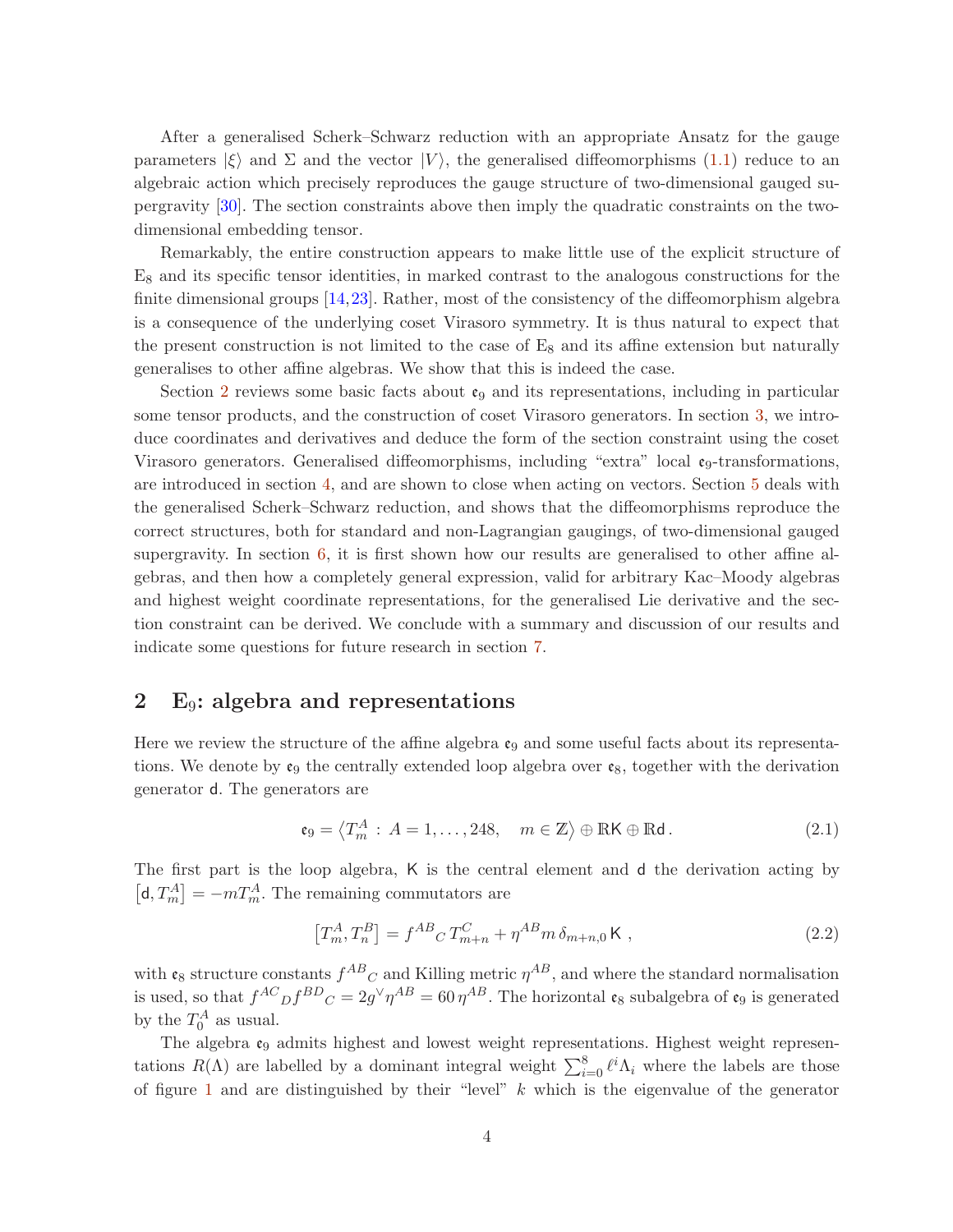

**Figure 1:** The Dynkin diagram of  $\mathfrak{e}_9$ .

<span id="page-4-0"></span>K acting on the module. The level of  $R(\Lambda)$  is  $k = \sum_{i=0}^{8} a_i \ell^i$ , where  $a_i$  are the Coxeter labels  $(a_0, \ldots, a_8) = (1, 2, 3, 4, 5, 6, 4, 2, 3)$ . The leading states of  $R(\Lambda)$  form the  $\mathfrak{e}_8$  representation  $r(\lambda)$ with highest weight  $\lambda = \sum_{i=1}^{8} \ell^{i} \lambda_{i}$ . Any dominant integral highest weight can be shifted by an arbitrary real amount  $-h\delta$ , where  $\delta$  is the lowest positive null root of the affine algebra and dual to the derivation d. This means that the d eigenvalue on a weight  $\Lambda = \sum_{i=0}^{8} \ell^{i} \Lambda_{i} - h \delta$  is h. The lowest weight module conjugate to the highest weight module  $R(\Lambda)$  will be denoted by  $R(\Lambda)$ .

At  $k = 1$  there is (up to δ shifts) only one dominant weight  $\Lambda_0 = (100000000)$  and the corresponding module is called the "basic" representation of  $\mathfrak{e}_9$ . By extrapolation of the coordinate representations of  $E_n$  exceptional geometries (see e.g. [\[14\]](#page-34-6)), one would expect this to be the right representation for the  $E_9$  coordinates and we will show from different angles that this is indeed the case. When one constructs the relevant invariant tensors used in the generalised diffeomorphisms and appearing in the section condition, it is important to have control over tensor products of highest weight states, especially  $R(\Lambda_0)$ 's.<sup>[1](#page-4-1)</sup> Using the affine grading of [\(2.2\)](#page-3-1), the module  $R(\Lambda_0)$  is generated by acting with the generators on an  $\mathfrak{e}_8$  invariant scalar highest weight state  $|0\rangle$  satisfying

<span id="page-4-2"></span>
$$
T_n^A|0\rangle = 0 \;, \quad n \ge 0 \;, \quad d|0\rangle = 0 \;, \quad (\mathsf{K} - 1)|0\rangle = 0 \;.
$$
 (2.3)

The basic null states in the module appear as

<span id="page-4-4"></span><span id="page-4-3"></span>
$$
\mathbb{P}_{(27\,000)}{}^{AB}{}_{CD} T^{C}_{-1} T^{D}_{-1} |0\rangle , \qquad (2.4)
$$

which is straightforward to verify using  $(2.2)$  and  $(2.3)$  together with the projection operators on the tensor product of two  $\mathfrak{e}_8$  adjoint representations given in Appendix [A,](#page-31-0) where also the dimensionalities of some  $\mathfrak{e}_8$  representations are listed.

The first few levels of  $R(\Lambda_0)$  are

$$
R(\Lambda_0) = 1_0 \oplus 248_{-1} \oplus (1 \oplus 248 \oplus 3875)_{-2} \oplus (1 \oplus 2 \cdot 248 \oplus 3875 \oplus 30380)_{-3}
$$
  
\n
$$
\oplus (2 \cdot 1 \oplus 3 \cdot 248 \oplus 2 \cdot 3875 \oplus 30380 \oplus 27000 \oplus 147250)_{-4}
$$
  
\n
$$
\oplus (2 \cdot 1 \oplus 5 \cdot 248 \oplus 3 \cdot 3875 \oplus 3 \cdot 30380 \oplus 27000 \oplus 147250 \oplus 779247)_{-5}
$$
  
\n
$$
\oplus \ldots \qquad (2.5)
$$

The subscripts in the above equation refer to minus the number of times the lowering generator of node 0 where used. Equivalently, it is minus the eigenvalue of the operator d, and we refer to the subscript as "affine level". We shall sometimes denote isomorphic modules with shifted

<span id="page-4-1"></span><sup>1</sup>Highest weight modules of affine Kac–Moody algebras are closed under the tensor product operation, since they belong to "category  $\mathcal{O}$ " [\[36\]](#page-36-4), and tensor products are completely reducible but infinitely so, see also [\[37\]](#page-36-5).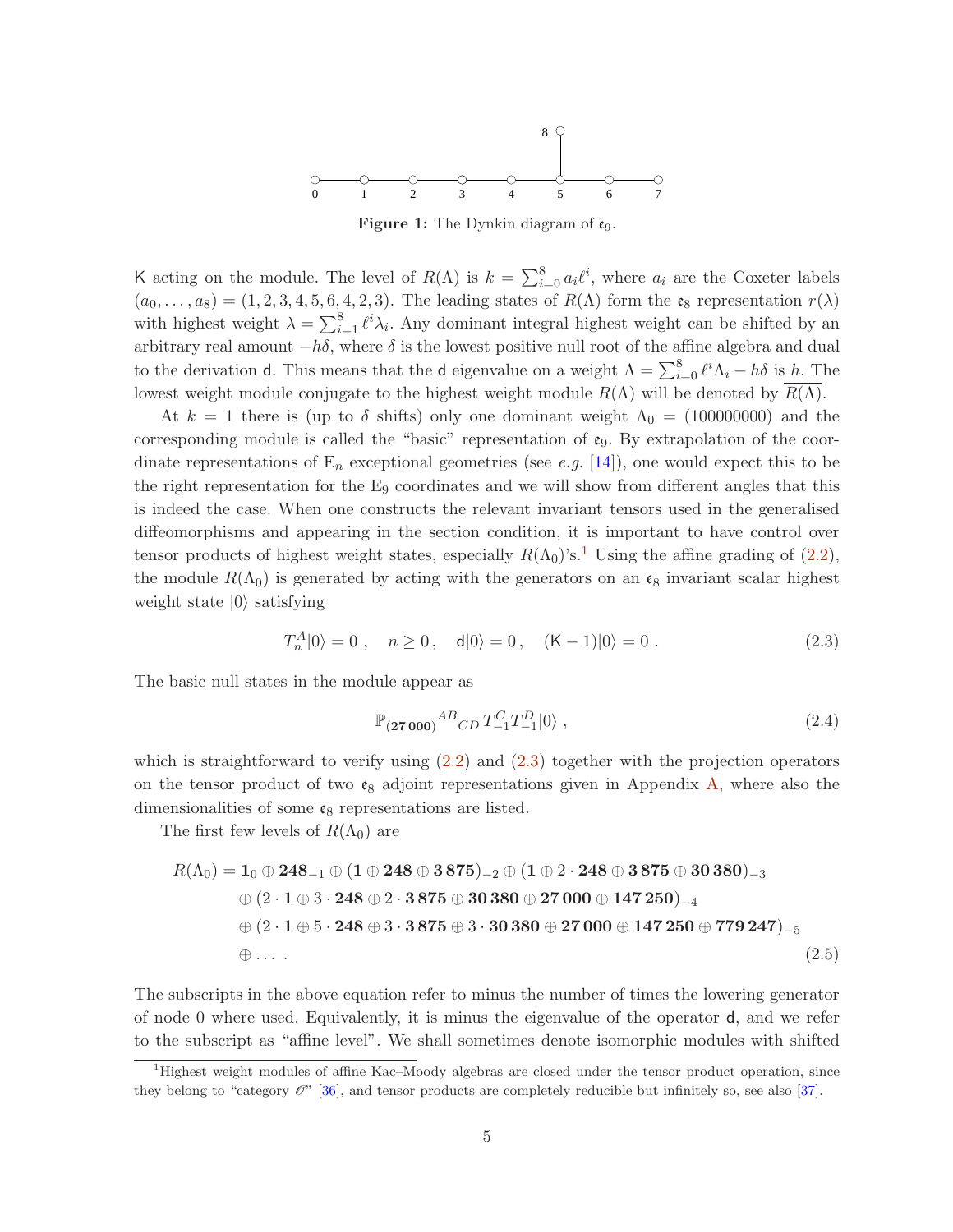affine level h for the vacuum by  $R(\Lambda_0)_{-h}$ . They satisfy  $d|0\rangle = h|0\rangle$ . The character for  $R(\Lambda_0)$ that counts only affine level (where a term  $c_n q^n$  corresponds to  $c_n$  states at level  $-n$ ) has a remarkable form  $[38, 39]$  $[38, 39]$  in terms of the modular invariant function j:

$$
\chi_{R(\Lambda_0)}(q) = (q \, j(q))^{1/3} \tag{2.6}
$$

and we discuss this Hilbert space in some more detail in appendix [B.](#page-31-1)

In a grading with respect to the exceptional root (the simple root corresponding to node 8), the fundamental representation has the following expansion in terms of  $\mathfrak{sl}(9)$  representations,

<span id="page-5-3"></span>
$$
R(\Lambda_0) = (10000000)_0 \oplus (00000010)_{-1} \oplus (00010000)_{-2}
$$
  
\n
$$
\oplus [(10000000) \oplus (01000001)]_{-3}
$$
  
\n
$$
\oplus [(00000010) \oplus (00000002) \oplus (10000100)]_{-4}
$$
  
\n
$$
\oplus [(00010000) \oplus (10100000) \oplus (00001001)]_{-5}
$$
  
\n
$$
\oplus [2(10000000) \oplus 2(01000001) \oplus (20000001) \oplus (00100010)]_{-6}
$$
  
\n
$$
\oplus \ldots,
$$
  
\n(2.7)

while the adjoint is

$$
adj = \bigoplus_{n \in \mathbb{Z}} [(00100000)_{3n+1} \oplus (10000001)_{3n} \oplus (00000100)_{3n-1}] \oplus 2(00000000)_0 . \tag{2.8}
$$

In these equations, the subscript is now given by minus the number of times the lowering generator of node 8 was used. Such a grading is suitable for analysing explicit solutions of the section condition. We will however mostly use the affine grading, mainly because it is better adapted to the Virasoro generators.

When dealing with representations of affine algebras, it is convenient to use their CFT or current algebra interpretation. The Sugawara construction [\[40\]](#page-36-8) implies the presence of a Virasoro algebra, with generators

<span id="page-5-0"></span>
$$
L_m^{(k)} = \frac{1}{2(k+g^\vee)} \sum_{n \in \mathbb{Z}} \eta_{AB} : T_n^A T_{m-n}^B : , \qquad (2.9)
$$

and central charge  $c_k = \frac{k \dim \mathfrak{g}}{k+g^{\vee}}$ . The dual Coxeter number  $g^{\vee}$  for  $\mathfrak{e}_8$  is  $g^{\vee} = 30$  and the colons refer to standard normal ordering moving positive mode numbers to the right. The Sugawara– Virasoro generators satisfy the commutation relations

<span id="page-5-1"></span>
$$
\[L_m^{(k)}, L_n^{(k)}\] = (m-n)L_{m+n}^{(k)} + \frac{c_k}{12}(m^3 - m)\,\delta_{m+n,0} \;, \tag{2.10}
$$

and

<span id="page-5-2"></span>
$$
\[L_m^{(k)}, T_n^A\] = -n T_{m+n}^A \;, \tag{2.11}
$$

with the loop algebra. Often, we will not write the level  $k$  superscript when the module is clear from the context in order to keep the notation light.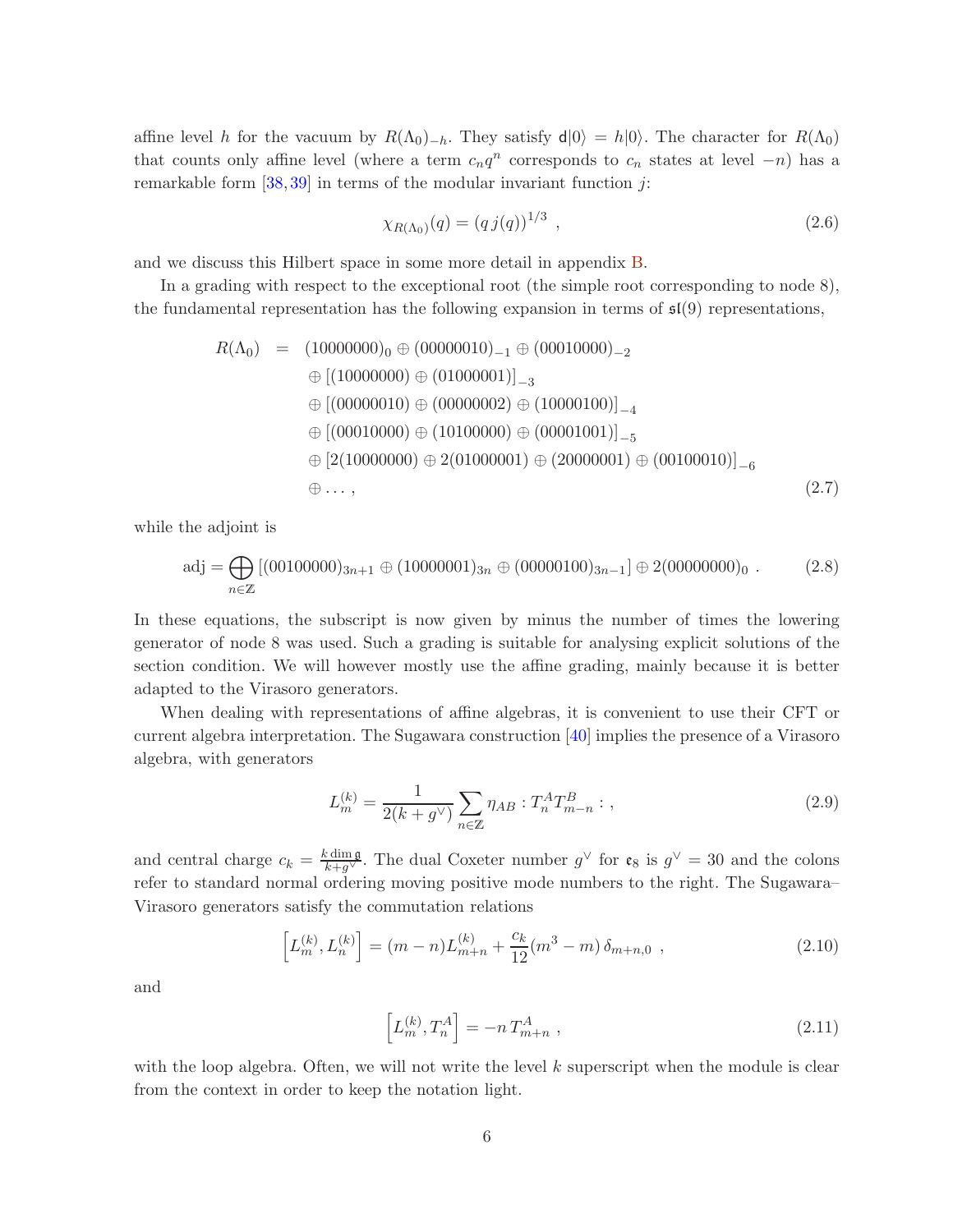In an irreducible highest weight representation one can relate  $L_0$  to the derivation operator d. The eigenvalue of  $L_0$  is given by the Sugawara construction [\(2.9\)](#page-5-0), where  $L_0$  reduces to  $\frac{1}{k+g^{\vee}}$ times the  $\mathfrak{e}_8$  quadratic Casimir, whereas the eigenvalue of d on the highest weight state can be shifted regardless of the weight of the centrally extended loop algebra. (However, in the nonhighest weight representation on the centrally extended loop algebra itself,  $L_0$  and  $d$  act in the same way, and can be identified which each other in the further extension to the affine algebra).

At  $k = 1$ , we have  $c_1 = 8$ , and the highest weight state has  $h = 0$ , where h is the  $L_0$ eigenvalue. At  $k = 2$ , there are three irreducible highest weight representations, namely  $R(2\Lambda_0)$ ,  $R(\Lambda_7)$  and  $R(\Lambda_1)$ . The leading  $\mathfrak{e}_8$  levels are

$$
R(2\Lambda_0) = 1_0 \oplus 248_{-1} \oplus (1 \oplus 248 \oplus 3875 \oplus 27000)_{-2}
$$
  
\n
$$
\oplus (1 \oplus 3 \cdot 248 \oplus 3875 \oplus 27000 \oplus 2 \cdot 30380 \oplus 779247)_{-3} \oplus \dots,
$$
  
\n
$$
R(\Lambda_7) = 3875_0 \oplus (248 \oplus 3875 \oplus 30380 \oplus 147250)_{-1} \oplus \dots,
$$
  
\n
$$
R(\Lambda_1) = 248_0 \oplus (1 \oplus 248 \oplus 3875 \oplus 30380)_{-1}
$$
  
\n
$$
\oplus (1 \oplus 3 \cdot 248 \oplus 2 \cdot 3875 \oplus 27000 \oplus 2 \cdot 30380 \oplus 147250 \oplus 779247)_{-2}
$$
  
\n
$$
\oplus (2 \cdot 1 \oplus 6 \cdot 248 \oplus 5 \cdot 3875 \oplus 3 \cdot 27000 \oplus 5 \cdot 30380 \oplus 3 \cdot 147250
$$
  
\n
$$
\oplus 3 \cdot 779247 \oplus 2450240 \oplus 4096000 \oplus 6696000)_{-3} \oplus \dots
$$
 (2.12)

The value of the Virasoro central charge at  $k = 2$  is  $c_2 = \frac{31}{2}$  $\frac{31}{2}$ , so tensor products of two  $R(\Lambda_0)$ 's must also contain "compensating" Virasoro modules with  $c = 2c_1 - c_2 = \frac{1}{2}$  $\frac{1}{2}$ . This is within the minimal series [\[41\]](#page-36-9) (with  $m = 3$ , the Ising model), where

$$
c = 1 - \frac{6}{m(m+1)}, \quad m = 3, 4, \dots,
$$
  

$$
h_{r,s}^m = \frac{((m+1)r - ms)^2 - 1}{4m(m+1)}, \quad r = 1, \dots m - 1, \quad s = 1, \dots r.
$$
 (2.13)

We can easily read off the eigenvalue h of  $L_0$  on the highest weight states of the three representations, since the values of the  $\mathfrak{e}_8$  quadratic Casimir  $C_2(r(\lambda))$ , normalised to  $g^{\vee}$  in the adjoint representation, can be calculated as  $C_2(r(\lambda)) = \frac{1}{2}(\lambda, \lambda + 2\rho)$ . They are 0, 48, and 30 in the three representations  $r(0) = 1$ ,  $r(\lambda_7) = 3875$  and  $r(\lambda_1) = 248$ , leading to  $h = 0, \frac{3}{2}$ , and  $\frac{15}{16}$ , respectively. These values must be matched (see *e.g.* [\[42\]](#page-36-10)) by the possible values of  $h_{r,s}^3$ , which are  $h_{1,1}^3 = 0, h_{2,1}^3 = \frac{1}{2}$  $\frac{1}{2}$ ,  $h_{2,2}^3 = \frac{1}{16}$ . There is the possibility of shifting with an integer, since the eigenvalue of  $d$  on a highest weight state can be shifted. Conservation of  $h$  leads to possible matchings  $0 = 0 + h_{1,1}^3$ ,  $2 = \frac{3}{2} + h_{2,1}^3$ ,  $1 = \frac{15}{16} + h_{1,1}^3$ . This shows that the first appearances of  $R(2\Lambda_0)$ ,  $R(\Lambda_7)$  and  $R(\Lambda_1)$  in  $R(\Lambda_0) \otimes R(\Lambda_0)$  may be (with some integer multiplicity) at affine levels 0, −2 and −1, respectively. It thus suffices to check the tensor product to affine level −2 in order to establish the (integer) coefficients, which all turn out to be 1, such that [\[43\]](#page-36-11)

<span id="page-6-0"></span>
$$
R(\Lambda_0) \otimes R(\Lambda_0) = \text{Vir}_{1,1}^3 \otimes R(2\Lambda_0)_0 \oplus \text{Vir}_{2,1}^3 \otimes R(\Lambda_7)_{-3/2} \oplus \text{Vir}_{2,2}^3 \otimes R(\Lambda_1)_{-15/16} ,\qquad(2.14)
$$

where  $\text{Vir}_{r,s}^m$  are Virasoro modules, keeping track of the repeated occurrence of the three representations in  $R(\Lambda_0) \otimes R(\Lambda_0)$ . It is also easily checked that the first two terms in [\(2.14\)](#page-6-0) represent the symmetric product and the last one the antisymmetric product.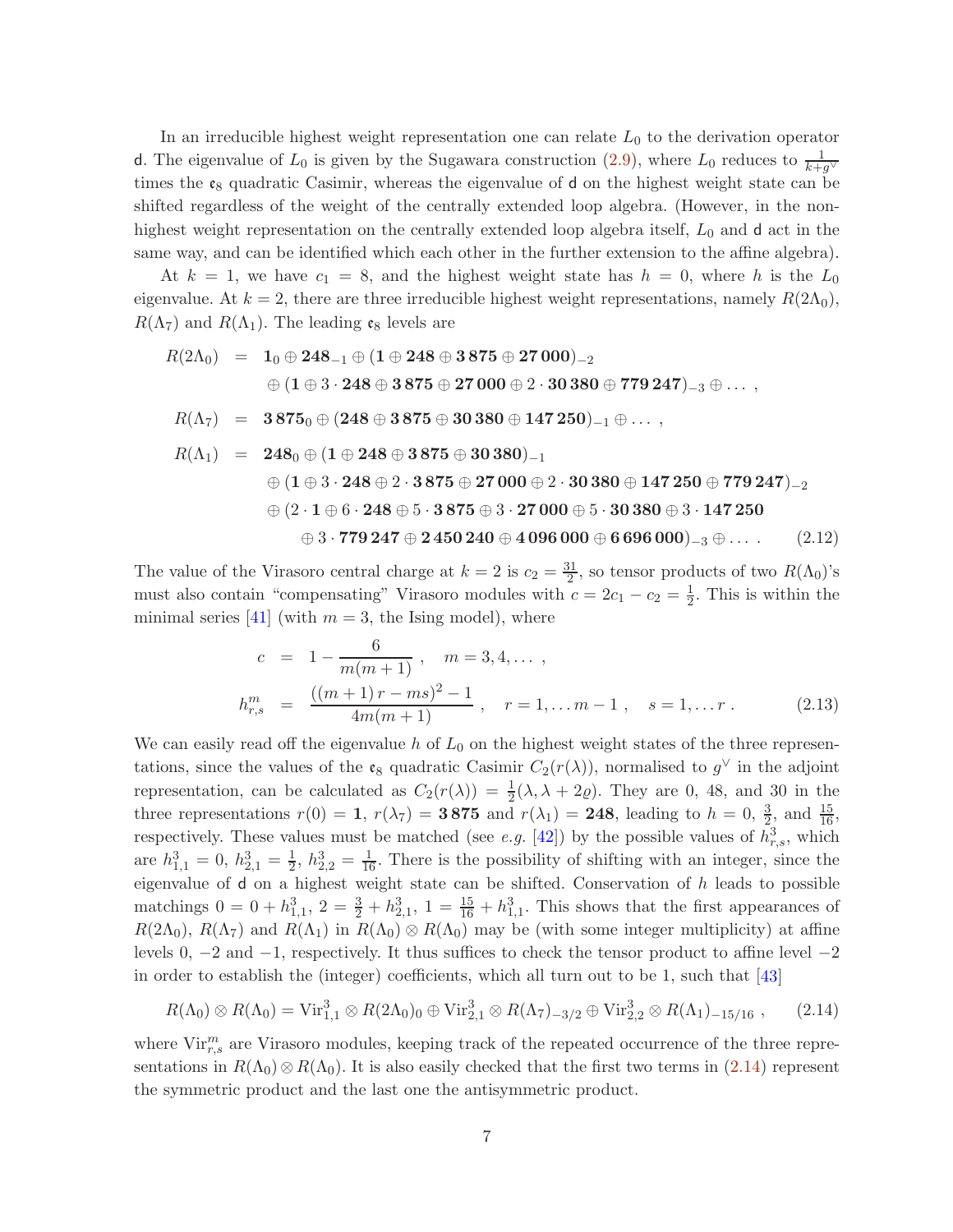The corresponding Virasoro characters are

<span id="page-7-0"></span>
$$
\chi_{1,1}^{3} = \frac{1}{2} \left( \frac{\phi(q)^{2}}{\phi(\sqrt{q})\phi(q^{2})} + \frac{\phi(\sqrt{q})}{\phi(q)} \right)
$$
\n
$$
= 1 + q^{2} + q^{3} + 2q^{4} + 2q^{5} + 3q^{6} + 3q^{7} + 5q^{8} + 5q^{9} + 7q^{10} + 8q^{11}
$$
\n
$$
+ 11q^{12} + 12q^{13} + 16q^{14} + 18q^{15} + 23q^{16} + O(q^{17}),
$$
\n
$$
\chi_{2,1}^{3} = \frac{1}{2} \left( \frac{\phi(q)^{2}}{\phi(\sqrt{q})\phi(q^{2})} - \frac{\phi(\sqrt{q})}{\phi(q)} \right)
$$
\n
$$
= \sqrt{q} \left( 1 + q + q^{2} + q^{3} + 2q^{4} + 2q^{5} + 3q^{6} + 4q^{7} + 5q^{8} + 6q^{9} + 8q^{10} + 9q^{11} + 12q^{12} + 14q^{13} + 17q^{14} + 20q^{15} + 25q^{16} + O(q^{17}) \right),
$$

$$
\chi_{2,2}^{3} = \frac{q^{1/16} \phi(q^{2})}{\phi(q)}
$$
  
=  $q^{1/16} \left( 1 + q + q^{2} + 2q^{3} + 2q^{4} + 3q^{5} + 4q^{6} + 5q^{7} + 6q^{8} + 8q^{9} + 10q^{10} + 12q^{11} + 15q^{12} + 18q^{13} + 22q^{14} + 27q^{15} + 32q^{16} + O(q^{17}) \right)$ , (2.15)

where  $\phi(q) = \prod_{n=1}^{\infty} (1 - q^n)$ . Note the absence of states at level -1 in the first of these representations, which of course derives from the SL(2)-invariance of the highest weight state. This property will become important later. The characters satisfy

$$
((\chi_{1,1}^3)^2 - (\chi_{2,1}^3)^2) \chi_{2,2}^3 = q^{1/16} . \tag{2.16}
$$

The coset Virasoro generators acting on [\(2.15\)](#page-7-0) are given by

<span id="page-7-2"></span>
$$
L_n^{\text{coset}} \equiv 1 \otimes L_n^{(1)} + L_n^{(1)} \otimes 1 - L_n^{(2)} \,, \tag{2.17}
$$

in terms of the level 1 and level 2 Virasoro–Sugawara operators [\(2.9\)](#page-5-0), as a particular case of the coset construction [\[34\]](#page-36-2). We will in the following often make use of the following rescaled coset Virasoro generators:

<span id="page-7-1"></span>
$$
C_n \equiv 32 L_n^{\text{coset}} = 32 \left( 1 \otimes L_n^{(1)} + L_n^{(1)} \otimes 1 - L_n^{(2)} \right)
$$
  
=  $1 \otimes L_n^{(1)} + L_n^{(1)} \otimes 1 - \sum_{p \in \mathbb{Z}} \eta_{AB} T_p^A \otimes T_{n-p}^B$ . (2.18)

A general coset Virasoro generator, acting on a tensor product of states at  $k = k_1$  and  $k = k_2$ , is

$$
L_n^{\text{coset}} = L_n^{(k_1)} \otimes 1 + 1 \otimes L_n^{(k_2)} - L_n^{(k_1 + k_2)} \\
= \frac{1}{k_1 + k_2 + g^{\vee}} \Big( L_n^{(k_1)} \otimes \mathsf{K} + \mathsf{K} \otimes L_n^{(k_2)} - \sum_{p \in \mathbb{Z}} \eta_{AB} T_p^A \otimes T_{n-p}^B \Big) \qquad (2.19)
$$
\n
$$
\equiv -\frac{1}{k_1 + k_2 + g^{\vee}} \eta_{(n) \mathscr{A} \mathscr{B}} T^{\mathscr{A}} \otimes T^{\mathscr{B}},
$$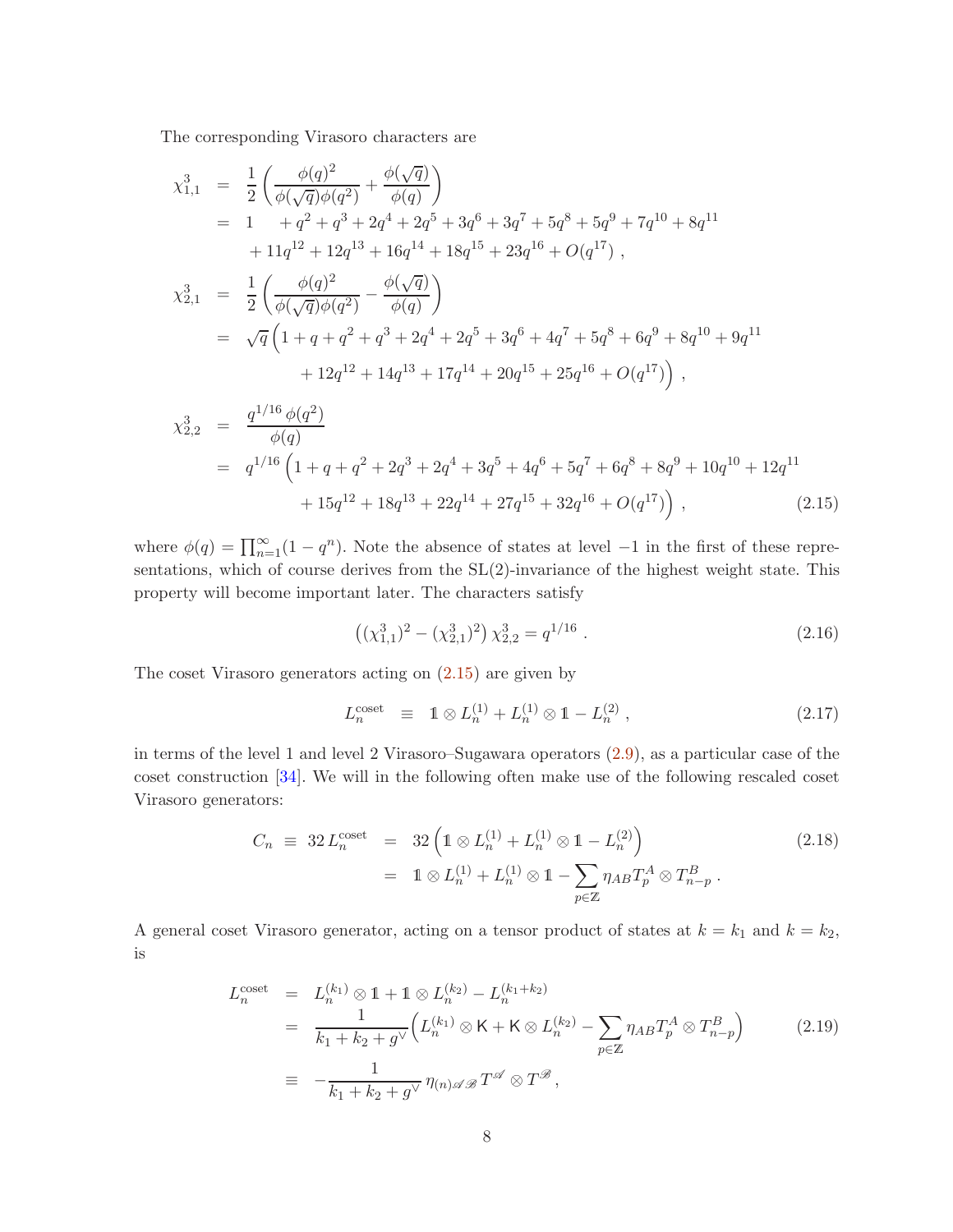where the indices  $\mathscr{A}, \mathscr{B}$  in the last expression run over the semi-direct sum of the centrally extended loop algebra with the full Virasoro algebra (although in this case the expression is zero whenever  $\mathscr A$  or  $\mathscr B$  corresponds to a Virasoro generator different from  $L_n$ ), and the (noninvertible) bilinear forms  $\eta_{(n)\mathscr{A}\mathscr{B}}$  are defined by this equation and invariant under the loop algebra of  $\mathfrak{e}_9$ . For  $n = 0$  we get the standard invariant form on  $\mathfrak{e}_9$  (if we identify  $L_0$  with d).

By construction the operators [\(2.18\)](#page-7-1) satisfy the Virasoro algebra up to a factor of 32 and for central charge  $\frac{1}{2}$ . What will be important in the following is the algebra they satisfy when acting on different  $R(\Lambda_0) \otimes R(\Lambda_0)$  subspaces of the level 3 tensor product  $R(\Lambda_0) \otimes R(\Lambda_0) \otimes R(\Lambda_0)$ . Let us consider the action of [\(2.18\)](#page-7-1) on two factors of this triple tensor product, where we use the notation

<span id="page-8-1"></span>
$$
C_n \equiv -\eta_{(n)\mathscr{A}\mathscr{B}} T^{\mathscr{A}} \otimes T^{\mathscr{B}} \otimes 1,
$$
  
\n
$$
C_n \equiv -\eta_{(n)\mathscr{A}\mathscr{B}} T^{\mathscr{A}} \otimes 1 \otimes T^{\mathscr{B}}, \qquad \text{etc.}.
$$
\n(2.20)

Straight-forward computation then shows the following structure

$$
\begin{bmatrix} 13 & 23 \ C_m, C_n \end{bmatrix} = \frac{m - n}{2} \begin{pmatrix} 13 & 23 \ Cm + n + Cm + n - Cm + n \end{pmatrix} + \frac{2}{3} m(m^2 - 1) \delta_{m+n,0} + \frac{123}{Cm + n}, \qquad (2.21)
$$

where the last operator is defined as

$$
C_m = \sum_{p,q \in \mathbb{Z}} f_{ABC} T_p^A \otimes T_q^B \otimes T_{m-p-q}^C
$$
  
+ 
$$
\sum_{p \in \mathbb{Z}} \left(\frac{m}{2} - p\right) \eta_{AB} \left(1 \otimes T_p^A \otimes T_{m-p}^B + T_{m-p}^A \otimes 1 \otimes T_p^B + T_p^A \otimes T_{m-p}^B \otimes 1\right) , \quad (2.22)
$$

and completely antisymmetric under the exchange of the three spaces. It can be written in compact form as

<span id="page-8-0"></span>
$$
\begin{array}{rcl}\n^{123} & \cdots \\
C_m & = & f^{\mathscr{A}\mathscr{B}} \mathscr{C} \eta_{(m)\mathscr{A}[\mathscr{D}\eta_{(0)\mathscr{E}]\mathscr{B}} \, T^{\mathscr{D}} \otimes T^{\mathscr{E}} \otimes T^{\mathscr{C}}\n\end{array} \tag{2.23}
$$

with the bilinear forms  $\eta_{(n)\mathscr{A}\mathscr{B}}$  from  $(2.18)$  and structure constants  $f^{\mathscr{A}\mathscr{B}}_{\mathscr{C}}$  combining  $(2.2),(2.10),$  $(2.2),(2.10),$  $(2.2),(2.10),$ [\(2.11\)](#page-5-2). Using its antisymmetry one can show the following relations between commutators

$$
\begin{bmatrix} 13 & 23 \ C_m, C_n \end{bmatrix} - \begin{bmatrix} 12 & 13 \ C_m, C_n \end{bmatrix} = (m - n) \begin{bmatrix} 23 & 12 \ C_{m+n} - C_{m+n} \end{bmatrix},
$$
\n(2.24)

$$
\begin{bmatrix} 23 & 12 \\ C_m, C_n + C_n \end{bmatrix} = (m - n) \begin{bmatrix} 23 \\ C_{m+n} + \frac{4}{3}m(m^2 - 1)\delta_{m+n,0} , \end{bmatrix} (2.25)
$$

$$
\begin{bmatrix} 13 & 23 \ C_n, C_{m-n} \end{bmatrix} - \begin{bmatrix} 13 & 23 \ C_p, C_{m-p} \end{bmatrix} = (n-p) \begin{bmatrix} 13 & 23 \ C_m + C_m - C_m \end{bmatrix} + \frac{2}{3} (n(n^2 - 1) - p(p^2 - 1)) \delta_{m,0} ,
$$
\n(2.26)

which will be useful in the following.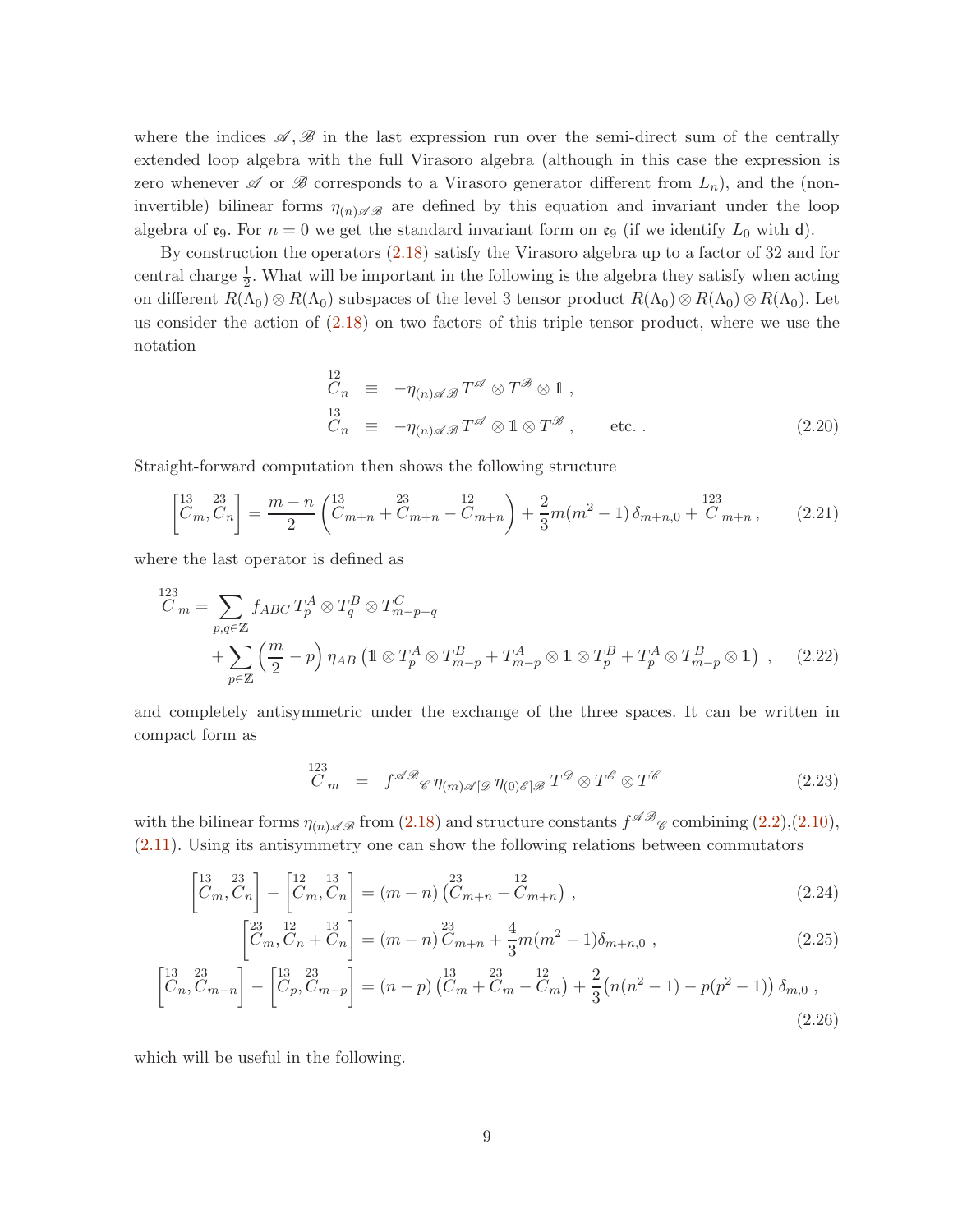### <span id="page-9-0"></span>3 Coordinates and section constraint

By extrapolation from the systematics of the coordinate representation for  $E_n$  one expects that the internal coordinates of  $E_9$  exceptional field theory should transform in the fundamental representation  $R(\Lambda_0)$  of  $\mathfrak{e}_9$  [\[31,](#page-35-5)[30,](#page-35-3)[32\]](#page-36-0). We proceed with this assumption and denote the coordinates as  $Y^M$ . As for the finite-dimensional groups, consistency of the theory should require a section constraint that eliminates the dependence of fields on all but the physical coordinates. Derivatives  $\partial_M$  transform in the dual  $R(\Lambda_0)$  of the fundamental representation that decomposes in analogy with  $(2.5)$  according to

$$
\overline{R(\Lambda_0)} = \mathbf{1}_0 \oplus \mathbf{248}_1 \oplus (\mathbf{1} \oplus \mathbf{248} \oplus \mathbf{3875})_2 \oplus \dots \tag{3.1}
$$

under  $\mathfrak{e}_8 \subset \mathfrak{e}_9$ .

The section constraint is expected to be bilinear in derivatives, i.e., to lie in the tensor product of  $\overline{R(\Lambda_0)} \otimes \overline{R(\Lambda_0)}$  which can be decomposed in analogy to [\(2.14\)](#page-6-0). The possible projectors onto  $\mathfrak{e}_9$ representations within this tensor product are naturally expressed in terms of the coset Virasoro generators defined in  $(2.17)$ . Our Ansatz for the (strong)  $e_9$  section constraint is

<span id="page-9-1"></span>
$$
\langle \partial_1 | \otimes \langle \partial_2 | (C_0 - 1 + \sigma) = 0. \tag{3.2}
$$

Here and in the following we use a notation in which the fundamental representation and its dual are represented by ket- and bra-vectors, respectively. In particular, derivatives  $\partial_M$  are seen as bra-states in lowest-weight modules at  $k = -1$ . Subscripts <sub>1,2</sub> on the derivatives indicate that these derivatives may act on different objects. The operator  $C_0$  is the rescaled coset Virasoro generator from [\(2.18\)](#page-7-1), and  $\sigma$  denotes the permutation operator on a tensor product

<span id="page-9-3"></span>
$$
\langle \partial_1 | \otimes \langle \partial_2 | \sigma \equiv \langle \partial_2 | \otimes \langle \partial_1 | \, . \tag{3.3}
$$

We will show below that the Ansatz [\(3.2\)](#page-9-1) is compatible with the expected solutions of the section constraint. As a first check, let us verify that [\(3.2\)](#page-9-1) indeed reproduces the section constraints from three-dimensional  $E_8$  exceptional field theory upon proper embedding. Comparing the coordinates to  $E_8$  exceptional field theory with three external dimensions, we expect the lowest singlet  $1_0$  in the level decomposition [\(2.5\)](#page-4-3) to correspond to the singlet in the 3  $\rightarrow$  2 + 1 decomposition of external dimensions while the adjoint 248−<sup>1</sup> on the first level should correspond to the internal coordinates of  $E_8$  exceptional field theory. Restricting coordinates to these two lowest levels, i.e., assuming

<span id="page-9-2"></span>
$$
\langle \partial | = \langle 0 | (\partial_0 + T_1^A \partial_A) , \qquad (3.4)
$$

we can then evaluate the constraint [\(3.2\)](#page-9-1) as

$$
0 = \langle \partial_1 | \otimes \langle \partial_2 | (C_0 - 1 + \sigma) \rangle
$$
  
=  $\langle 0 | \otimes \langle 0 | \partial_{1A} \partial_{2B} \left( \Pi^{AB}{}_{CD} T_1^C \otimes T_1^D - T_1^A T_1^B \otimes 1 - 1 \otimes T_1^B T_1^A \right),$  (3.5)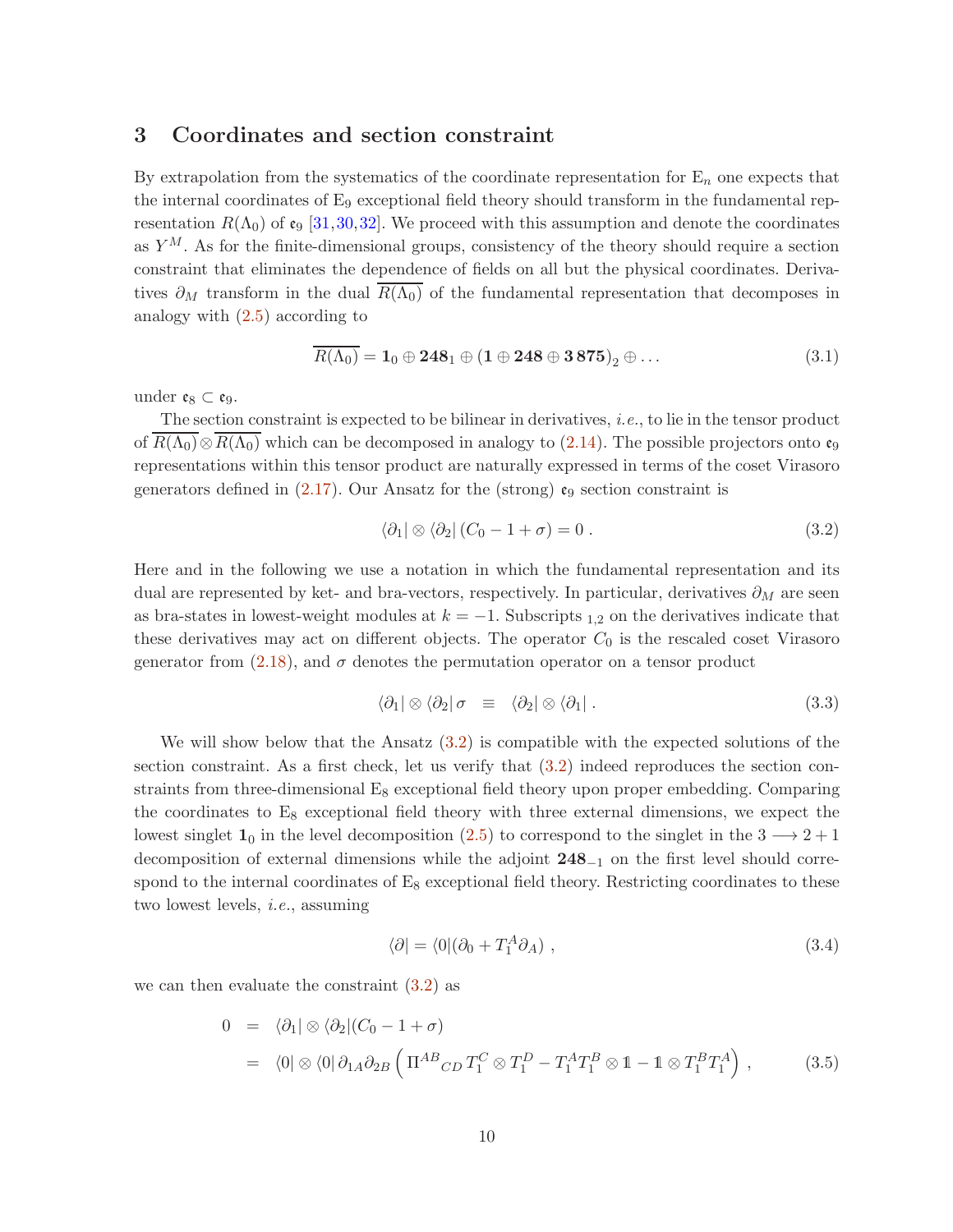where

<span id="page-10-5"></span>
$$
\Pi^{AB}_{CD} \equiv 2\,\delta_C^{(A}\delta_D^{B)} - f^A_{CE}f^{EB}_{D} = 14\,(\mathbb{P}_{3.875})^{AB}_{CD} + 4\,\eta^{AB}\eta_{CD} - 2\,f^{AB}_{E}f^E_{CD} \tag{3.6}
$$

is given as a linear combination of projectors onto the 1, 248 and 3875, cf.  $(A.2)$ . Using the property that  $\langle 0 | T_1^A T_1^B$  is only non-zero for  $(AB)$  in the  $\mathbf{1} \oplus \mathbf{248} \oplus \mathbf{3875}$ , cf.  $(2.4)$ , one recovers the  $E_8$  section constraint [\[23\]](#page-35-4)

<span id="page-10-0"></span>
$$
\partial_A \otimes \partial_B (\mathbb{P}_1 + \mathbb{P}_{248} + \mathbb{P}_{3875})^{AB}{}_{CD} = 0.
$$
 (3.7)

In turn, one observes that with derivatives  $\partial_A$  constrained by [\(3.7\)](#page-10-0), the tensor product of two derivatives [\(3.4\)](#page-9-2) is exclusively contained in the the leading  $R(2\Lambda_0)_0$  and the leading  $R(\Lambda_1)_1$  in the expansion (dual to) [\(2.14\)](#page-6-0). The full  $\mathfrak{e}_9$  section condition is then expected to be equivalent to the vanishing of the remaining (infinite number of) irreducible representations in  $R(\Lambda_0) \otimes R(\Lambda_0)$ , among them all  $\overline{R(\Lambda_7)}$ 's. As a simple consequence of the grading, all  $L_m^{\text{coset}}$ ,  $m < 0$  vanish when acting on products of [\(3.4\)](#page-9-2), so they may be included in the (conjugate) section condition "for free". Moreover, the absence of level  $-1$  states in Vir<sup>3</sup><sub>1,1</sub>, cf. [\(2.15\)](#page-7-0), then implies that also  $C_1$  annihilates these products. Together, we arrive at the following proposal for the  $\mathfrak{e}_9$  section constraints

$$
\langle \partial_1 | \otimes \langle \partial_2 | (C_0 - 1 + \sigma) = 0 , \qquad (3.8a)
$$

<span id="page-10-4"></span><span id="page-10-3"></span><span id="page-10-2"></span>
$$
\langle \partial_1 | \otimes \langle \partial_2 | C_{-n} = 0 , \quad \forall n > 0 , \qquad (3.8b)
$$

<span id="page-10-1"></span>
$$
(\langle \partial_1 | \otimes \langle \partial_2 | + \langle \partial_2 | \otimes \langle \partial_1 |) C_1 = 0 , \qquad (3.8c)
$$

which correctly reproduces the  $D = 3$ , E<sub>8</sub> section constraint. Moreover, we show in Section [6.2](#page-25-0) that  $(3.4)$  satisfying  $(3.7)$  is the unique solution to  $(3.8)$  up to conjugation in E<sub>9</sub>.

There can be different definitions of  $E_9$ , in particular for the space of functions defining the loop group. The proof of section [6.2](#page-25-0) uses the definition of a Kac–Moody group of [\[44\]](#page-36-12) that corresponds in the affine case to taking the loop group of meromorphic functions in  $E_8$  with poles at zero and infinity only. It follows by iterations that the maximal vector spaces in  $R(\Lambda)$  of solutions to  $(3.8)$  are  $E_9$  conjugate to the expected type IIB and eleven-dimensional supergravity solutions. The latter can be seen explicitly in the  $\mathfrak{sl}(9)$  level decomposition [\(2.7\)](#page-5-3) of the coordinate representation, for which a solution to the section constraints [\(3.8\)](#page-10-1) is given by restricting the coordinate dependence to the  $\mathfrak{sl}(9)$  vector on the lowest level, which corresponds to the nine coordinates that allow to embed the full eleven-dimensional supergravity in exceptional field theory.

Although the constraints in [\(3.8\)](#page-10-1) are independent as algebraic equations, already the symmetric part of [\(3.8a\)](#page-10-2) is sufficient to imply that all they are all satisfied. There is no clear consensus in the literature about what is to be called a section constraint (except that it should be strong enough). Sometimes, the complement to  $R(2\Lambda_0)$  in the symmetric product  $R(\Lambda_0) \otimes_s R(\Lambda_0)$ is taken as the constraint. This is suitable in the context of  $e.g.$  the tensor hierarchy algebra [\[32,](#page-36-0) [45–](#page-36-13)[47\]](#page-37-0). Here, we choose to include all representations that vanish in the section, also antisymmetric ones.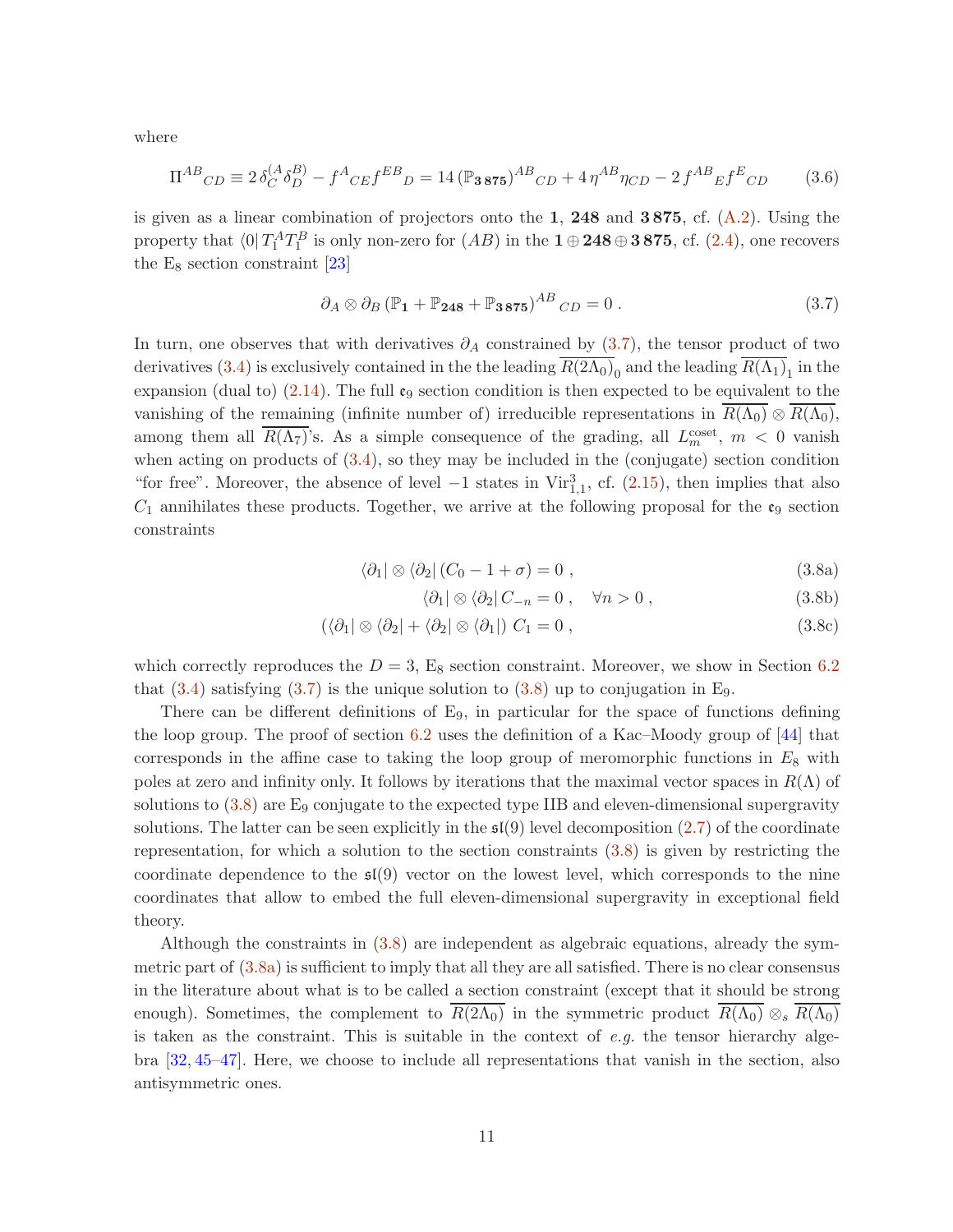In addition to reproducing the expected physical solutions, the main and defining characteristics of the proper section constraints is the fact that they should guarantee closure of the algebra of generalised diffeomorphisms. This is what we will show in the next section.

## <span id="page-11-0"></span>4 Generalised diffeomorphisms

Having identified a reasonable set of section constraints [\(3.8\)](#page-10-1), we will now establish the algebra of generalised diffeomorphisms. For the finite-dimensional groups, the generic action of a generalised diffeomorphism on a vector field is of the form [\[12,](#page-34-7) [14\]](#page-34-6)

<span id="page-11-2"></span>
$$
\mathcal{L}_{\xi}V^{M} = \xi^{N}\partial_{N}V^{M} + Z^{MN}{}_{PQ}\partial_{N}\xi^{P}V^{Q}, \qquad (4.1)
$$

with an invariant tensor  $Z^{MN}{}_{PQ}$  which up to a possible weight term is built from the projector onto the adjoint representation

$$
Z^{MN}{}_{PQ} = -\alpha \mathbb{P}^M{}_Q{}^N{}_P + \beta \,\delta{}_P{}^N \delta{}_Q{}^M \,, \tag{4.2}
$$

and is unique up to two constants  $\alpha$  and  $\beta$ . For e<sub>9</sub>, the natural candidate for this tensor is thus given by

<span id="page-11-1"></span>
$$
Z^{MN}{}_{PQ} = \alpha \left( \sum_{n \in \mathbb{Z}} \eta_{AB} (T_n^A)^M Q (T_{-n}^B)^N P - \delta^M Q (L_0)^N P - (L_0)^M Q \delta^N P \right) + \beta \delta^M Q \delta^N P . \tag{4.3}
$$

It is important that  $Z^{MN}{}_{PQ}$  (up to a possible scaling) is  $\mathfrak{e}_9$  valued in the pairs  ${}^M{}_Q$  and  ${}^N{}_P$ . In the following we will often turn to an index-free notation in which [\(4.3\)](#page-11-1) takes the compact form

<span id="page-11-3"></span>
$$
Z = \sigma \left( -\alpha C_0 + \beta \right) , \qquad (4.4)
$$

with the permutation operator  $\sigma$  from [\(3.3\)](#page-9-3) and the rescaled coset Virasoro generator  $C_0$  from  $(2.18)$ . The coefficients  $\alpha$ ,  $\beta$  are usually determined from closure of the algebra of transformations [\(4.1\)](#page-11-2), for which a crucial role is played by the fact that the section constraint of the theory ensures the vanishing of [\[14\]](#page-34-6)

<span id="page-11-4"></span>
$$
\langle \partial_1 | \otimes \langle \partial_2 | Y = 0 , \qquad (4.5)
$$

for the tensor  $Y \equiv Z + 1$ , *i.e.*, Y has to be a linear combination of projections on irreducible representations in the section condition. In the present case this will be an infinite number of representations. Comparing  $(4.4)$  and  $(4.5)$  to the section constraints  $(3.8)$  identified in the previous section, we read off the values  $\alpha = \beta = -1$ , for which

<span id="page-11-5"></span>
$$
Y = \sigma(C_0 + \sigma - 1) \tag{4.6}
$$

In particular, this implies that the canonical weight of a vector is  $\beta = -1$ . For E<sub>d</sub> exceptional field theory it is  $\beta = \frac{1}{9}$  $\frac{1}{9-d}$ , which would diverge for  $d = 9$ , but we shall see in section [6.2](#page-25-0) that the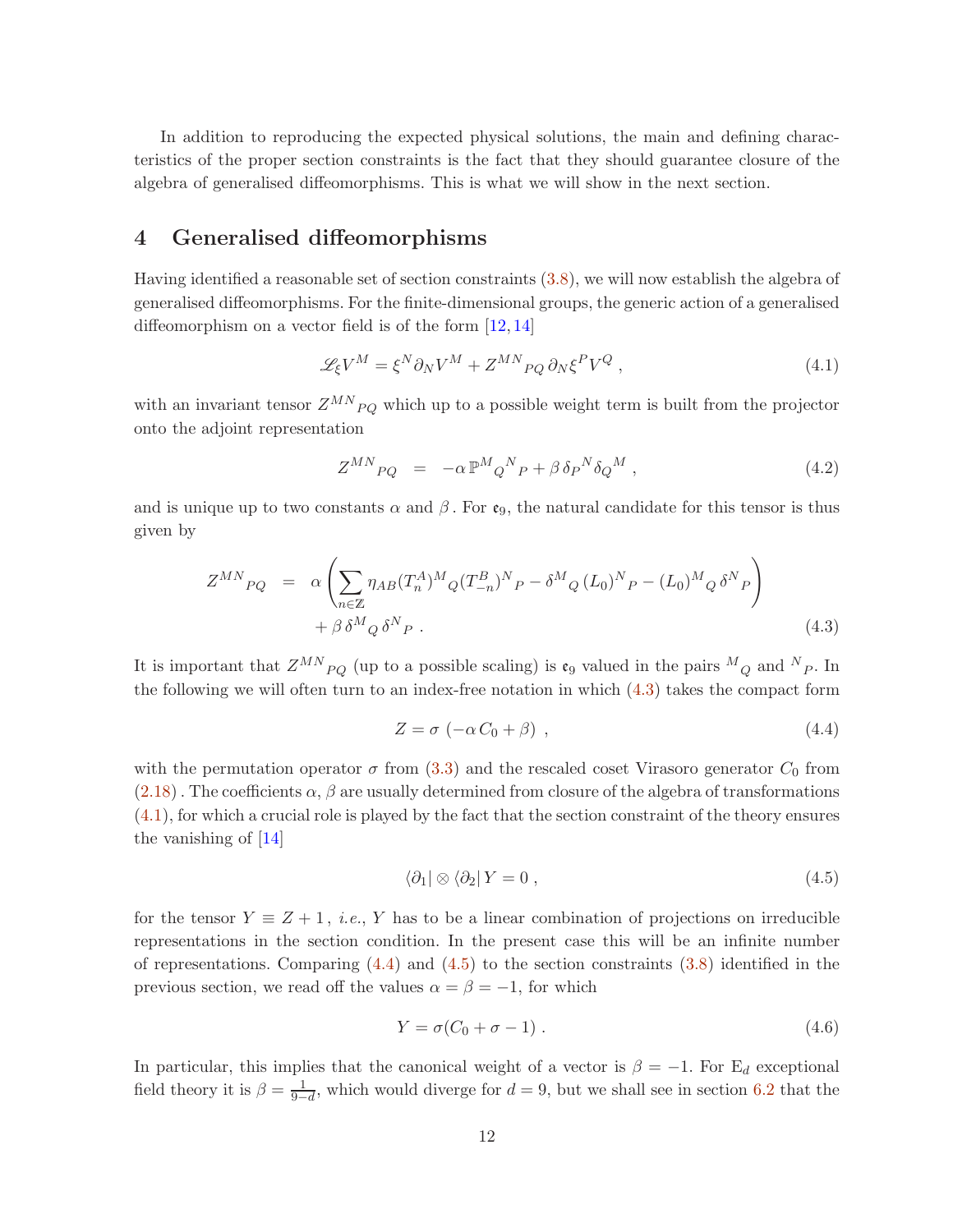appropriate definition for the highest weight coordinate module  $R(\lambda)$  is  $\beta = (\lambda, \lambda) - 1$  that gives indeed  $\beta = -1$  for E<sub>9</sub>. A canonical co-vector (like *e.g.* a derivative) then has weight  $\beta = +1$ .

The tensors  $Z$  and  $Y$  (and thus the section constraint) can also be derived from extensions of  $\mathfrak{e}_9$  in the same was as in [\[48\]](#page-37-1) for finite-dimensional  $\mathfrak{e}_d$ . These extensions are the Lie algebra  $\mathfrak{e}_{10}$  and a Lie superalgebra of Borcherds type, giving the antisymmetric and symmetric parts of Y, respectively. In both cases the algebra is obtained by adding a node to the Dynkin diagram of  $\mathfrak{e}_9$  ("white" or "gray"), and d can be identified with the Cartan generator corresponding to this additional node.

In the index-free notation, the generalised diffeomorphism [\(4.1\)](#page-11-2) now reads

<span id="page-12-0"></span>
$$
\mathcal{L}_{\xi}|V\rangle = \langle \partial_V|\xi\rangle|V\rangle + \langle \partial_{\xi}|(C_0 - 1)|\xi\rangle \otimes |V\rangle, \qquad (4.7)
$$

where the subscript on the derivatives indicate what they act on, e.g.

$$
\langle \partial_V | \otimes |V \rangle \otimes |\xi\rangle = \left( \left\langle \frac{\partial}{\partial Y} \right| \otimes |V(Y) \rangle \right) \otimes |\xi(Y)\rangle . \tag{4.8}
$$

Specifically, our index-free conventions are such that for a tensor product one understands the bra and the ket states to be ordered from left to right, such that for example

$$
|\overset{2}{W}\rangle = \langle \overset{1}{\omega} |\overset{12}{X}|\overset{1}{\xi}\rangle \otimes |\overset{2}{V}\rangle \qquad \Longleftrightarrow \qquad |W\rangle = \langle \omega |X|\xi\rangle \otimes |V\rangle , \qquad (4.9)
$$

corresponding to the following expression in indices

$$
W^M = \omega_N X^N P^M Q \xi^P V^Q. \tag{4.10}
$$

Similarly, the labels on the states will be avoided in expressions of the type

$$
|\overset{3}{W}\rangle = \langle \overset{1}{\omega} | \otimes \langle \overset{2}{v} | \overset{12}{X} \overset{23}{Y} | \overset{1}{\xi} \rangle \otimes |\overset{2}{\eta}\rangle \otimes |\overset{3}{V}\rangle \iff |W\rangle = \langle \overset{12}{\omega} | \otimes \langle v | \overset{12}{X} \overset{23}{Y} | \xi \rangle \otimes |\eta\rangle \otimes |V\rangle , \quad (4.11)
$$

corresponding to the following expression in indices

$$
W^M = \omega_N v_P X^N{}_Q^P{}_R Y^R{}_S{}^M{}_T \xi^Q \eta^S V^T . \tag{4.12}
$$

Having set up the notation, let us come back to the generalised diffeomorphisms [\(4.7\)](#page-12-0). It comes as no surprise that the transformations [\(4.7\)](#page-12-0) do not close into an algebra. This is the case already for the generalised diffeomorphisms associated with the algebra  $\mathfrak{e}_8$  and it can be seen as a manifestation of the fact that in three dimensions dual gravity degrees of freedom become part of the scalar sector [\[12,](#page-34-7)[14\]](#page-34-6). Yet, in this case a consistent symmetry algebra can be defined upon enlarging  $(4.1)$  by local algebra-valued rotations with constrained gauge parameters [\[49,](#page-37-2) [23\]](#page-35-4). The generic pattern in exceptional field theories for  $\mathfrak{e}_d$  (*i.e.*, with 11 – d external dimensions) is the appearance of additional covariantly constrained  $(9 - d)$ -forms in the dual fundamental representation. For  $E_8$  exceptional field theory these are the gauge fields whose associated gauge transformation are required for closure of the diffeomorphism algebra. For  $E_9$  exceptional field theory in contrast, one expects additional fields to appear among the scalar fields, *i.e.* its scalar sector should carry not only a group valued matrix  $\mathcal{M}_{MN}$  but also 0-forms of type  $\chi_M$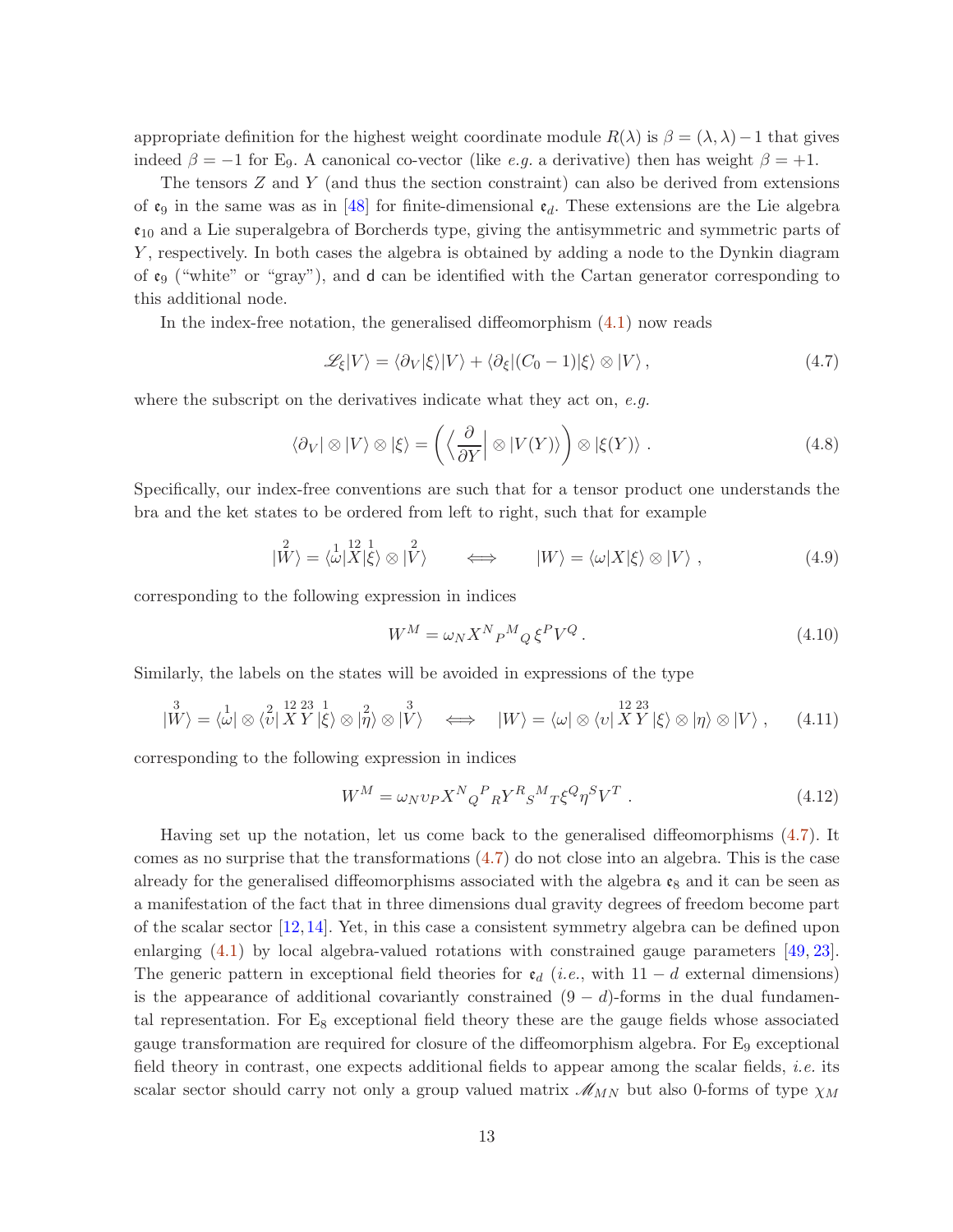algebraically constrained by the section constraints [\(3.8\)](#page-10-1). In the gauge sector we then expect vector fields  $A_\mu{}^M$  in the fundamental representation together with two-index gauge fields  $B_\mu{}^N{}_M$ algebraically constrained in its last index according to the section constraints. Their associated gauge transformations with parameter  $\Sigma^{N}{}_{M}$  are then responsible for closure of the full diffeomorphism algebra. Fields of the same two-index structure appear in  $E_8$  exceptional field theory among the two-forms and are required in order to close the algebra of gauge transformations and supersymmetry on the vector fields [\[23,](#page-35-4) [50\]](#page-37-3).

In index-free notation, we will denote the new gauge parameter as

<span id="page-13-1"></span><span id="page-13-0"></span>
$$
\Sigma^N{}_M \; : \; |\Sigma\rangle\langle\pi_\Sigma| \; , \tag{4.13}
$$

to keep track of its two-index nature (keeping in mind that in general this matrix is not factorised). The constrained nature of its first index is then expressed via [\(3.8\)](#page-10-1) as

$$
\langle \partial | \otimes \langle \pi_{\Sigma} | (C_0 - 1 + \sigma) = 0 ,
$$
  

$$
\langle \partial | \otimes \langle \pi_{\Sigma} | C_{-n} = 0 , \quad \forall n > 0 ,
$$
  

$$
(\langle \partial | \otimes \langle \pi_{\Sigma} | + \langle \pi_{\Sigma} | \otimes \langle \partial |) C_1 = 0 .
$$
 (4.14)

Combining [\(4.7\)](#page-12-0) with the new gauge transformations, we arrive at the following definition for a generalised diffeomorphism,

$$
\mathscr{L}_{\xi,\Sigma}|V\rangle = \langle \partial_V|\xi\rangle|V\rangle + \langle \partial_{\xi}|(C_0 - 1)|\xi\rangle \otimes |V\rangle + \langle \pi_{\Sigma}|C_{-1}|\Sigma\rangle \otimes |V\rangle ,\qquad (4.15)
$$

with gauge parameters given by a vector field  $|\xi\rangle$  and a constrained tensor  $|\Sigma\rangle\langle\pi_{\Sigma}|$  constrained by [\(4.14\)](#page-13-0). The last term in [\(4.15\)](#page-13-1) carries the coset Virasoro generator  $C_{-1}$  from [\(2.18\)](#page-7-1), such that it maps the  $R(\Lambda_0)$  module to the isomorphic module with an  $L_0$  spectrum shifted by 1, so that

$$
\mathsf{d}|\Sigma\rangle\langle\pi_{\Sigma}| = (L_0 + 1)|\Sigma\rangle\langle\pi_{\Sigma}| \ , \qquad |\Sigma\rangle\langle\pi_{\Sigma}|\mathsf{d} = |\Sigma\rangle\langle\pi_{\Sigma}|L_0 \ , \tag{4.16}
$$

with  $L_0$  being the Sugawara–Virasoro operator  $(2.9)$ . More generally, one computes that the operator  $C_n$  acting on the product of two vectors  $|V\rangle$  and  $|W\rangle$  of canonical weight −1 shifts the canonical weight from  $-2$  to  $n-2$ :

$$
C_n \mathcal{L}_{\xi}(|V\rangle \otimes |W\rangle)
$$
  
=  $\langle \partial_V + \partial_W |\xi\rangle C_n |V\rangle \otimes |W\rangle + \langle \partial_{\xi} |\overline{C}_n (C_0 + C_0 - 2) |\xi\rangle \otimes |V\rangle \otimes |W\rangle$   
=  $\langle \partial_V + \partial_W |\xi\rangle C_n |V\rangle \otimes |W\rangle + \langle \partial_{\xi} |\left( \begin{bmatrix} 23 & 12 & 13 \\ C_n, C_0 + C_0 \end{bmatrix} + (C_0 + C_0 - 2) \begin{bmatrix} 23 & 23 \\ C_0, C_0 + C_0 \end{bmatrix} \right) |\xi\rangle \otimes |V\rangle \otimes |W\rangle$   
=  $\langle \partial_V + \partial_W |\xi\rangle C_n |V\rangle \otimes |W\rangle + \langle \partial_{\xi} |\left( \overline{C}_0 + \overline{C}_0 + n - 2 \right) |\xi\rangle \otimes (C_n |V\rangle \otimes |W\rangle),$  (4.17)

where we have made use of  $(2.25)$ . We recall that the weight appears in the generalised Lie derivative  $(4.7)$  as the integral shift of  $C_0$ .

Note that in order to view the extra local rotations in the last term in [\(4.15\)](#page-13-1) as an element "in the algebra", the centrally extended loop algebra has to be supplemented by  $L_{-1}$ . This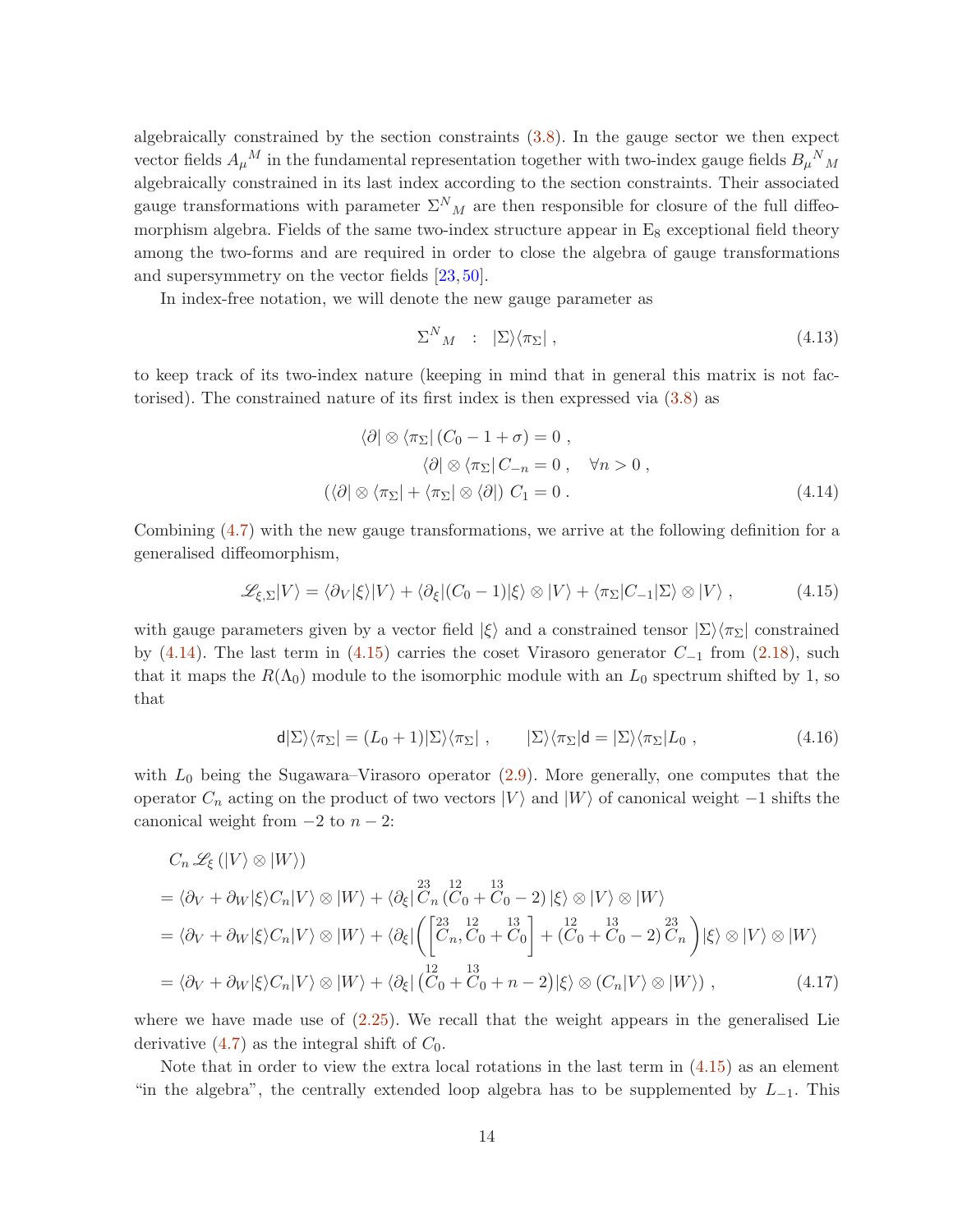extension is (up to a sign convention) the symmetry algebra  $\mathfrak{G}$  used in [\[30\]](#page-35-3) to describe the structure of gauged supergravity in two dimensions, which we will rederive from the generalised diffeomorphisms [\(4.15\)](#page-13-1) in section [5.](#page-18-0) Moreover, it agrees precisely with the level zero content of the tensor hierarchy algebra corresponding to  $\mathfrak{e}_9$ , as defined in [\[46\]](#page-36-14) for general  $\mathfrak{e}_d$ . In general there is an additional highest weight module of generators, which reduces to the single element  $L_{-1}$  for  $d = 9$ .

Before we address the closure of the algebra of transformations [\(4.15\)](#page-13-1), let us spell out the action on a co-vector of canonical weight

$$
\mathcal{L}_{\xi,\Sigma}\langle\omega|=\langle\partial_{\omega}|\xi\rangle\langle\omega|-\langle\partial_{\xi}|\otimes\langle\omega|(C_0-1)|\xi\rangle-\langle\pi_{\Sigma}|\otimes\langle\omega|C_{-1}|\Sigma\rangle,
$$
\n(4.18)

and note that if the co-vector  $\langle \omega |$  is constrained by the section constraint, such as the gauge parameter  $\langle \pi_{\Sigma} |$  in [\(4.14\)](#page-13-0), it follows directly that

<span id="page-14-0"></span>
$$
\mathcal{L}_{\xi,\Sigma}\langle\omega| = \langle\partial_{\omega}|\xi\rangle\langle\omega| + \langle\omega|\xi\rangle\langle\partial_{\xi}| \,,\tag{4.19}
$$

i.e., also its resulting Lie derivative is constrained, and reduces to the ordinary Lie derivative.

Let us now check that the algebra of generalised diffeomorphisms  $(4.15)$  closes. As a first step we compute the obstruction to the closure of the pure Lie derivative  $\mathscr{L}_{\xi,0} = \mathscr{L}_{\xi}$ . We thus calculate  $([\mathscr{L}_{\xi}, \mathscr{L}_{\eta}] - \mathscr{L}_{[\![\xi, \eta]\!]})|V\rangle$ , where  $[\![\xi, \eta]\!] \equiv \frac{1}{2}$  $\frac{1}{2}(\mathscr{L}_{\xi}\eta - \mathscr{L}_{\eta}\xi)$ . For  $e_d$  with  $d \leq 7$ , this difference is 0, and for  $d = 8$  it gives the "extra" local  $\mathfrak{e}_8$  transformation [\[23,](#page-35-4) [24\]](#page-35-0). Let us go through the different types of terms arising. The terms with two derivatives on  $|V\rangle$  vanish trivially (due to antisymmetry under  $\xi \leftrightarrow \eta$ ). The terms with one derivative on  $|V\rangle$  become (here, antisymmetry between the parameters is implicit)

$$
-\langle \partial_{\xi} | \otimes \langle \partial_{V} | \left( \mathring{C}_{0} + \mathring{\sigma} - 1 \right) | \xi \rangle \otimes | \eta \rangle \otimes | V \rangle , \qquad (4.20)
$$

which vanishes thanks to the section condition (the superscripts on  $C_0$  and  $\sigma$  indicate which pair of positions it acts on).

The terms without derivatives on  $|V\rangle$  come in two groups, either the two derivatives act on different parameters or on the same. When the two derivatives act on different gauge parameters, one obtains

$$
\frac{1}{2}\langle\partial_{\xi}|\otimes\langle\partial_{\eta}|\left(2\left(\stackrel{13}{C}_{0}-1\right)\left(\stackrel{23}{C}_{0}-1\right)-\left(\stackrel{23}{C}_{0}-1\right)\left(\stackrel{12}{C}_{0}-1\right)-\stackrel{12}{\sigma}\left(\stackrel{23}{C}_{0}-1\right)\right)|\xi\rangle\otimes|\eta\rangle\otimes|V\rangle
$$

$$
-(\eta\leftrightarrow\xi)
$$

$$
=\frac{1}{2}\langle\partial_{\xi}|\otimes\langle\partial_{\eta}|\left[\stackrel{12}{C}_{0}+\stackrel{13}{C}_{0},\stackrel{23}{C}_{0}\right]|\xi\rangle\otimes|\eta\rangle\otimes|V\rangle-(\eta\leftrightarrow\xi)=0,
$$
(4.21)

where we have used the section constraint  $(3.8a)$  to re-express  $\frac{12}{\sigma}$  and used  $(2.25)$ . The terms with both derivatives on the same gauge parameter are the only non-vanishing ones and can be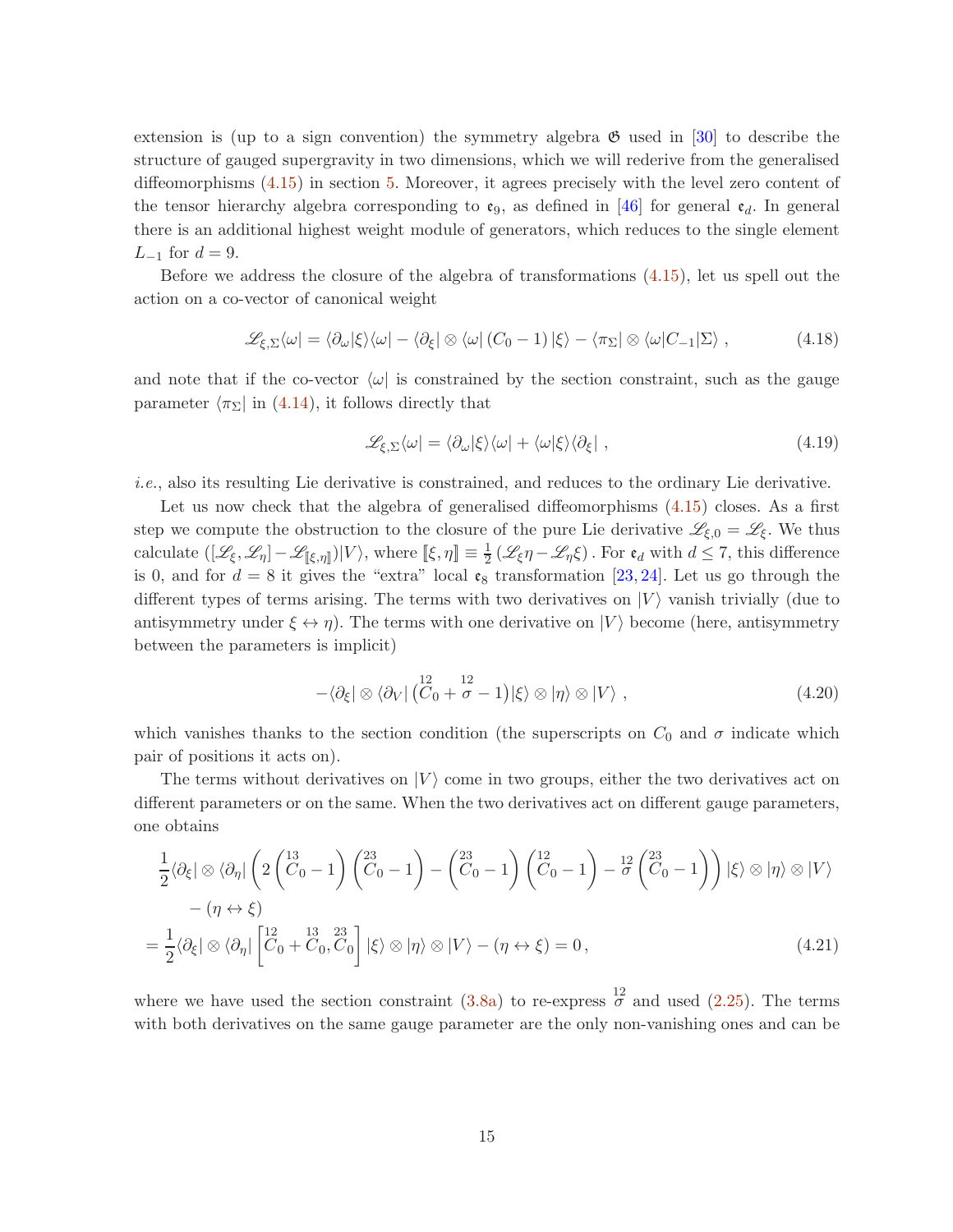arranged as

$$
\Delta_{\xi,\eta}|V\rangle \equiv \left( [\mathscr{L}_{\xi}, \mathscr{L}_{\eta}] - \mathscr{L}_{[[\xi,\eta]]} \right) |V\rangle
$$
  
\n
$$
= \frac{1}{2} \langle \partial_{\eta} | \otimes \langle \partial_{\eta} | \left( -\mathring{C}_{0} + \mathring{C}_{0} - \mathring{C}_{0} \right) | \xi \rangle \otimes |\eta\rangle \otimes |V\rangle
$$
  
\n
$$
+ \frac{1}{2} \langle \partial_{\xi} | \otimes \langle \partial_{\xi} | \left( -\mathring{C}_{0} + \mathring{C}_{0} - \mathring{C}_{0} \right) | \xi \rangle \otimes |\eta\rangle \otimes |V\rangle . \tag{4.22}
$$

Now we shall show that this variation can be absorbed in a transformation of the type [\(4.15\)](#page-13-1) with a constrained gauge parameter  $|\Sigma\rangle\langle\pi_{\Sigma}|$ . Using the identity [\(2.21\)](#page-8-1) one shows that

$$
-\ddot{C}_0 + \ddot{C}_0 - \ddot{C}_0 = \frac{1}{2} \begin{bmatrix} 13 & 23 & 12 \\ C_{-1} - C_{-1}, \ddot{C}_1 \end{bmatrix} . \tag{4.23}
$$

Substituting this into  $\Delta_{\xi,\eta}|V\rangle$  one finds that the term of the commutator with  $\overline{C_1}$  on the left vanishes according to the section constraint [\(3.8c\)](#page-10-3), such that the result can be written as

$$
\Delta_{\xi,\eta}|V\rangle = \frac{1}{4} \langle \partial_{\eta} | C_{-1} (\langle \partial_{\eta} | C_{1} | \eta \rangle \otimes |\xi \rangle - \langle \partial_{\eta} | C_{1} | \xi \rangle \otimes |\eta \rangle) \otimes |V\rangle \n- \frac{1}{4} \langle \partial_{\xi} | C_{-1} (\langle \partial_{\xi} | C_{1} | \eta \rangle \otimes |\xi \rangle - \langle \partial_{\xi} | C_{1} | \xi \rangle \otimes |\eta \rangle) \otimes |V\rangle.
$$
\n(4.24)

We thus obtain closure of pure Lie derivatives into full generalised diffeomorphisms  $(4.15)$  with the additional gauge parameter given by

$$
|\Sigma\rangle\langle\pi_{\Sigma}| \equiv \frac{1}{4} \langle\partial_{\eta} |C_{1}| (|\eta\rangle \otimes |\xi\rangle - |\xi\rangle \otimes |\eta\rangle) \langle\partial_{\eta} | - \frac{1}{4} \langle\partial_{\xi} |C_{1}| (|\eta\rangle \otimes |\xi\rangle - |\xi\rangle \otimes |\eta\rangle) \langle\partial_{\xi} |.
$$
 (4.25)

Note that this is manifestly constrained in its last index since the bra components are all partial derivatives.

Next, we need to check that also the commutator of both kind of transformations in [\(4.15\)](#page-13-1) closes into a gauge transformation

$$
\begin{split}\n\left[\mathcal{L}_{\xi,0},\mathcal{L}_{0,\Sigma}\right]|V\rangle &= \langle\partial_{\Sigma} + \partial_{V}|\xi\rangle\langle\pi_{\Sigma}|C_{-1}|\Sigma\rangle\otimes|V\rangle \\
&\quad + \langle\partial_{\xi}|\otimes\langle\pi_{\Sigma}|(C_{0}-1)\hat{C}_{-1}|\xi\rangle\otimes|\Sigma\rangle\otimes|V\rangle \\
&\quad - \langle\partial_{V}|\xi\rangle\langle\pi_{\Sigma}|C_{-1}|\Sigma\rangle\otimes|V\rangle - \langle\partial_{\xi}|\otimes\langle\pi_{\Sigma}|\hat{C}_{-1}(C_{0}-1)|\xi\rangle\otimes|\Sigma\rangle\otimes|V\rangle \\
&= \langle\pi_{\Sigma}|C_{-1}\left(\langle\partial_{\Sigma}|\xi\rangle|\Sigma\rangle\right)\otimes|V\rangle + \langle\partial_{\xi}|\otimes\langle\pi_{\Sigma}|\begin{bmatrix}13 & 23\\ C_{0}, C_{-1}\end{bmatrix}|\xi\rangle\otimes|\Sigma\rangle\otimes|V\rangle.\n\end{split} \tag{4.26}
$$

We then use  $(2.25)$  on the last term

$$
\langle \partial_{\xi} | \otimes \langle \pi_{\Sigma} | \begin{bmatrix} 13 & 23 \\ C & 0, C & -1 \end{bmatrix} | \xi \rangle \otimes | \Sigma \rangle \otimes | V \rangle
$$
  
=\langle \partial\_{\xi} | \otimes \langle \pi\_{\Sigma} | \begin{pmatrix} 23 & 12 \\ C & -1, C & 0 \end{pmatrix} + C & -1 \end{pmatrix} | \xi \rangle \otimes | \Sigma \rangle \otimes | V \rangle  
=\langle \partial\_{\xi} | \otimes \langle \pi\_{\Sigma} | \begin{pmatrix} 23 & 12 \\ C & -1, C & 0 \end{pmatrix} - \begin{pmatrix} 23 & 12 \\ C & 0 \end{pmatrix} - \begin{pmatrix} 23 & 12 & 23 \\ C & -1, C & 0 \end{pmatrix} | \xi \rangle \otimes | \Sigma \rangle \otimes | V \rangle  
=\langle \partial\_{\xi} | \otimes \langle \pi\_{\Sigma} | \begin{pmatrix} 23 & 12 & 12 & 23 \\ C & -1, C & 0 + \sigma & C & -1 \end{pmatrix} | \xi \rangle \otimes | \Sigma \rangle \otimes | V \rangle , \qquad (4.27)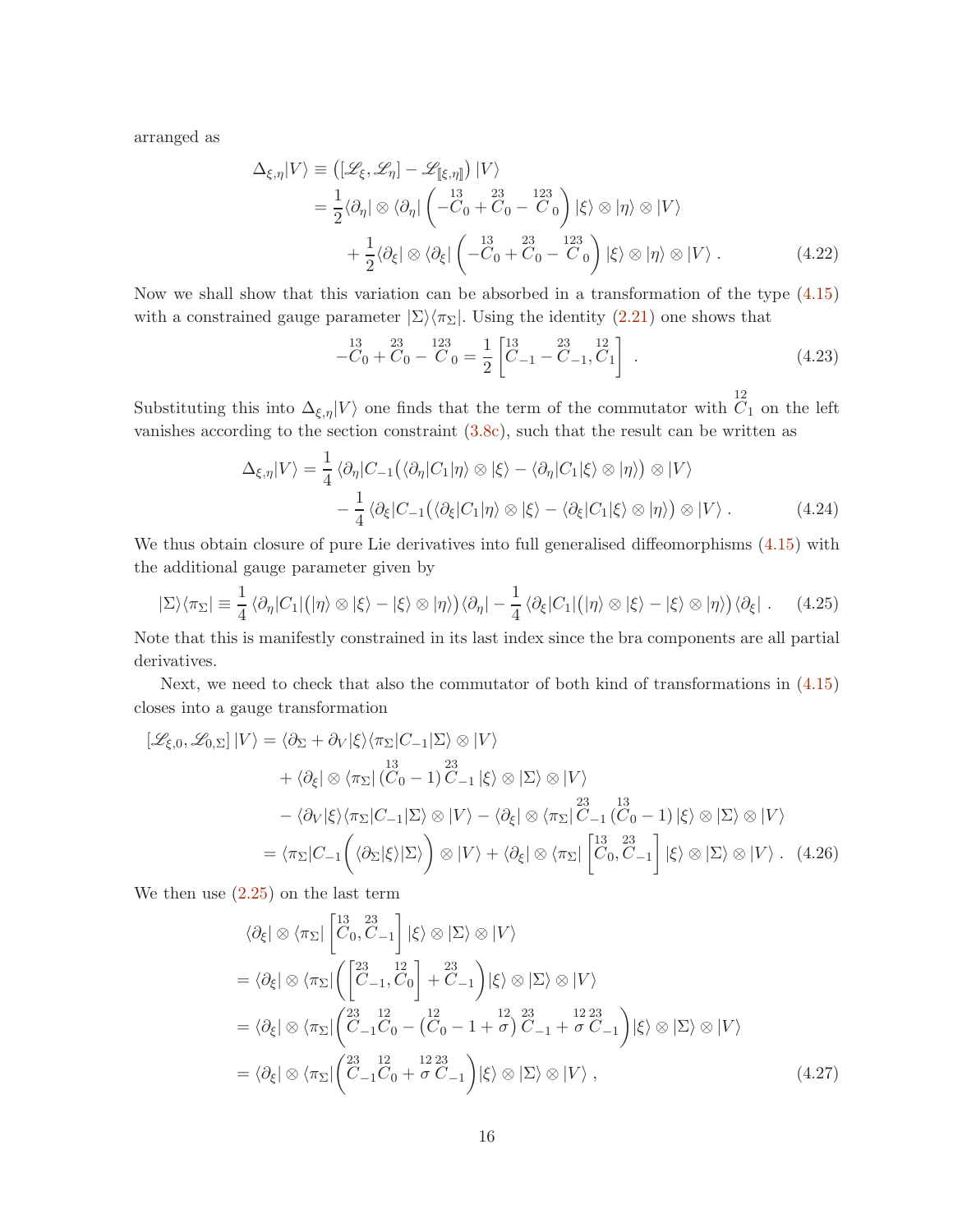where we used the section constraint  $(3.8a)$  in the last step. Together, we obtain

$$
[\mathcal{L}_{\xi,0}, \mathcal{L}_{0,\Sigma}] | V \rangle = \langle \pi_{\Sigma} | C_{-1} \left( \langle \partial_{\Sigma} | \xi \rangle | \Sigma \rangle + \langle \partial_{\xi} | C_{0} | \xi \rangle \otimes | \Sigma \rangle \right) \otimes | V \rangle + \langle \partial_{\xi} | C_{-1} (\langle \pi_{\Sigma} | \xi \rangle | \Sigma \rangle) \otimes | V \rangle ,
$$
(4.28)

which indeed gives a gauge transformation with parameter equal to the Lie derivative of the gauge parameter  $|\Sigma\rangle\langle\pi_{\Sigma}|$ :

$$
\mathcal{L}_{\xi}(|\Sigma\rangle\langle\pi_{\Sigma}|)=\langle\partial_{\Sigma}|\xi\rangle|\Sigma\rangle\langle\pi_{\Sigma}|+\langle\partial_{\xi}|C_{0}(|\xi\rangle\otimes|\Sigma\rangle)\langle\pi_{\Sigma}|+|\Sigma\rangle\langle\pi_{\Sigma}|\xi\rangle\langle\partial_{\xi}|,
$$
\n(4.29)

cf., [\(4.19\)](#page-14-0).

As a last step we consider the commutator of two  $\Sigma$  gauge transformations. Two successive  $\Sigma$  transformations give

$$
\mathcal{L}_{0,\Sigma_1}\mathcal{L}_{0,\Sigma_2}|V\rangle = \langle \pi_{\Sigma_1}|\otimes \langle \pi_{\Sigma_2}|_{C_{-1}}^{13}C_{-1}|\Sigma_1\rangle \otimes |\Sigma_2\rangle \otimes |V\rangle , \qquad (4.30)
$$

so that their commutator is

$$
[\mathcal{L}_{0,\Sigma_1}, \mathcal{L}_{0,\Sigma_2}] | V \rangle = \langle \pi_{\Sigma_1} | \otimes \langle \pi_{\Sigma_2} | \begin{bmatrix} 13 & 23 \\ C_{-1}, C_{-1} \end{bmatrix} | \Sigma_1 \rangle \otimes | \Sigma_2 \rangle \otimes | V \rangle
$$
  
\n
$$
= \langle \pi_{\Sigma_1} | \otimes \langle \pi_{\Sigma_2} | \begin{bmatrix} 12 & 13 \\ C_{-1}, C_{-1} \end{bmatrix} | \Sigma_1 \rangle \otimes | \Sigma_2 \rangle \otimes | V \rangle
$$
  
\n
$$
= -\langle \pi_{\Sigma_1} | \otimes \langle \pi_{\Sigma_2} | \begin{bmatrix} 13 & 12 \\ C_{-1}, C_{-1} \end{bmatrix} | \Sigma_1 \rangle \otimes | \Sigma_2 \rangle \otimes | V \rangle
$$
  
\n
$$
= \langle \pi_{\Sigma_1} | C_{-1} (-\langle \pi_{\Sigma_2} | C_{-1} | \Sigma_1 \rangle \otimes | \Sigma_2 \rangle) \otimes | V \rangle
$$
  
\n
$$
= \mathcal{L}_{0, \frac{1}{2} (\langle \pi_{\Sigma_1} | C_{-1} | \Sigma_2 \rangle \otimes | \Sigma_1 \rangle \langle \pi_{\Sigma_2} | - \langle \pi_{\Sigma_2} | C_{-1} | \Sigma_1 \rangle \otimes | \Sigma_2 \rangle \langle \pi_{\Sigma_1} | | V \rangle , \qquad (4.31)
$$

where we used the identity  $(2.25)$  in the first step, the section constraint  $(3.8b)$  in the second, and finally that the result is antisymmetric, modulo the same section constraint. This concludes the proof of closure of the gauge algebra.

To summarise, we have shown the closure of transformations  $(4.15)$  into an "algebra"<sup>[2](#page-16-0)</sup>

$$
\left[\mathcal{L}_{\xi_1,\Sigma_1},\mathcal{L}_{\xi_2,\Sigma_2}\right]=\mathcal{L}_{\xi_{12},\Sigma_{12}}\,,\tag{4.32}
$$

defined by

$$
\xi_{12} \equiv \left[ \xi_1, \xi_2 \right] \equiv \frac{1}{2} \left( \mathcal{L}_{\xi_1} \xi_2 - \mathcal{L}_{\xi_2} \xi_1 \right) ,
$$
  
\n
$$
|\Sigma_{12} \rangle \langle \pi_{\Sigma 12}| \equiv \mathcal{L}_{\xi_1} (|\Sigma_2 \rangle \langle \pi_{\Sigma 2}|) + \frac{1}{2} \langle \pi_{\Sigma 1} | C_{-1} | \Sigma_2 \rangle \otimes |\Sigma_1 \rangle \langle \pi_{\Sigma 2}|
$$
  
\n
$$
+ \frac{1}{4} \langle \partial_{\xi_2} | C_1 | (|\xi_2 \rangle \otimes |\xi_1 \rangle - |\xi_2 \rangle \otimes |\xi_1 \rangle) - (1 \leftrightarrow 2) .
$$
 (4.33)

<span id="page-16-0"></span><sup>&</sup>lt;sup>2</sup>As in the lower-dimensional cases, this will not be a Lie algebra, since the corresponding brackets do not satisfy Jacobi identities. The proper structure, which in the double field theory situation is a Courant algebroid, is maybe best described in an  $L_{\infty}$  framework [\[51,](#page-37-4) [52\]](#page-37-5).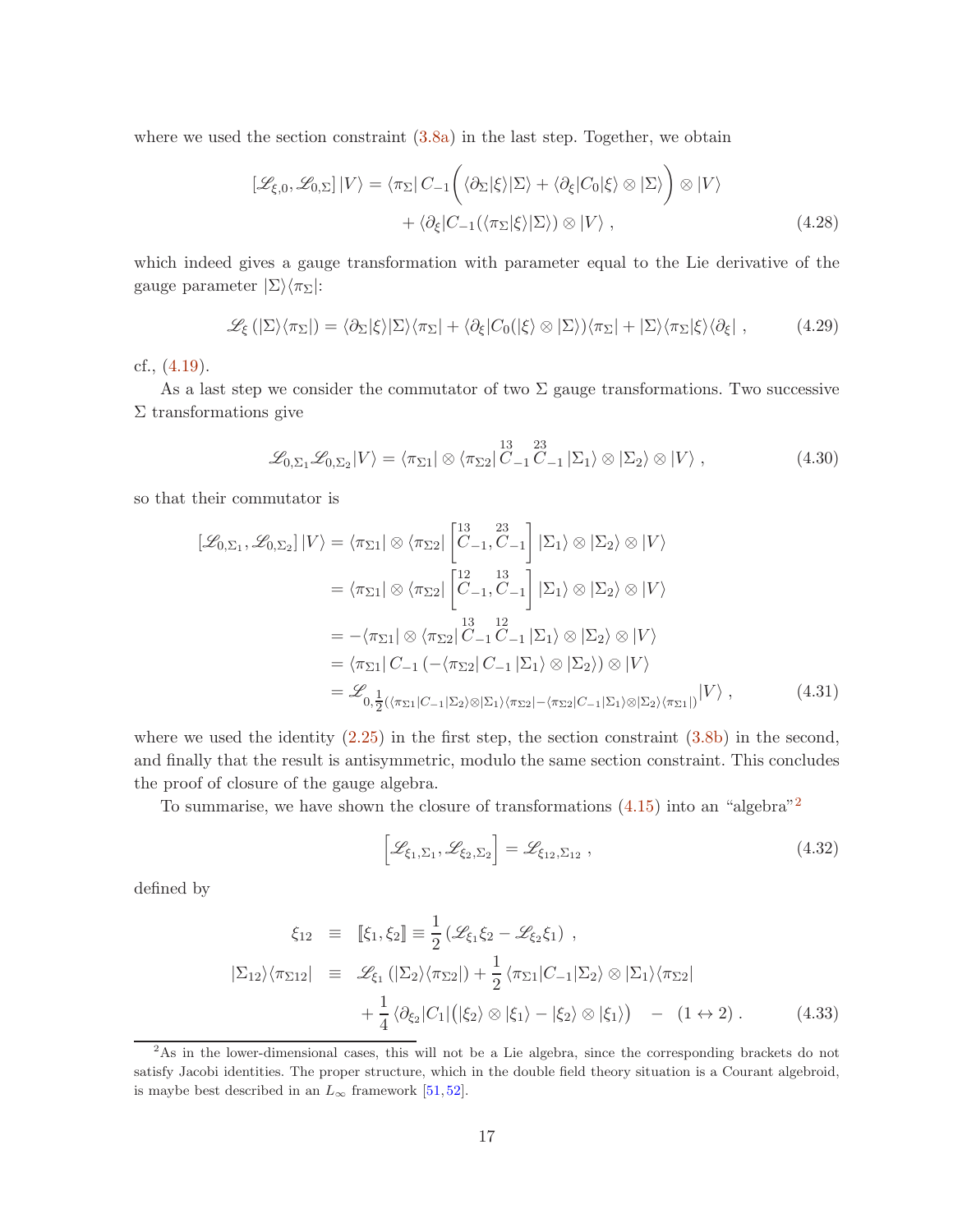Finally, it is instructive to decompose the generalised diffeomorphisms  $(4.15)$  under  $E_8$ , and to recover the structure of E<sub>8</sub> exceptional field theory. Expanding the gauge parameter  $|\Sigma\rangle\langle\pi_{\Sigma}|$ according to [\(2.5\)](#page-4-3) yields

$$
|\Sigma\rangle\langle\pi_{\Sigma}| = (\sigma_1 + \sigma_{2A}T_{-1}^A + \sigma_{3AB}T_{-1}^A T_{-1}^B + \dots) |0\rangle\langle 0|
$$
  
-(\Sigma\_{0A} + \Sigma\_{1A,B}T\_{-1}^B + \Sigma\_{2A,BC}T\_{-1}^BT\_{-1}^C + \dots) |0\rangle\langle 0|T\_1^A , \qquad (4.34)

where the indices AB of  $\sigma_{3AB}$  and the indices BC of  $\Sigma_{2A,BC}$  are restricted to 1⊕248⊕3 875, and similar terms are hidden in the ellipses for all higher  $L_0$  weights. The section constraint implies no constraint on the parameters  $\sigma_{n,\Xi}$ , and the parameters  $\Sigma_{n,A,\Xi}$  are constrained on their first index according to the  $E_8$  section constraints  $(3.7)$ . Similarly, we expand the diffeomorphism parameter  $\xi$  as

$$
|\xi\rangle = (\xi^0 + \eta_{AB}\xi_1^A T_{-1}^B + \xi_{2AB} T_{-1}^A T_{-1}^B + \dots) |0\rangle.
$$
 (4.35)

Assuming partial derivatives of the form [\(3.4\)](#page-9-2), one then obtains for the Lie derivative

$$
\mathcal{L}_{\xi,\Sigma} = \xi^0 \partial_0 + \xi_1^A \partial_A - \partial_A \xi^0 T_1^A + \partial_0 \xi^0 (L_0 - 1) + \partial_A \xi_1^A L_0 + (f^B{}_C{}_A \partial_B \xi_1^C + \Sigma_{0A}) T_0^A + \sigma_1 L_{-1} - (\partial_0 \xi_1^A + \Pi^{AB,CD} \partial_B \xi_{2CD} - f^{ABC} \Sigma_{1B,C}) \eta_{AE} T_{-1}^E + \sum_{n>1} \omega_{nA} T_{-n}^A , \qquad (4.36)
$$

for some linear combinations  $\omega_{nA}$  of  $\partial_0 \xi_{n\Xi}$ ,  $\partial_A \xi_{n+1\Xi}$ ,  $\sigma_{n\Xi}$ ,  $\Sigma_{nA,\Xi}$ . It is important to note that, although  $\sigma_{n\Xi}$  is defined in the L<sub>0</sub> weight  $n-1$  component of  $R(\Lambda_0)$ , and  $\Sigma_{nA,\Xi}$  in the tensor product of the  $L_0$  weight n component of  $R(\Lambda_0)$  with the 248 of E<sub>8</sub>, they only appear in  $\omega_{nA}$ through an appropriate projection to the 248 of  $E_8$ . One understands indeed that  $\Sigma$  belongs to the tensor product  $R(\Lambda_0)_{-1} \otimes R(\Lambda_0)$ , but it only appears in the generalised diffeomorphism through a projection to  $\mathfrak{e}_9$ .

Decomposing the vector  $|V\rangle$  accordingly,

$$
|V\rangle = (V^0 + \eta_{AB} V_1^A T_{-1}^B + V_{2AB} T_{-1}^A T_{-1}^B + \dots) |0\rangle ,
$$
 (4.37)

one obtains for the action on its lowest components

$$
\mathcal{L}_{\xi,\Sigma}V^0 = \xi^0 \partial_0 V^0 - V^0 \partial_0 \xi^0 + \xi_1^A \partial_A V^0 - V_1^A \partial_A \xi^0 ,
$$
  
\n
$$
\mathcal{L}_{\xi,\Sigma}V_1^A = \xi^0 \partial_0 V_1^A - V^0 \partial_0 \xi_1^A
$$
  
\n
$$
+ \xi_1^B \partial_B V_1^A + V_1^A \partial_B \xi_1^B - (f^{EA}{}_{B} f^C{}_{DE} \partial_C \xi_1^D + f^{CA}{}_{B} \Sigma_{0C}) V_1^B
$$
  
\n
$$
- \Pi^{BA,CD} V_{2CD} \partial_B \xi^0 - \Pi^{AB,CD} V^0 \partial_B \xi_{2CD} + f^{ABC} \Sigma_{1B,C} V^0 , \quad (4.38)
$$

with  $\Pi^{AB,CD}$  from [\(3.6\)](#page-10-5). The weight of the covariant derivative indicates that in three dimensions,  $V^0$  is a vector field,  $V_1^A$  a scalar and  $V_{2AB}$  a 1-form. The second line in the Lie derivative of  $V_1^A$  reproduces precisely the E<sub>8</sub> internal Lie derivative with respect to the vector field  $\xi_1^A$  and the constrained parameter  $\Sigma_{0A}$  [\[23\]](#page-35-4). We know from E<sub>8</sub> geometry [\[23,](#page-35-4) [24\]](#page-35-0) that such a transformation only removes unphysical parts of the vielbein. In particular, this decomposition illustrates that the additional gauge transformations in [\(4.15\)](#page-13-1) cannot absorb the standard diffeomorphisms of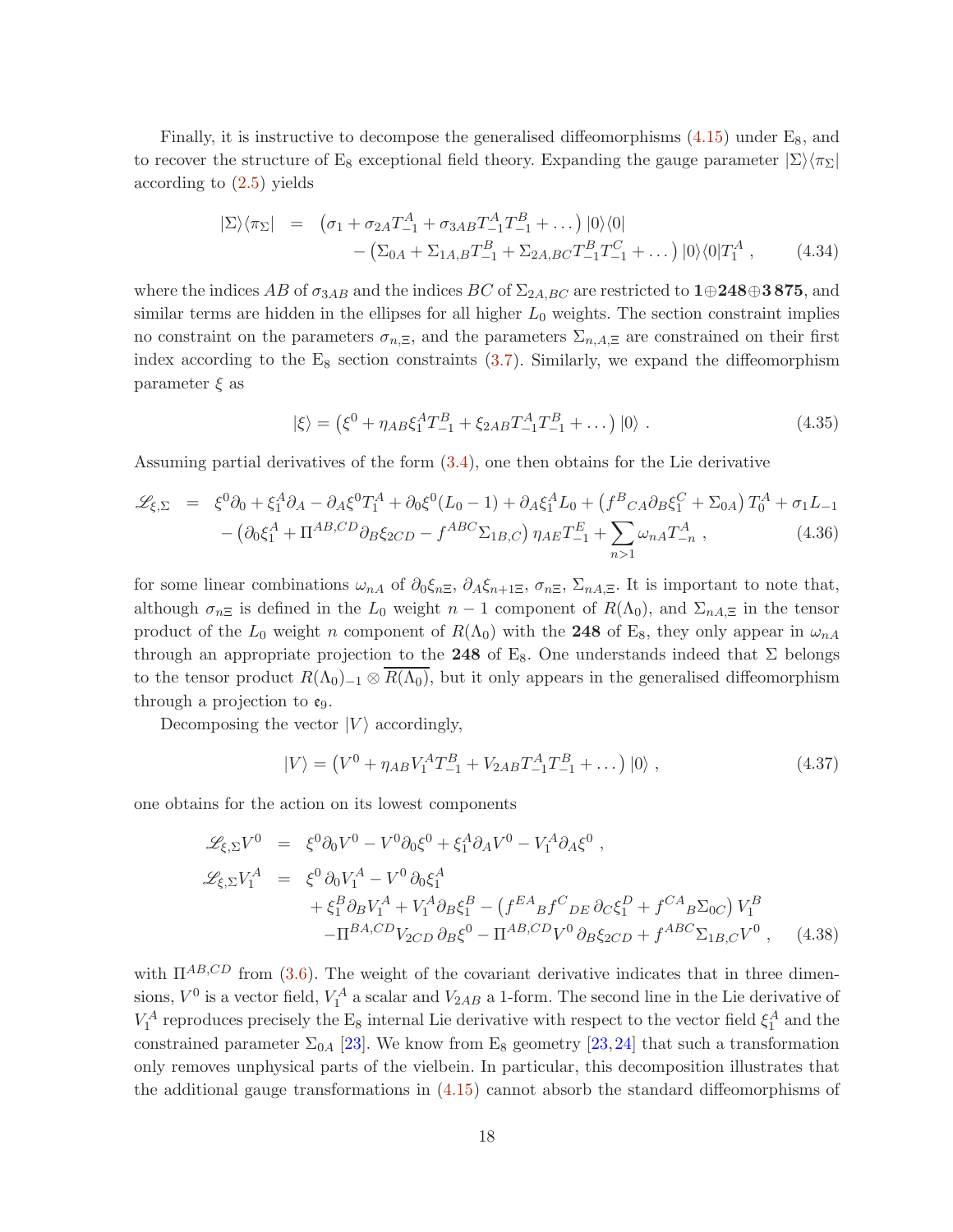the first term (which ultimately is a consequence of the shift of the  $L_0$  charge by the operator  $C_{-1}$ ). The latter thus survive as physical gauge symmetries of the theory as expected. Note that the parameters in  $\Sigma$  enter in a way that does not disturb the above interpretation of the transformations of the lowest components of  $|V\rangle$ . This is essential, so that it will not affect the physical components of a generalised vielbein.

## <span id="page-18-0"></span>5 Generalised Scherk–Schwarz reduction

We will now perform another consistency check on the proposed form of  $E_9$  generalised diffeomorphisms [\(4.15\)](#page-13-1). We will study the behaviour of these transformations under a suitably generalised Scherk–Schwarz Ansatz [\[53\]](#page-37-6) for vectors and gauge parameters. With the internal coordinate dependence of all fields carried by a Scherk–Schwarz twist matrix  $U$  we will show that under certain assumptions on this twist matrix, all  $Y^M$  dependence in the transformations [\(4.15\)](#page-13-1) consistently factors out such that the generalised diffeomorphisms translate into an algebraic action on the two-dimensional fields. We find that this precisely reproduces the gauge structures identified in two-dimensional gauged supergravities [\[30\]](#page-35-3).

Before writing down the Scherk–Schwarz Ansatz in the Dirac formalism we introduce a few definitions. First of all, we need to define the so-called twist matrix  $U$ . The group of symmetries of the theory includes not only  $E_9$ , but also the Virasoro group Vir [\[54\]](#page-37-7). In two dimensions, the metric scaling factor  $e^{2\sigma}$  in the conformal gauge  $g_{\mu\nu} = e^{2\sigma} \eta_{\mu\nu}$  scales under the action of the central operator K in  $\mathfrak{e}_9$  [\[55\]](#page-37-8). The scalar fields in  $E_8/(Spin(16)/\mathbb{Z}_2)$  and their infinite tower of dual scalar fields, together with the scaling factor  $e^{2\sigma}$ , parametrise a coset element of the central extension of the loop group [\[56,](#page-37-9) [57,](#page-37-10) [55\]](#page-37-8). On the other hand, the two-dimensional dilaton  $\rho$  is a free field. This field and its (single) dual  $\tilde{\rho}$  transform non-trivially under the Virasoro reparametrisations of the loop group spectral parameter  $w$ . To see this one observes that an affine redefinition of the spectral parameter  $w \to aw + b$  can be compensated by the affine transformation of  $(\rho, \tilde{\rho}) \rightarrow (a\rho, a\tilde{\rho} - b)$  [\[54\]](#page-37-7). These affine transformations define the parabolic subgroup  $\mathbb{R}_+ \ltimes \mathbb{R} \subset SL(2, \mathbb{R}) \subset V$ ir generated by  $L_0$  and  $L_{-1}$ . We therefore expect that a general Scherk–Schwarz Ansatz will be described by a twist matrix in the product of this parabolic subgroup and the central extension of the  $E_8$  loop group. We decompose the twist matrix U accordingly as the product of a Virasoro parabolic subgroup element  $U_{\text{Vir}}(Y)$  and a loop group element  $U_{\text{loop}}(Y)$ , which includes both the generators  $T_n^A$  and the central charge generator,

<span id="page-18-1"></span>
$$
U(Y) = U_{\text{Vir}}(Y)U_{\text{loop}}(Y) . \qquad (5.1)
$$

The definition of the exceptional  $E_9$  theory is beyond the scope of this paper. Nonetheless, we expect that the Scherk–Schwarz Ansatz for the scalar fields  $\mathcal{M}(x, Y)$  and the metric conformal factor  $\sigma(x, Y)$  should be determined in terms of  $U_{\text{loop}}(Y)$  as

$$
e^{-2\sigma(x,Y)}\mathcal{M}(x,Y) = U_{\text{loop}}(Y)^T e^{-2\sigma(x)} M(x) U_{\text{loop}}(Y)^T , \qquad (5.2)
$$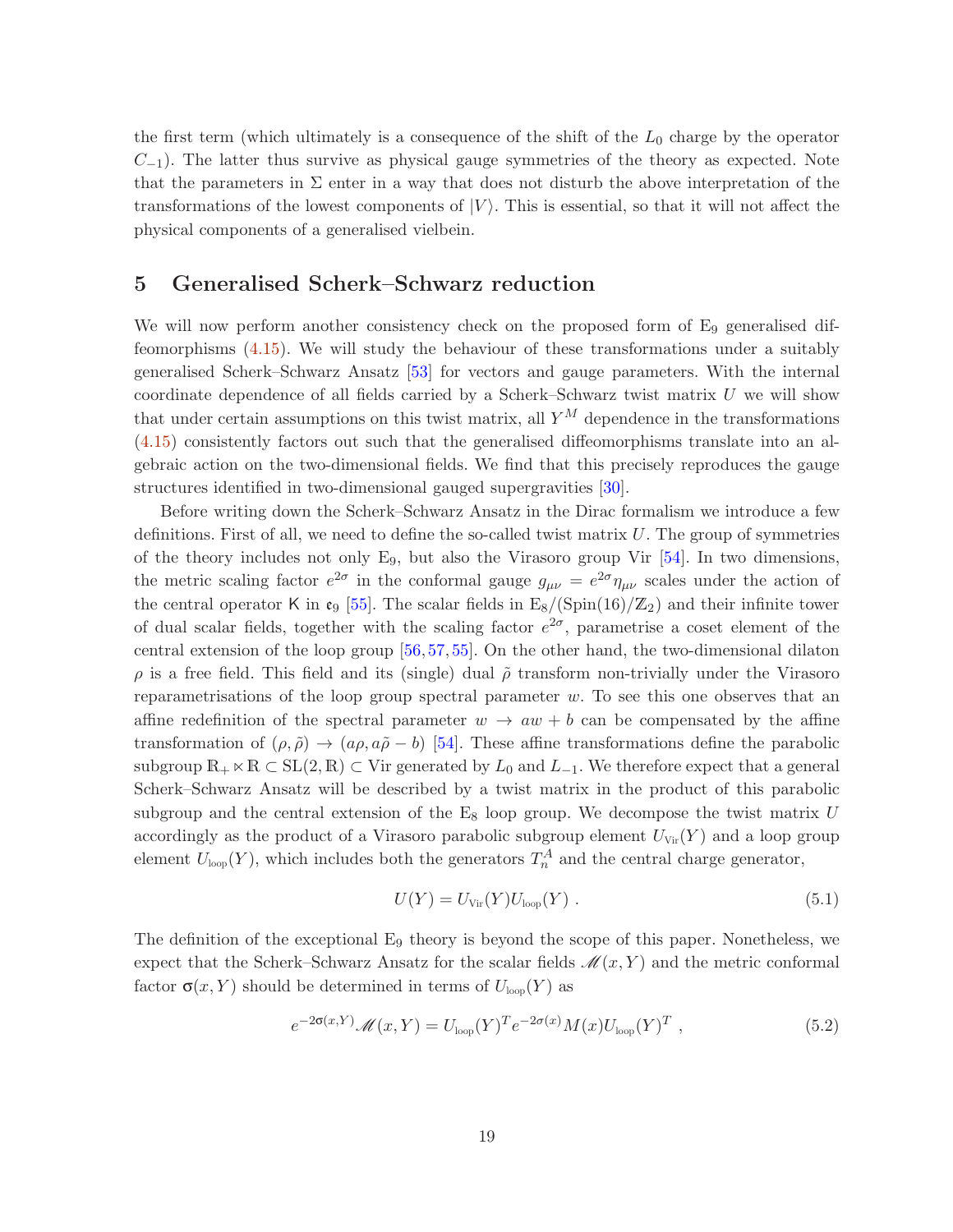whereas the dilaton field and its dual should be determined by  $3$ 

<span id="page-19-4"></span>
$$
U_{\text{Vir}}^T(Y) = e^{\varsigma(Y)L_{-1}}e^{\upsilon(Y)L_0} \Rightarrow \mathsf{p}(x,Y) = e^{-\upsilon(Y)}\rho(x) , \quad \tilde{\mathsf{p}}(x,Y) = e^{-\upsilon(Y)}(\tilde{\rho}(x) - \varsigma(Y)) . \quad (5.3)
$$

The shift of  $\tilde{\rho}(x, Y)$  in  $\varsigma(Y)$  is indeed consistent with the gauging defined in [\[30\]](#page-35-3), where the  $L_0$ generator is not gauged and so  $v(Y) = 0$ . Although the theory remains to be constructed, one can infer from this discussion that the Scherk–Schwarz Ansatz should involve in general both a twist matrix in the loop group and a twist matrix in the parabolic subgroup of  $SL(2,\mathbb{R})$ . Assuming that this is indeed the case, we shall now see that this permits to define a gauge algebra from the generalised diffeomorphisms introduced in the last section.

Note that in higher dimension one does not only introduce a twist matrix  $U(Y) \in \mathbb{E}_d$  (for  $d \leq 8$ ), but also a scaling factor  $\rho(Y)$  for the metric field Ansatz, not to be confused with the dilaton  $p(x, Y)$  discussed above. Since the central charge of the loop algebra acts as a Weyl rescaling of the metric in two dimensions, this scaling factor  $\rho(Y)$  is already included in  $U_{\text{loop}}(Y)$ by construction.

It will be convenient to write the Maurer–Cartan form[4](#page-19-1)

<span id="page-19-2"></span>
$$
\mathscr{J} = U^{-T} dU^{T} = U_{\text{Vir}}^{-T} dU_{\text{Vir}}^{T} + U_{\text{Vir}}^{-T} (U_{\text{loop}}^{-T} dU_{\text{loop}}^{T}) U_{\text{Vir}}^{T} = \mathscr{J}_{\text{Vir}} + \mathscr{J}_{\text{loop}} ,
$$
(5.4)

in Dirac notation as

$$
|\underline{J}\rangle\langle\underline{J}|\otimes\langle\partial_J|=\underline{L}_0\otimes\langle\partial\upsilon|+\underline{L}_{-1}\otimes e^{-\upsilon}\langle\partial\varsigma|+\sum_n\underline{T}_n^A\otimes\langle j_{nA}|+\underline{1}\otimes\langle j_c|,\tag{5.5}
$$

where we understand that the  $\langle \partial J |$  bra defines the derivative index and the vir ⊕  $e_9$  matrix is written as  $|J\rangle\langle J|$ . The notation is such that

<span id="page-19-3"></span>
$$
U^T(Y) \otimes \langle \overleftarrow{\partial}_Y \vert = U^T \underline{L}_0 \otimes \langle \partial v \vert + U^T \underline{L}_{-1} \otimes e^{-v} \langle \partial \varsigma \vert + \sum_n U^T \underline{T}_n^A \otimes \langle j_{nA} \vert + U^T \otimes \langle j_c \vert . \tag{5.6}
$$

To distinguish the ket vectors that are acted on the left by  $U^T$  and  $U^{-T}$ , we use the underlined notation such that in practice,  $U<sup>T</sup>$  acts on an underlined ket to give a not underlined ket. The same convention applies to the bra. It follows for instance that the Maurer–Cartan form  $(5.5)$ acts on an underlined ket vector to give another underlined ket vector, which justifies that we use the notation  $\mathcal{I}$ . The underlined operators are identical to the non-underlined ones, but are simply understood to act on underlined kets.

Before spelling out the Scherk–Schwarz Ansatz, it is important to understand the covariance under the parabolic subgroup  $\mathbb{R}_+ \ltimes \mathbb{R} \subset V$ ir. The algebraic part of the generalised Lie deriva-tive [\(4.15\)](#page-13-1) involves the derivative of the vector field  $|\xi\rangle\langle\partial_{\xi}|$  through the operator  $C_0$ , and the constrained gauge parameter  $|\Sigma\rangle\langle\pi_{\Sigma}|$  through the operator  $C_{-1}$ . The action of  $\mathbb{R}_+ \ltimes \mathbb{R}$  on these two operators is determined by the commutation relation

$$
[\mathbb{1} \otimes L_m + L_m \otimes \mathbb{1}, C_n] = (m - n) C_{m+n} + \frac{4}{3} m (m^2 - 1) \delta_{m+n,0},
$$
\n(5.7)

<sup>&</sup>lt;sup>3</sup>On the spectral parameter  $L_0 = -w\partial_w$  and  $L_{-1} = -\partial_w$ .

<span id="page-19-1"></span><span id="page-19-0"></span><sup>&</sup>lt;sup>4</sup>Here, we use the notation  $U^{-T} \equiv (U^{-1})^T$  to denote the transpose of the inverse.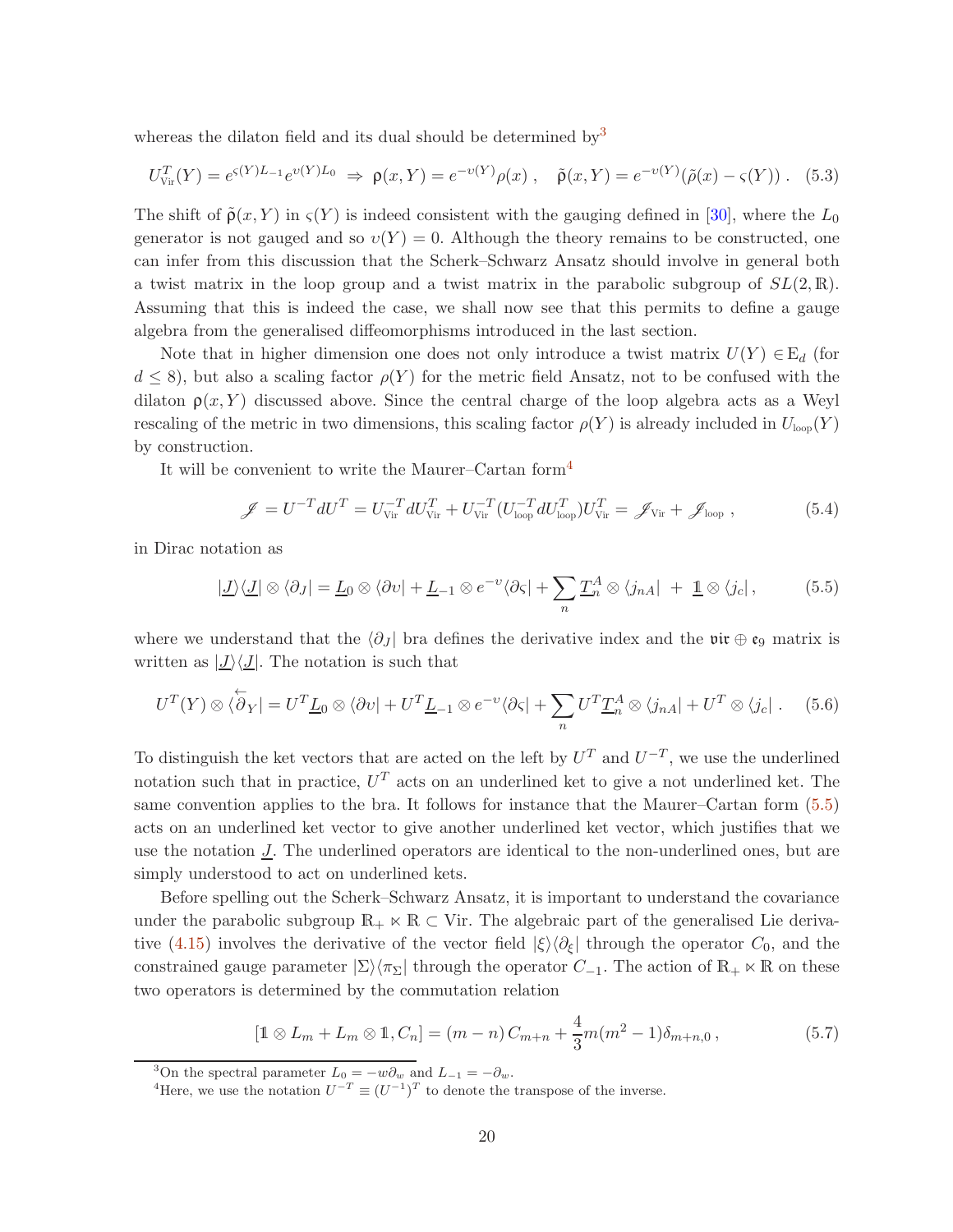to be such that a twist matrix parametrised as in  $(5.1)$  acts on  $C_{-1}$  and  $C_0$  in the adjoint representation,

$$
(U^T \otimes U^T) C_{-1} (U^{-T} \otimes U^{-T}) = e^{\nu} \underline{C}_{-1} , \quad (U^T \otimes U^T) C_0 (U^{-T} \otimes U^{-T}) = \underline{C}_0 - \varsigma \underline{C}_{-1} , \tag{5.8}
$$

where  $\underline{C}_n$  is  $C_n$  acting on flattened (underlined) vectors. Because  $|\xi\rangle\langle\partial_{\xi}|$  and  $|\Sigma\rangle\langle\pi_{\Sigma}|$  are naturally paired with  $C_{-1}$  and  $C_0$ , they transform in the coadjoint representation of the parabolic subgroup  $\mathbb{R}_+ \ltimes \mathbb{R}$ ,

<span id="page-20-2"></span><span id="page-20-1"></span><span id="page-20-0"></span>
$$
|\Sigma\rangle\langle\pi_{\Sigma}|\to e^{-\nu}(|\Sigma\rangle\langle\pi_{\Sigma}|+\varsigma|\xi\rangle\langle\partial_{\xi}|),\quad|\xi\rangle\langle\partial_{\xi}|\to|\xi\rangle\langle\partial_{\xi}|.
$$
\n(5.9)

The Scherk–Schwarz Ansatz for vectors and gauge parameters written in Dirac notation now takes the form

$$
|V\rangle = U^{-T} | \underline{V} \rangle ,
$$
  
\n
$$
|\xi\rangle = U^{-T} |\underline{\xi} \rangle ,
$$
  
\n
$$
|\Sigma\rangle \langle \pi_{\Sigma}| = e^{-\nu} U^{-T} \left( \sum_{n} \underline{T}_{1+n}^{A} | \underline{\xi} \rangle \langle j_{n} A | + \underline{L}_{1} | \underline{\xi} \rangle \langle \partial \nu | + \underline{L}_{0} | \underline{\xi} \rangle e^{-\nu} \langle \partial \varsigma | \right) + e^{-\nu} \varsigma |\xi\rangle \langle \partial \xi | ,
$$
  
\n(5.10)

where the flat (underlined) ket vectors only depend on external coordinates. The Ansatz for the vectors  $|V\rangle, |\xi\rangle$  is of the standard form, while the Ansatz for the gauge parameter  $\Sigma$  matches the  $\mathbb{R}_+ \times \mathbb{R}$  covariance [\(5.9\)](#page-20-0) and is explicitly compatible with the constraints [\(4.14\)](#page-13-0) that this parameter satisfies. Its expression can be written formally for constant  $\varsigma$  in terms of a properly renormalised trace (see Appendix [B\)](#page-31-1)

$$
|\Sigma\rangle\langle\pi_{\Sigma}| = e^{-\upsilon}\frac{1}{\mathcal{N}}U^{-T}\left(\langle\underline{J}|\underline{C}_1|\underline{J}\rangle\otimes|\underline{\xi}\rangle\right)\langle\partial_J| + e^{-\upsilon}\varsigma|\xi\rangle\langle\partial_{\xi}| \,,\tag{5.11}
$$

which exhibits that this Ansatz preserves E<sub>9</sub> covariance.

Let us now consider the action of such a generalised diffeomorphism,

$$
\mathcal{L}_{\xi,\Sigma}|V\rangle = \langle \partial_V|\xi\rangle \left(U^{-T}|\underline{V}\rangle\right) + \langle \partial_{\xi}|(C_0 - 1)\left(U^{-T}|\underline{\xi}\rangle \otimes |V\rangle\right) + e^{-\nu}\zeta \langle \partial_{\xi}|C_{-1}\left(U^{-T}|\underline{\xi}\rangle \otimes |V\rangle\right) + e^{-\nu} \left(\langle \partial\upsilon|C_{-1}U^{-T}\underline{L}_{1}|\underline{\xi}\rangle + e^{-\nu}\langle \partial_{\zeta}|C_{-1}U^{-T}\underline{L}_{0}|\underline{\xi}\rangle + \sum_{n} \langle j_{nA}|C_{-1}U^{-T}\underline{T}_{1+n}^{A}|\underline{\xi}\rangle \right) \otimes |V\rangle ,
$$
\n(5.12)

where  $\langle \partial_V |$  and  $\langle \partial_{\xi} |$  are understood to derive the twist matrix  $U^{-T}$  multiplying respectively the constant vectors  $|V\rangle$  and  $|\xi\rangle$  using [\(5.6\)](#page-19-3). Using [\(5.8\)](#page-20-1) to write everything in terms of flat vectors, one obtains that the explicit dependence in  $v$  and  $\zeta$  drops out (such that they only appear through their derivatives  $\langle \partial v |$  and  $e^{-v} \langle \partial \varsigma |$ ). For example

$$
-\langle \underline{j}_{nA} | U^T \otimes U^T C_0 U^{-T} \otimes U^{-T} \underline{T}_n^A | \underline{\xi} \rangle + e^{-\nu} \langle \underline{j}_{nA} | U^T \otimes U^T C_{-1} U^{-T} \otimes U^{-T} (\underline{T}_n^A + 1 - \varsigma \underline{T}_n^A) | \underline{\xi} \rangle
$$
  
= -\langle \underline{j}\_{nA} | (\underline{C}\_0 - \varsigma \underline{C}\_{-1}) \underline{T}\_n^A | \underline{\xi} \rangle + e^{-\nu} \langle \underline{j}\_{nA} | e^{\nu} \underline{C}\_{-1} (\underline{T}\_n^A + 1 - \varsigma \underline{T}\_n^A) | \underline{\xi} \rangle  
= -\langle \underline{j}\_{nA} | \underline{C}\_0 \underline{T}\_n^A | \underline{\xi} \rangle + \langle \underline{j}\_{nA} | \underline{C}\_{-1} \underline{T}\_n^A + 1 | \underline{\xi} \rangle . \tag{5.13}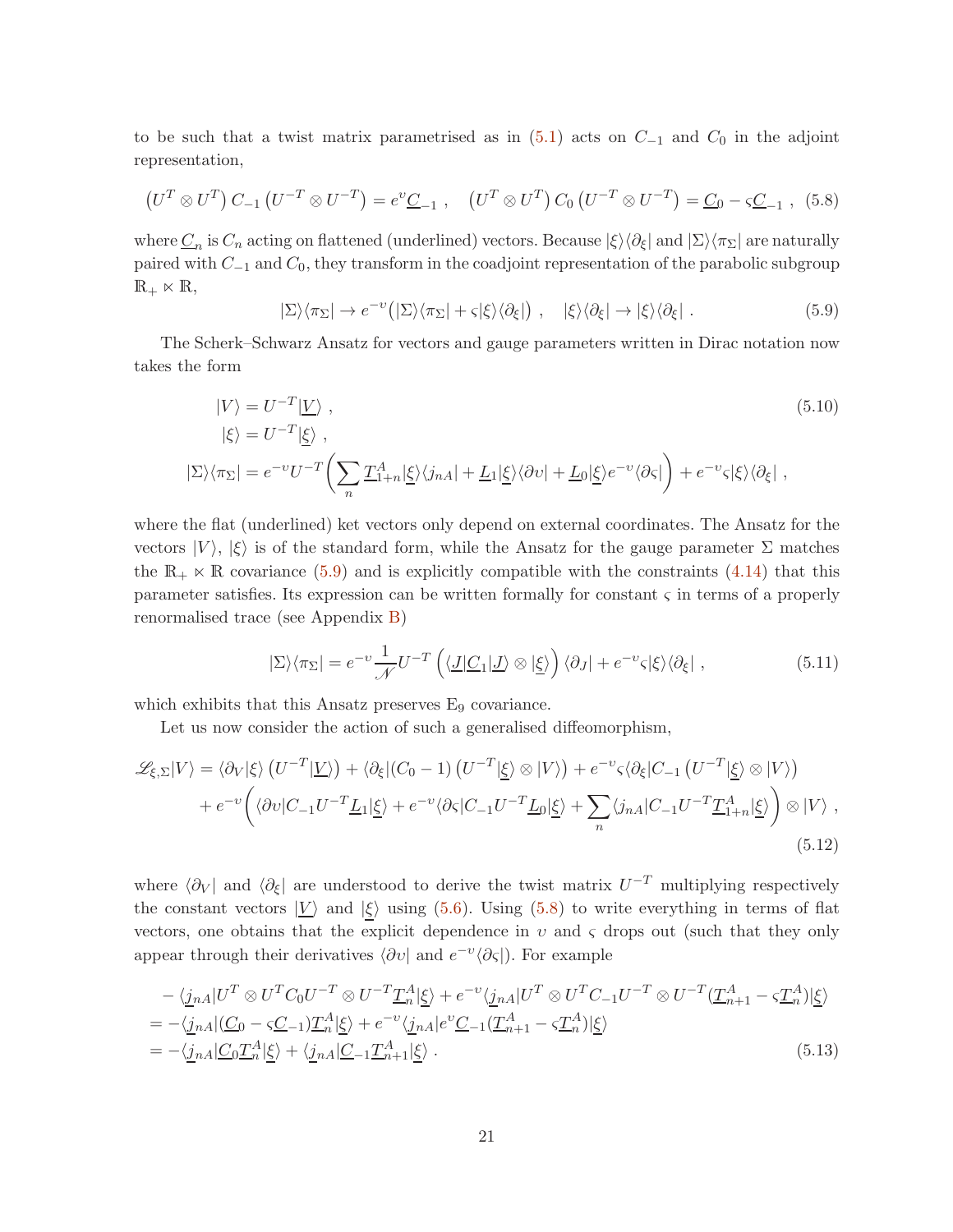This exhibits that the Ansatz [\(5.10\)](#page-20-2) is indeed covariant with respect to  $\mathbb{R}_+ \ltimes \mathbb{R}$ , as advocated above. For convenience, we introduce the flat derivative bra  $\langle \underline{\partial} | = \langle \partial | U^{-T} \rangle$ . One then obtains

$$
U^{T}\mathscr{L}_{\xi,\Sigma}|V\rangle = -\Big(\langle \underline{\partial}v|\underline{\xi}\rangle\underline{L}_{0} + e^{-v}\langle \underline{\partial}\xi|\underline{\xi}\rangle\underline{L}_{-1} + \sum_{n}\langle \underline{j}_{nA}|\underline{\xi}\rangle\underline{T}_{n}^{A} + \langle \underline{j}_{c}|\underline{\xi}\rangle\Big)|\underline{V}\rangle
$$
  
 
$$
-\Big(\langle \underline{\partial}v|(\underline{C}_{0}-1)\underline{L}_{0}|\underline{\xi}\rangle + e^{-v}\langle \underline{\partial}\xi|(\underline{C}_{0}-1)\underline{L}_{-1}|\underline{\xi}\rangle
$$
  
 
$$
+\sum_{n}\langle \underline{j}_{nA}|(\underline{C}_{0}-1)\underline{T}_{n}^{A}|\underline{\xi}\rangle + \langle \underline{j}_{c}|(\underline{C}_{0}-1)|\underline{\xi}\rangle\Big)|\underline{V}\rangle
$$
  
 
$$
+\Big(\langle \underline{\partial}v|\underline{C}_{-1}\underline{L}_{1}|\underline{\xi}\rangle + e^{-v}\langle \underline{\partial}\xi|\underline{C}_{-1}\underline{L}_{0}|\underline{\xi}\rangle + \sum_{n}\langle \underline{j}_{nA}|\underline{C}_{-1}\underline{T}_{n+1}^{A}|\underline{\xi}\rangle\Big)|\underline{V}\rangle
$$
  
 
$$
=\langle \underline{\partial}v|\Big((1-\underline{C}_{0})\underline{L}_{0}\otimes 1 - 1\otimes \underline{L}_{0} + \underline{C}_{-1}\underline{L}_{1}\otimes 1)\Big|\underline{\xi}\rangle\otimes|\underline{V}\rangle - \langle \underline{j}_{c}|\underline{C}_{0}|\underline{\xi}\rangle|\underline{V}\rangle
$$
  
 
$$
+e^{-v}\langle \underline{\partial}\xi|\Big((1-\underline{C}_{0})\underline{L}_{-1}\otimes 1 - 1\otimes \underline{L}_{-1} + \underline{C}_{-1}\underline{L}_{0}\otimes 1)\Big|\underline{\xi}\rangle\otimes|\underline{V}\rangle
$$
  
 
$$
+\sum_{n}\langle \underline{j}_{nA}|\Big((1-\underline{C}_{0})\underline{T}_{n}^{A}\otimes 1 - 1\otimes \underline{T}_{n}^{A} + \underline{C}_{-1}\underline{T}_{n+1}^{A}\otimes 1\Big)|\underline{\xi}\rangle\otimes|\underline{V}\rangle
$$
  
 
$$
=-\Big(\langle \underline{\partial}v|(\underline{L}_{0}+1) + e^{-v}\langle
$$

where in the last step we have used

<span id="page-21-0"></span>
$$
[C_0, L_n \otimes 1] - L_n \otimes 1 + 1 \otimes L_n = [C_{-1}, L_{n+1} \otimes 1] + C_n ,
$$
  

$$
[C_0, T_n^A \otimes 1] - T_n^A \otimes 1 + 1 \otimes T_n^A = [C_{-1}, T_{n+1}^A \otimes 1],
$$
 (5.15)

which one computes straightforwardly using the definition of  $C_n$ . Defining

<span id="page-21-1"></span>
$$
\langle \underline{\theta} | \equiv \langle \underline{\partial} v | \underline{L}_1 + e^{-v} \langle \underline{\partial} \varsigma | (\underline{L}_0 - 1) + \sum_n \langle \underline{j}_n A | \underline{T}_{n+1}^A ,
$$
  

$$
\langle \underline{\vartheta} | \equiv -\langle \underline{\partial} v | (\underline{L}_0 + 1) - e^{-v} \langle \underline{\partial} \varsigma | \underline{L}_{-1} - \sum_n \langle \underline{j}_n A | \underline{T}_n^A - \langle \underline{j}_c | , \rangle
$$
(5.16)

the action  $(5.14)$  can be put in the compact form

<span id="page-21-2"></span>
$$
\delta_{\underline{\xi}}|\underline{V}\rangle \equiv U^T \mathscr{L}_{\xi,\Sigma}|V\rangle = \langle \underline{\theta}|\underline{C}_{-1}|\underline{\xi}\rangle \otimes |\underline{V}\rangle + \langle \underline{\vartheta}|\underline{C}_0|\underline{\xi}\rangle \otimes |\underline{V}\rangle. \tag{5.17}
$$

A consistent reduction thus corresponds to a twist matrix constructed such that the combinations [\(5.16\)](#page-21-1) are constant, corresponding to two different types of gaugings. The first one, parametrised by a constant embedding tensor  $\langle \theta \rangle$ , precisely reproduces the standard gauge structure of twodimensional gauged supergravity [\[30\]](#page-35-3). The second type of gauging, parametrised by a constant  $\langle \underline{\vartheta} |$ , is slightly less standard. As follows from  $(5.17)$ , it gauges the generator  $d \in \mathfrak{e}_9$  that is represented as  $L_0$ , which is not a symmetry of the ungauged Lagrangian. The resulting gaugings thus do not admit an action but are defined only on the level of their field equations. In this sense they are the analogues of the trombone gaugings [\[58\]](#page-37-11) that gauge the trombone scaling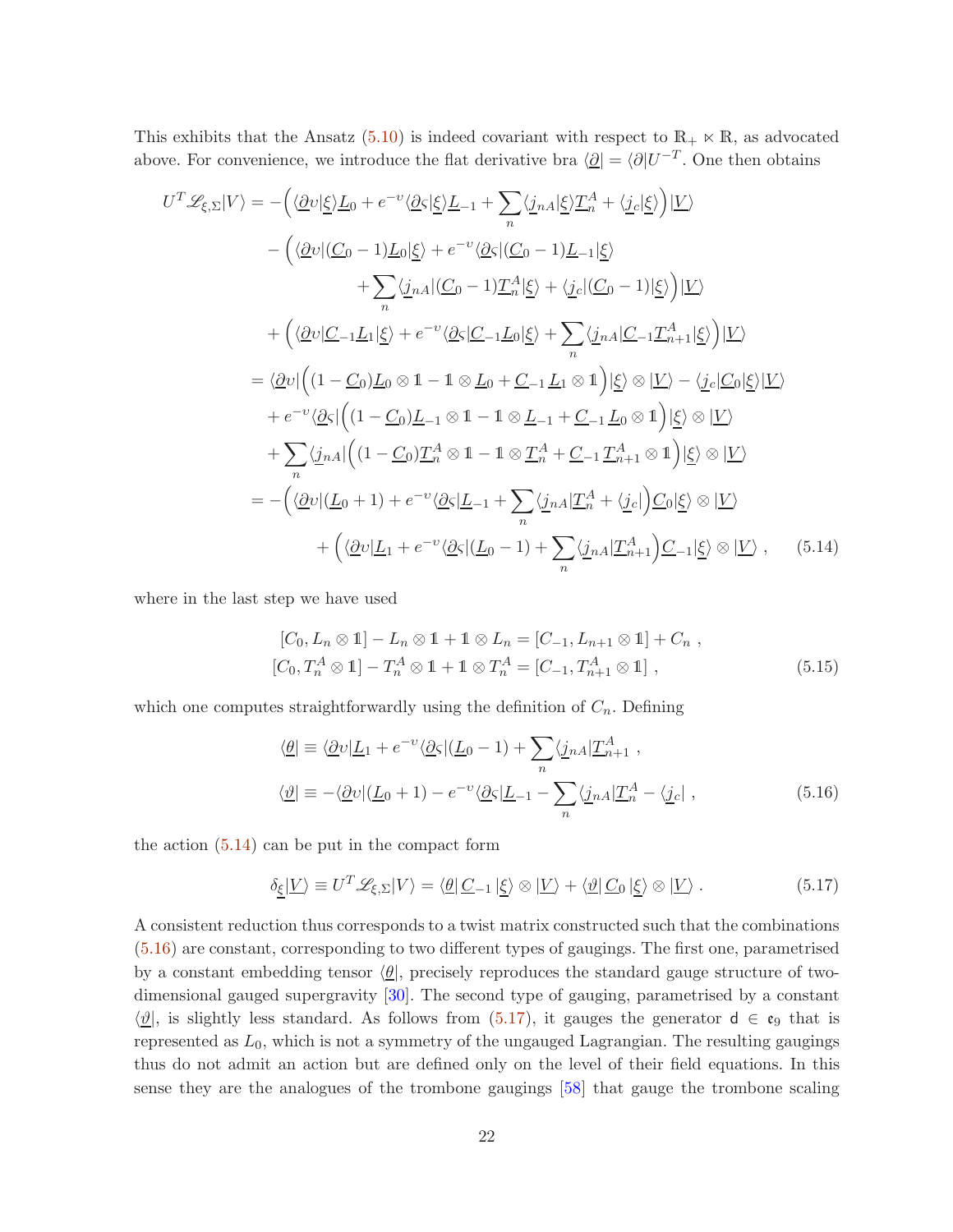symmetry [\[59\]](#page-37-12) of higher-dimensional supergravities. Note that in the two-dimensional case the trombone symmetry as defined in [\[59\]](#page-37-12) is an ordinary (and off-shell) Weyl symmetry of the two-dimensional theory that is generated by the central charge  $K$  of  $E_9$ . It is gauged by both parameters  $\langle \underline{\theta} |$  and  $\langle \underline{\vartheta} |$  and thus part of a generic gauging in two dimensions.

Explicitly, one has

$$
\langle \underline{\theta} | \underline{C}_{-1} | \underline{\xi} \rangle + \langle \underline{\vartheta} | \underline{C}_0 | \underline{\xi} \rangle \tag{5.18}
$$
\n
$$
= \left( \langle \underline{\theta} | \underline{L}_{-1} | \underline{\xi} \rangle + \langle \underline{\vartheta} | \underline{L}_0 | \underline{\xi} \rangle \right) - \eta_{AB} \sum_{n \in \mathbb{Z}} \left( \langle \underline{\theta} | \underline{T}_{-n-1}^A | \underline{\xi} \rangle + \langle \underline{\vartheta} | \underline{T}_{-n}^A | \underline{\xi} \rangle \right) \underline{T}_n^B + \langle \underline{\theta} | \underline{\xi} \rangle \underline{L}_{-1} + \langle \underline{\vartheta} | \underline{\xi} \rangle \underline{L}_0 \ .
$$

A straightforward computation shows that the algebra of gauge transformations [\(5.17\)](#page-21-2) closes according to

$$
\left[\delta_{\xi_1}, \delta_{\xi_2}\right] | \underline{V}\rangle = \delta_{\xi_{12}} | \underline{V}\rangle , \qquad (5.19)
$$

with gauge parameter

$$
|\xi_{12}\rangle \equiv \frac{1}{2} \big( \langle \underline{\theta} | \underline{C}_{-1} + \langle \underline{\vartheta} | \underline{C}_0 \big) \big( | \underline{\xi}_1 \rangle \otimes | \underline{\xi}_2 \rangle - | \underline{\xi}_2 \rangle \otimes | \underline{\xi}_1 \rangle \big) , \qquad (5.20)
$$

provided that the components of the embedding tensor satisfy the constraints

$$
\langle \underline{\theta} | \otimes \langle \underline{\theta} | \underline{C}_{-1} + \langle \underline{\vartheta} | \otimes \langle \underline{\theta} | (\underline{C}_0 + \sigma - 1) = 0 ,
$$
  

$$
\langle \underline{\vartheta} | \otimes \langle \underline{\vartheta} | \underline{C}_0 + \langle \underline{\theta} | \otimes \langle \underline{\vartheta} | \underline{C}_{-1} = 0 .
$$
 (5.21)

If the twist matrix from which this embedding tensor is obtained satisfies the section constraint, these constraints must be automatically satisfied since closure of the algebra is guaranteed by construction by the closure of the generalised diffeomorphism algebra. In the absence of an  $L_0$ -gauging  $(\langle \underline{\vartheta} | = 0)$ , we recover the condition

$$
\langle \underline{\theta} | \otimes \langle \underline{\theta} | \underline{C}_{-1} = 0 \,, \tag{5.22}
$$

which had been identified as the quadratic constraint on the embedding tensor in [\[30\]](#page-35-3). For pure  $L_0$ -gaugings ( $\langle \theta | = 0 \rangle$ ) on the other hand, we precisely recover the section constraint

$$
\langle \underline{\vartheta} | \otimes \langle \underline{\vartheta} | \underline{C}_0 = 0 , \qquad (5.23)
$$

<span id="page-22-0"></span>as for pure trombone gaugings in higher dimensions.

### 6 Generalisation to other groups

In this section, we discuss two generalisations of our formulæ for the generalised diffeomorphisms  $(1.1)$  and section constraint  $(1.2)$ . The first generalisation is to arbitrary affine algebras and the second one to arbitrary Kac–Moody algebras. In the most general case, the generalisations we present only give the generalised form of the section constraint and generalised Lie derivative, but we have not checked directly closure of the gauge algebra which also requires the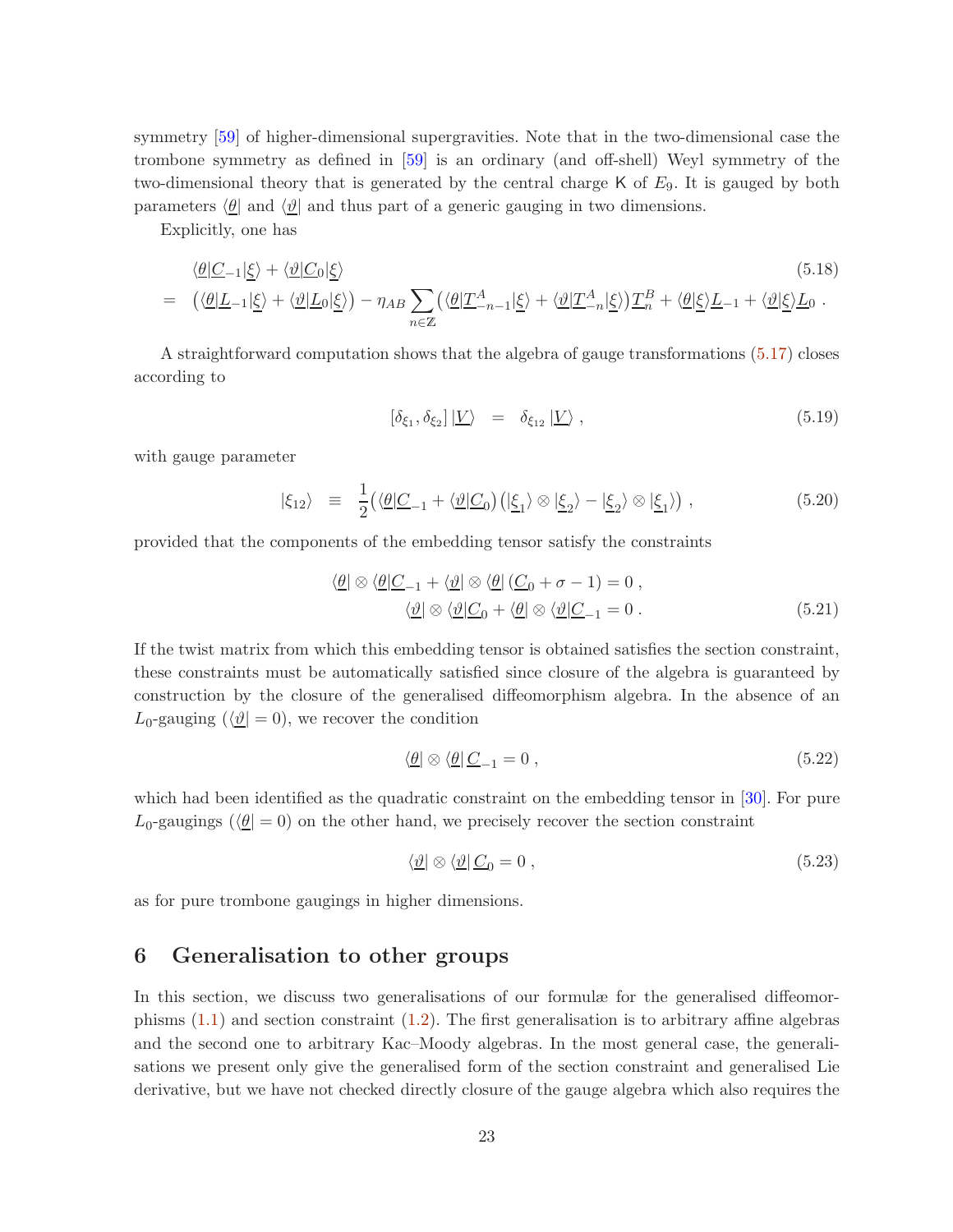introduction of extra constrained transformation parameters  $\Sigma$ . For the generalisation to other affine algebras with coordinates in the basic representation, the parameter  $\Sigma$  can be defined in analogy with the  $\epsilon_9$  case considered in detail above and the gauge algebra closes in exactly the same way. For general Kac–Moody algebras, a systematic introduction of  $\Sigma$  most probably requires the language and properties of tensor hierarchy algebras that we shall not attempt here. We also note that even if a consistent gauge algebra is established, this does not guarantee the existence of a non-trivial physical model for any Kac–Moody algebra.

### <span id="page-23-0"></span>6.1 Extension to other affine groups

In this section, we discuss how much of the structure of the  $E_9$  exceptional geometry will carry over to affine extensions of other "exceptional" field theories based on simple symmetry groups in  $D = 3$  space-time dimensions [\[60,](#page-37-13) [61\]](#page-37-14).<sup>[5](#page-23-1)</sup> An example of a double field theory with  $SO(8, n)$ symmetry with three external dimensions was recently constructed in [\[63\]](#page-38-0), the duality covariant theory based on the Ehlers group  $SL(2)$  was constructed in [\[49\]](#page-37-2), and the picture for higher  $SL(n)$ was given in [\[24\]](#page-35-0).

The important steps in the construction of the  $E_9$  exceptional geometry performed in this paper were (i) the identification of an appropriate representation  $R(\Lambda_0)$  for the coordinates, (ii) the identification of an appropriate section constraint in  $\overline{R(\Lambda_0)} \otimes \overline{R(\Lambda_0)}$  and (*iii*) verification of the closure of the generalised diffeomorphisms up to section constraint. It is noticeable that in the definition of the generalised diffeomorphism [\(4.15\)](#page-13-1) and section constraint [\(3.8\)](#page-10-1) only the coset Virasoro generators appear. Little use of the structure of  $E_8$  itself is made.

Let us consider an arbitrary simple finite-dimensional algebra  $\mathfrak g$  (replacing  $\mathfrak e_8$ ) and its associated (non-twisted) affine extension  $\mathfrak{g}^+$  (replacing  $\mathfrak{e}_9$ ). The associated groups will be denoted by G and  $G^+$ , respectively. The known structure of exceptional field theory with G symmetry have internal coordinates in the adjoint representation **adj** of G satisfying a section constraint in the representation sec of  $G$  that lies in the tensor product of two adjoint representations. The pieces of the section constraint that lie in the symmetric part of the tensor product corresponds to the three-dimensional embedding tensor (as a consequence of the duality between level 2 and level −1 in the tensor hierarchy algebra for compactifications to three dimensions [\[32\]](#page-36-0)). There is also an anti-symmetric contribution to the section constraint  $[49, 23, 24, 63]$  $[49, 23, 24, 63]$  $[49, 23, 24, 63]$  $[49, 23, 24, 63]$  $[49, 23, 24, 63]$  $[49, 23, 24, 63]$ . In addition, the generalised Lie derivatives with three external dimensions contain also constrained parameters Σ besides the standard parameters ξ. The standard physical solution to the  $D = 3$  section constraint is given by taking from adj a d-dimensional subspace that corresponds to the maximal number of dimensions that can be oxidised [\[61,](#page-37-14) [64\]](#page-38-1).

All affine algebras afford a "basic" representation  $R(\Lambda_0)$  at level  $k = 1$  [\[33,](#page-36-1) [36\]](#page-36-4). Its distinguishing property is that it is an irreducible highest weight module of  $\mathfrak{g}^+$  that decomposes under g as

 $R(\Lambda_0) = 1_0 \oplus \text{adj}_{-1} \oplus \text{sec}_{-2} \oplus \dots,$  (6.1)

<span id="page-23-1"></span> ${}^{5}$ The case of semi-simple symmetries and their affine and further extensions was discussed in [\[62\]](#page-37-15).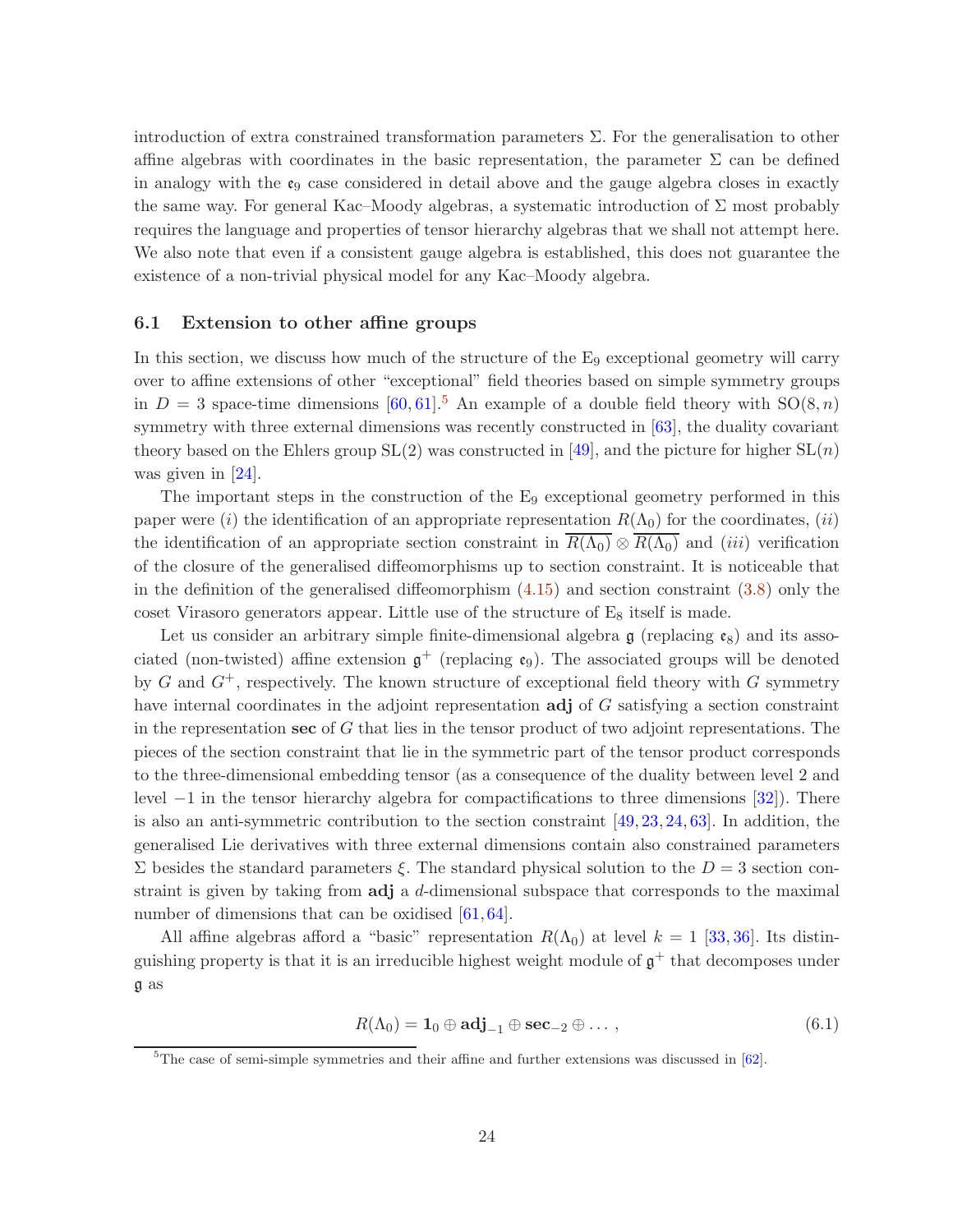where the antisymmetric part of sec (in the tensor product of two adjoints) is  $\sec_a = \text{adj}$ . This is the generalisation of  $(2.5)$ . It is a generic property of  $R(\Lambda_0)$  that there are null states at affine level −2. They are a consequence of  $f_0f_0|0\rangle = 0$ , where  $f_0$  is the generator corresponding to the root  $-\alpha_0$ . It is easily shown that this state is annihilated by  $e_0$ . In terms of g, the state  $f_0f_0|0\rangle$ would carry the weight  $2\theta$ , where  $\theta$  is the highest root of g. Therefore, the "big" representation in the symmetric product of two g-adjoints is always absent at affine level  $-2$  in  $R(\Lambda_0)$ , and the symmetric part of sec is some smaller representation:  $\text{adj} \otimes_s \text{adj} = r(2\theta) \oplus \text{sec}_s$ .

We can then work out the general tensor product of two elements in  $R(\Lambda_0)$  at low g levels,

<span id="page-24-1"></span>
$$
R(\Lambda_0) \otimes R(\Lambda_0) = \mathbf{1}_0 \oplus (2 \cdot \mathbf{adj})_{-1} \oplus (2 \cdot \mathbf{sec} \oplus \mathbf{adj} \otimes \mathbf{adj})_{-2} \oplus \ldots
$$
 (6.2)

A physically expected solution to the  $D = 2$  section constraint is taking the singlet at level 0 and the d-dimensional subspace in adj that corresponds to the solution of the  $D = 3$  section constraint. These  $d+1$  coordinates together correspond to the oxidation from  $D=2$  external space to the same maximal oxidation endpoint in  $3 + d$  dimensions. We would therefore like the  $D = 2$  section constraint to be strong enough to remove everything but a solution of this type.

From the representation theory of affine algebras we know that the tensor product  $R(\Lambda_0) \otimes$  $R(\Lambda_0)$  decomposes into representations at level  $k = 2$ . More precisely, there is again a coset construction similar to  $(2.14)$  where the standard modules at  $k = 2$  appear multiplied with coset Virasoro characters that are q-series. What types of  $k = 2$  modules exist does depend on the structure of  $\mathfrak{g}^+$ . Two  $k=2$  modules that always exist are

$$
R(2\Lambda_0) = \mathbf{1}_0 \oplus \mathbf{adj}_{-1} \oplus (\mathbf{sec} \oplus r(2\theta))_{-2} \oplus \dots \tag{6.3}
$$

that is the leading term in the symmetric part of the tensor product and

$$
R(\Lambda_1)_{-1} = \mathbf{adj}_{-1} \oplus (\mathbf{adj} \wedge \mathbf{adj} \oplus \mathbf{sec}_s)_{-2} \oplus \dots \tag{6.4}
$$

by which we denote the leading term in the anti-symmetric part of the tensor product<sup>[6](#page-24-0)</sup>. The first null states in  $R(2\Lambda_0)$  appear at level −3. The null states in  $r(2\theta)$  at affine level −1 in  $R(\Lambda_1)$ come from the observation that  $f_0|\Lambda_1\rangle$  is a null state.

Comparing these two leading expansions with the full tensor product [\(6.2\)](#page-24-1) we conclude that any other  $k = 2$  module can only start contributing from level  $-2$  onwards. Writing the levels as a q-series this means that

$$
R(\Lambda_0) \otimes_s R(\Lambda_0) = (1+q^2)R(2\Lambda_0) \oplus q^2 \mathbf{sec}'_s \oplus \dots
$$
  
\n
$$
R(\Lambda_0) \wedge R(\Lambda_0) = (q+q^2)R(\Lambda_1) \oplus \dots
$$
\n(6.5)

where the ellipses denote terms at affine level  $-3$  and lower, and where  $\sec_s = 1 \oplus \sec'_s$ . Note that the identification of an irreducible highest weight affine representation from its leading irreducible  $\mathfrak g$  representation is unique at a given k. What is noteworthy is the absence of a term at level  $-1$  in the  $R(2\Lambda_0)$  piece.

<span id="page-24-0"></span><sup>&</sup>lt;sup>6</sup>The notation may seem to indicate that there is a unique simple root  $\alpha_1$  connected with a single line to  $\alpha_0$ . This is not necessarily the case  $(e.g.$  in  $A_n^+$ ); then  $\Lambda_1$  has to be reinterpreted as the weight  $\sum_{i=1}^{\text{rank } \mathfrak{g}} a_i \Lambda_i$ , where the highest root of  $\mathfrak g$  is  $\theta = \sum_{i=1}^{\text{rank } \mathfrak g} a_i \lambda_i$ .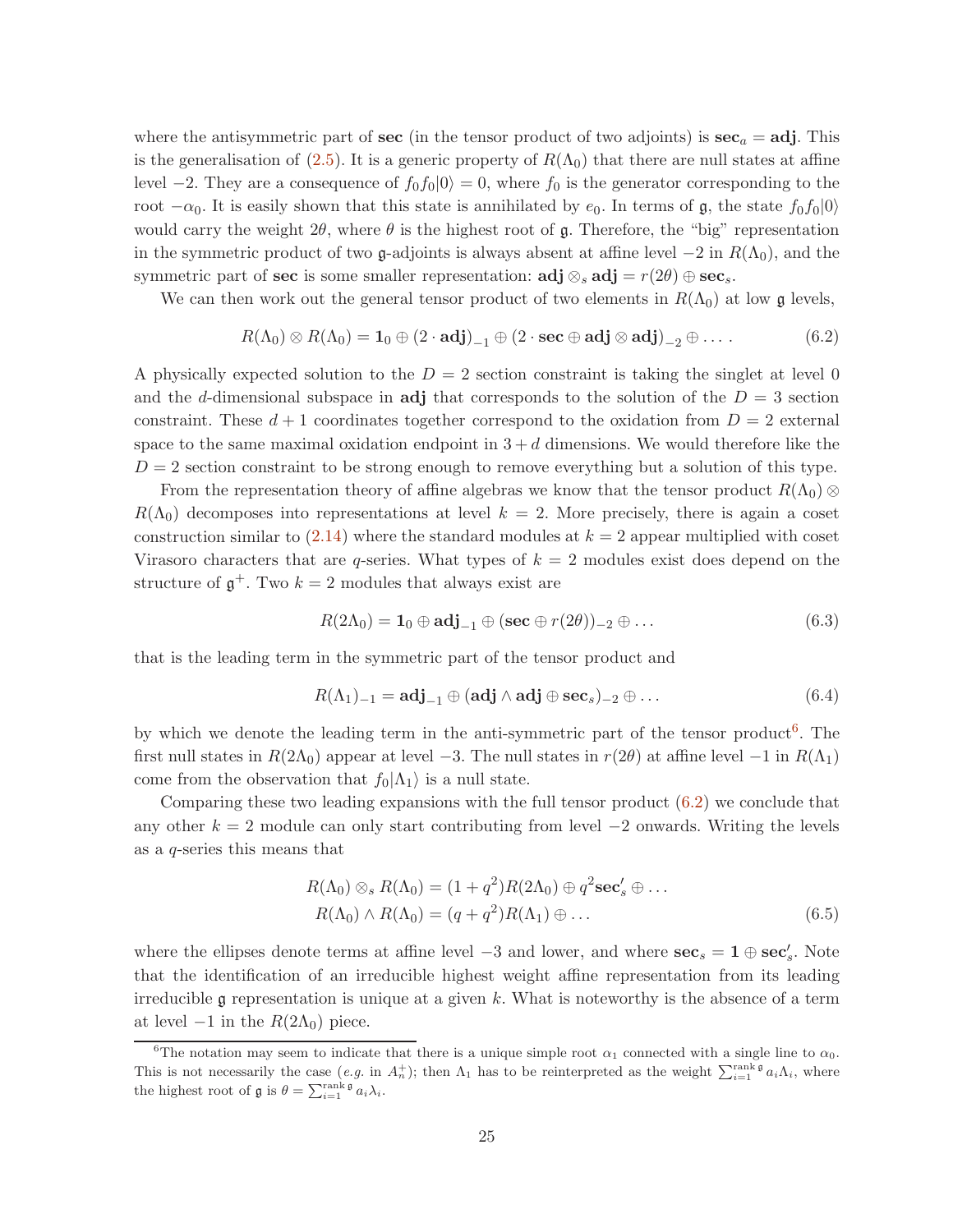There is a coset Virasoro construction associated with the tensor product of two  $k = 1$  modules. The q-series (after an appropriate shift of the conformal weight of the affine representations) are characters of this coset Virasoro algebra. Unlike the case for E9, it is not true in general that they are characters in the minimal series since the central charge can be  $c \geq 1$  [\[65\]](#page-38-2).<sup>[7](#page-25-1)</sup> Nevertheless, the q-series always represent characters of (possibly reducible) unitary representations of the Virasoro algebra.

The contribution to h from the g quadratic Casimir is 0 for  $R(2\Lambda_0)$  and  $\frac{g^{\vee}}{2+g^{\vee}}$  for  $R(\Lambda_1)$ . The generalisation of  $(2.14)$  is

$$
R(\Lambda_0) \otimes R(\Lambda_0) = \text{Vir}_0 \otimes R(2\Lambda_0)_0 \oplus \text{Vir}_{-\frac{2}{2+g\vee}} \otimes R(\Lambda_1)_{-\frac{g\vee}{2+g\vee}} \oplus \dots \tag{6.6}
$$

where the subscript on the coset Virasoro modules is  $-h$ . If we define the rescaled coset Virasoro operators  $C_n = (2+g^{\vee})L_n^{\text{coset}}$ , we can conclude that the appropriate section constraints remain of the precise form [\(3.8\)](#page-10-1):

$$
\langle \partial_1 | \otimes \langle \partial_2 | (C_0 - 1 + \sigma) = 0 ,
$$
  

$$
\langle \partial_1 | \otimes \langle \partial_2 | C_{-n} = 0 , \quad \forall n > 0 ,
$$
  

$$
(\langle \partial_1 | \otimes \langle \partial_2 | + \langle \partial_2 | \otimes \langle \partial_1 |) C_1 = 0 ,
$$
 (6.7)

since  $C_0$  then takes the value 0 and 2 in the leading symmetric and antisymmetric states, respectively. Then, the only modules remaining in the product of two derivatives are the leading ones, corresponding to the highest weights in the (conjugate) Virasoro modules corresponding to  $R(2\Lambda_0)$  and  $R(\Lambda_1)$ .

Since all the remaining steps in the calculation only depend on the coset Virasoro algebra, we conclude that the form of the generalised diffeomorphism and the closure of the gauge algebra proceed in the same way for all affine symmetries  $G^+$ .

### <span id="page-25-0"></span>6.2 Strong section constraint for an arbitrary Kac–Moody algebra

The section constraint is an important starting point for the construction of any "extended geometry", be it double or exceptional field theory, or some other model with enhanced symmetry algebra  $\mathfrak g$ . The actual form of the Y tensor defining this constraint has normally been determined on a case-by-case basis. This applies in particular to exceptional field theory, where it is notoriously difficult to find tensorial identities applying to every member of the series of exceptional algebras. However, in  $[48]$  a general construction of the Y tensor was given, based on bosonic and fermionic extensions of the algebra g. The identities needed for closure and covariance of the generalised Lie derivative are then automatically satisfied, except for one of them (whose failure is the reason for introducing an extra constrained transformation parameter in the  $\mathfrak{e}_8$  case).

The construction of the Y tensor in [\[48\]](#page-37-1) was given explicitly for exceptional field theory, but can easily be generalised to any highest (or lowest) weight representation  $R(\lambda)$  of any Kac– Moody algebra g, except for cases where g or its fermionic extension has a degenerate Cartan

<span id="page-25-1"></span><sup>&</sup>lt;sup>7</sup>Another case where one has  $c = \frac{1}{2}$  as for E<sub>9</sub> is the affine extension  $A_1^+$  of  $SL_2(\mathbb{R})$  (the Geroch group [\[56,](#page-37-9)[57,](#page-37-10)[55\]](#page-37-8)) corresponding to pure four-dimensional Einstein gravity. Also the coset constructions based on  $A<sub>2</sub>$  or any finitedimensional exceptional algebra fall in the minimal series.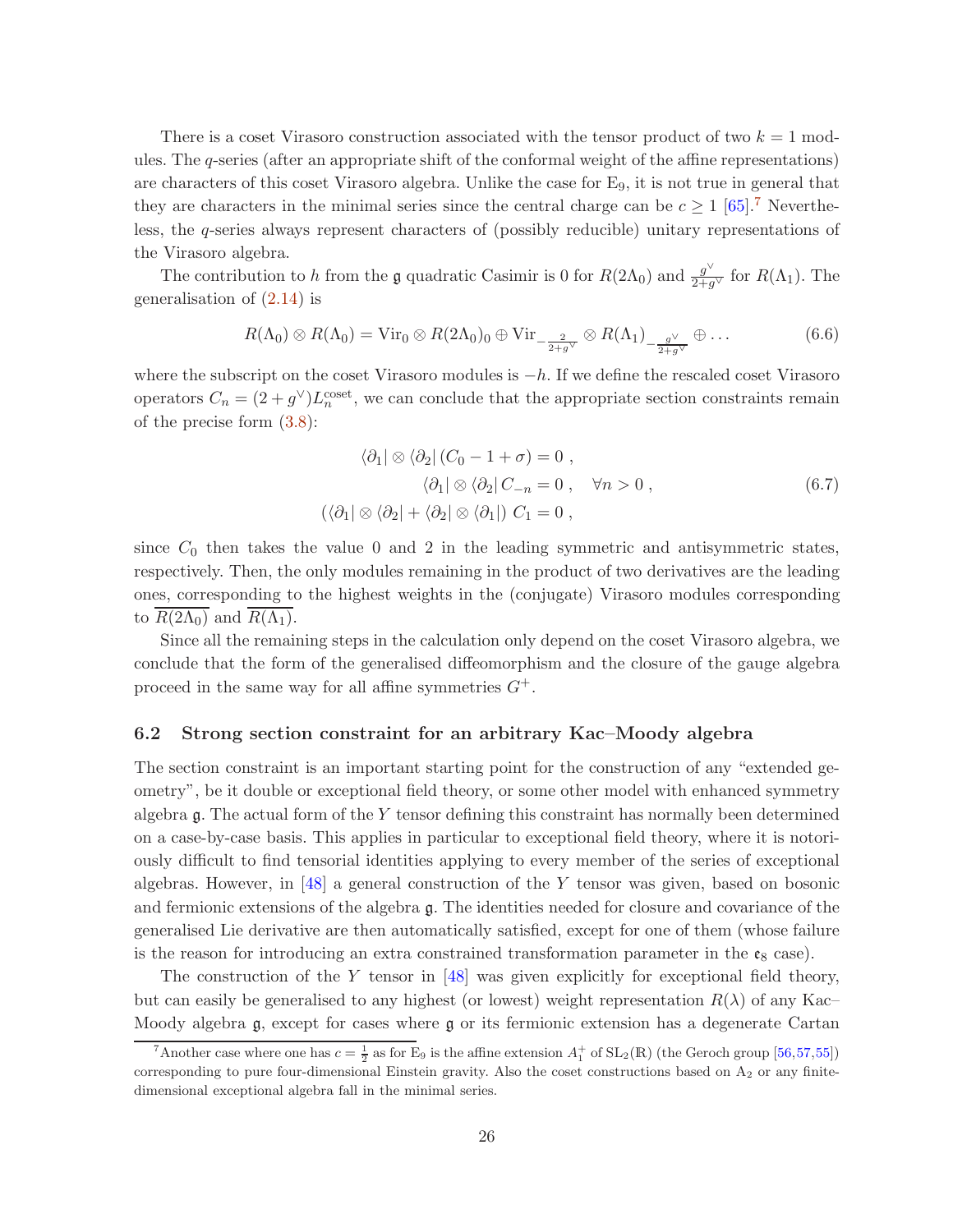matrix. In this section we will obtain a general formula for the Y tensor which includes also the degenerate cases, and thus encompasses all the known finite-dimensional examples and the affine algebra examples described in this paper. We will restrict to simply laced g. In general we consider the Lie group G defined in [\[44\]](#page-36-12) for an arbitrary Kac–Moody algebra  $\mathfrak{g}$ .

A vector  $|p\rangle$  in a highest weight representation  $R(\lambda)$  satisfies the (weak) section constraint if  $|p\rangle \otimes |p\rangle \in R(2\lambda)$ . This is equivalent to the statement that  $|p\rangle$  is in a minimal  $R(\lambda)$ -orbit under  $\mathfrak{g}$ . This is discussed *e.g.* in [\[14\]](#page-34-6), and a direct connection between minimal orbits and Borcherds superalgebras (the fermionic extensions of  $\mathfrak{g}$ ) was made in [\[66\]](#page-38-3).

The quadratic Casimir,

$$
C_2 = \frac{1}{2} \eta_{AB} : T^A T^B : = \sum_{\alpha \in \Delta_+} E_{-\alpha} E_{\alpha} + \frac{1}{2} (H, H) + (\varrho, H) , \qquad (6.8)
$$

is defined for finite- and infinite-dimensional Kac–Moody algebras on a highest weight module, where the Weyl vector  $\rho$  is the sum of the fundamental weights (instead of half the sum of the possibly infinitely many positive roots in  $\Delta_+$ ). It is normalised by  $C_2(R(\lambda)) = \frac{1}{2}(\lambda, \lambda + 2\varrho)$ , so that  $C_2(\text{adj}) = g^{\vee}$  for finite-dimensional g. Here  $T^A$  are the generators of g and  $\eta_{AB}$  is the invariant symmetric bilinear form. The last term is a normal ordering term, which for finite-dimensional g can be absorbed into a symmetrically ordered product of generators. We observe that  $C_2(R(2\lambda)) = 2C_2(R(\lambda)) + (\lambda, \lambda)$ . Also, there is no other irreducible highest weight representation in the symmetric product of  $R(\lambda)$  with itself with this maximal value of  $C_2$ .

The weak section constraint on  $|p\rangle$  is equivalent to the equation

<span id="page-26-1"></span>
$$
0 = [C_2(R(2\lambda)) - 2C_2(R(\lambda)) - (\lambda, \lambda)] |p\rangle \otimes |p\rangle
$$
  
\n
$$
= \frac{1}{2} \eta_{AB} : T^A T^B : (|p\rangle \otimes |p\rangle) - (\frac{1}{2} \eta_{AB} : T^A T^B : |p\rangle) \otimes |p\rangle
$$
  
\n
$$
- |p\rangle \otimes (\frac{1}{2} \eta_{AB} : T^A T^B : |p\rangle) - (\lambda, \lambda)|p\rangle \otimes |p\rangle
$$
  
\n
$$
= [\eta_{AB} T^A \otimes T^B - (\lambda, \lambda)] |p\rangle \otimes |p\rangle . \qquad (6.9)
$$

Any vector satisfying  $|p\rangle \otimes |p\rangle \in R(2\lambda)$  satisfies this equation by construction and it was proven in [\[44\]](#page-36-12) that all the solutions to this equation are in the  $\mathbb{R}^{\times} \times G$ -orbit of the highest weight vector  $|\lambda\rangle$  of  $R(\lambda)$ .<sup>[8](#page-26-0)</sup> This equation determines therefore the unique minimal non-trivial G-orbit in  $R(\lambda)$ , where the  $\mathbb{R}^{\times}$  is related to rescalings in the one-dimensional highest weight space.

In order to define the strong section constraint we now consider a second vector  $|q\rangle$  such that all  $|p\rangle$ ,  $|q\rangle$  and  $|p\rangle + |q\rangle$  satisfy the section constraint. Since [\(6.9\)](#page-26-1) is by construction G invariant, one can assume without loss of generality that  $|p\rangle = |\lambda\rangle$ , the highest weight vector. Then it is convenient to decompose

<span id="page-26-2"></span>
$$
|q\rangle = \sum_{k=0}^{n} |q\rangle_k , \qquad (\lambda, H)|q\rangle_k = ((\lambda, \lambda) - k)|q\rangle_k , \qquad (6.10)
$$

<span id="page-26-0"></span><sup>&</sup>lt;sup>8</sup>The rescaling factor  $\mathbb{R}^{\times}$  is not included in G when  $(\lambda, \lambda) = 0$ , unless g includes a central charge. This would be the case for  $E_{10}$  for example.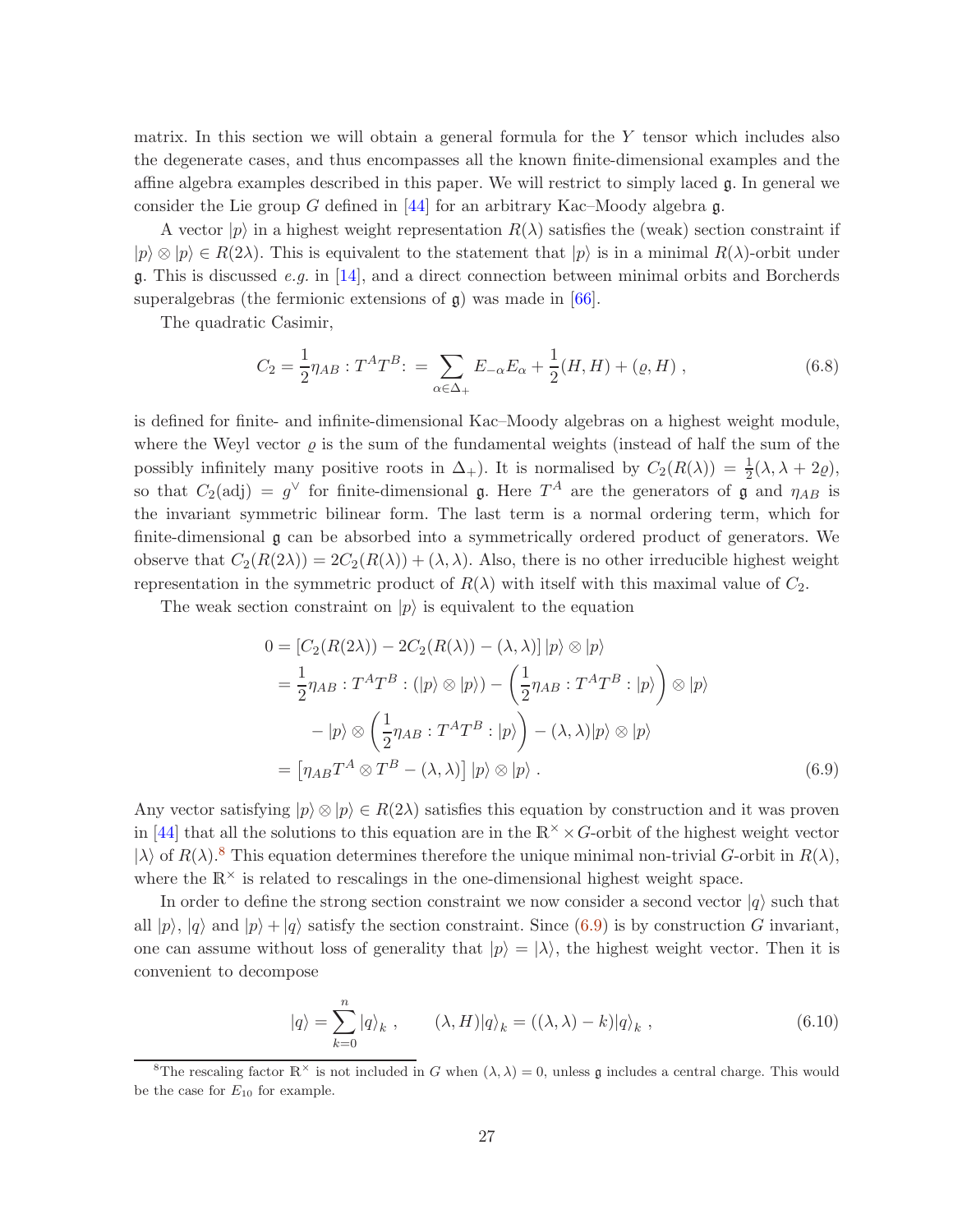and the positive roots as  $\Delta_+ = \sum_{k\geq 0} \Delta_k$  such that  $\alpha_k \in \Delta_k$  satisfies  $(\lambda, \alpha_k) = k$ , and n is the lowest weight for which  $|q\rangle_n$  is non-zero. Because the weight is preserved by the operator  $\eta_{AB}T^A \otimes T^B$ , one obtains that the lowest weight component of the constraint on  $|p\rangle \otimes |q\rangle + |q\rangle \otimes |p\rangle$ reduces to

$$
0 = \left( \left[ \eta_{AB} T^A \otimes T^B - (\lambda, \lambda) \right] (\vert \lambda \rangle \otimes \vert q \rangle + \vert q \rangle \otimes \vert \lambda \rangle) \right)_n
$$
\n
$$
= \left[ \eta_{AB} T^A \otimes T^B - (\lambda, \lambda) \right] (\vert \lambda \rangle \otimes \vert q \rangle_n + \vert q \rangle_n \otimes \vert \lambda \rangle)
$$
\n
$$
= -n \vert \lambda \rangle \otimes \vert q \rangle_n - n \vert q \rangle_n \otimes \vert \lambda \rangle + \sum_{k=1}^n \sum_{\alpha_k \in \Delta_k} (E_{-\alpha_k} \vert \lambda \rangle \otimes E_{\alpha_k} \vert q \rangle_n + E_{\alpha_k} \vert q \rangle_n \otimes E_{-\alpha_k} \vert \lambda \rangle),
$$
\n(6.11)

which in turn can only be satisfied if

$$
n|\lambda\rangle \otimes |q\rangle_n = \sum_{\alpha_n \in \Delta_n} E_{\alpha_n} |q\rangle_n \otimes E_{-\alpha_n} |\lambda\rangle . \qquad (6.12)
$$

The only solution is

$$
|q\rangle_n = \sum_{\alpha_n \in \Delta_n} v_{\alpha_n} E_{-\alpha_n} |\lambda\rangle . \qquad (6.13)
$$

Recalling from [\(6.10\)](#page-26-2) that *n* is the maximal value for which  $|q\rangle_n$  is non-zero, we now consider the lowest weight component of the constraint on  $|q\rangle \otimes |q\rangle$ , *i.e.* 

$$
\begin{split}\n&\left(\left[\eta_{AB}T^{A}\otimes T^{B}-(\lambda,\lambda)\right]|q\rangle\otimes|q\rangle\right)_{2n} \\
&=\sum_{\alpha_{n},\beta_{n}\in\Delta_{n}}v_{\alpha_{n}}v_{\beta_{n}}\left[\eta_{AB}T^{A}\otimes T^{B}-(\lambda,\lambda)\right]E_{-\alpha_{n}}|\lambda\rangle\otimes E_{-\beta_{n}}|\lambda\rangle \\
&=\sum_{\alpha_{n},\beta_{n}\in\Delta_{n}}v_{\alpha_{n}}v_{\beta_{n}}\left(\left((\alpha_{n},\beta_{n})-2n\right)E_{-\alpha_{n}}|\lambda\rangle\otimes E_{-\beta_{n}}|\lambda\rangle+\sum_{\gamma\in\Delta}[E_{\gamma},E_{-\alpha_{n}}]|\lambda\rangle\otimes[E_{-\gamma},E_{-\beta_{n}}]|\lambda\rangle\right).\n\end{split}
$$
\n
$$
(6.14)
$$

There is a lowest weight  $\lambda - \alpha_n$  such that  $v_{\alpha_n} \neq 0$ , *i.e.*,  $v_{\alpha_n+\gamma_0} = 0$  for all positive  $\gamma_0$  on level 0. This implies that there is no contribution to the term in  $((\alpha_n, \alpha_n) - 2n)E_{-\alpha_n}|\lambda\rangle \otimes E_{-\alpha_n}|\lambda\rangle$ from  $[E_{\gamma_0}, E_{-\alpha_n-\gamma_0}]|\lambda\rangle \otimes [E_{-\gamma_0}, E_{-\alpha_n+\gamma_0}]|\lambda\rangle$  and we must therefore have  $(\alpha_n, \alpha_n) = 2n$ . Since in general  $(\alpha_n, \alpha_n) \leq 2$  for any Kac–Moody algebra, the constraint on  $|q\rangle$  can only have solutions with  $n = 1$ .

We thus have

<span id="page-27-0"></span>
$$
|q\rangle = \left(v_0 + \sum_{\alpha_1 \in \Delta_1} v_{\alpha_1} E_{-\alpha_1}\right) |\lambda\rangle , \qquad (6.15)
$$

and the weak section constraint reduces to

$$
\begin{split} \left[\eta_{AB}T^{A}\otimes T^{B}-(\lambda,\lambda)\right]|q\rangle\otimes|q\rangle\\ =\sum_{\alpha_{1},\beta_{1}\in\Delta_{1}}v_{\alpha_{1}}v_{\beta_{1}}\bigg(\big((\alpha_{1},\beta_{1})-2\big)E_{-\alpha_{1}}|\lambda\rangle\otimes E_{-\beta_{1}}|\lambda\rangle+\sum_{\pm\gamma_{0}\in\Delta_{0}}[E_{\gamma_{0}},E_{-\alpha_{n}}]|\lambda\rangle\otimes[E_{-\gamma_{0}},E_{-\beta_{n}}]|\lambda\rangle\\ +E_{-\alpha_{1}}E_{-\beta_{1}}|\lambda\rangle\otimes|\lambda\rangle+|\lambda\rangle\otimes E_{-\alpha_{1}}E_{-\beta_{1}}|\lambda\rangle\bigg)\,. \end{split} \tag{6.16}
$$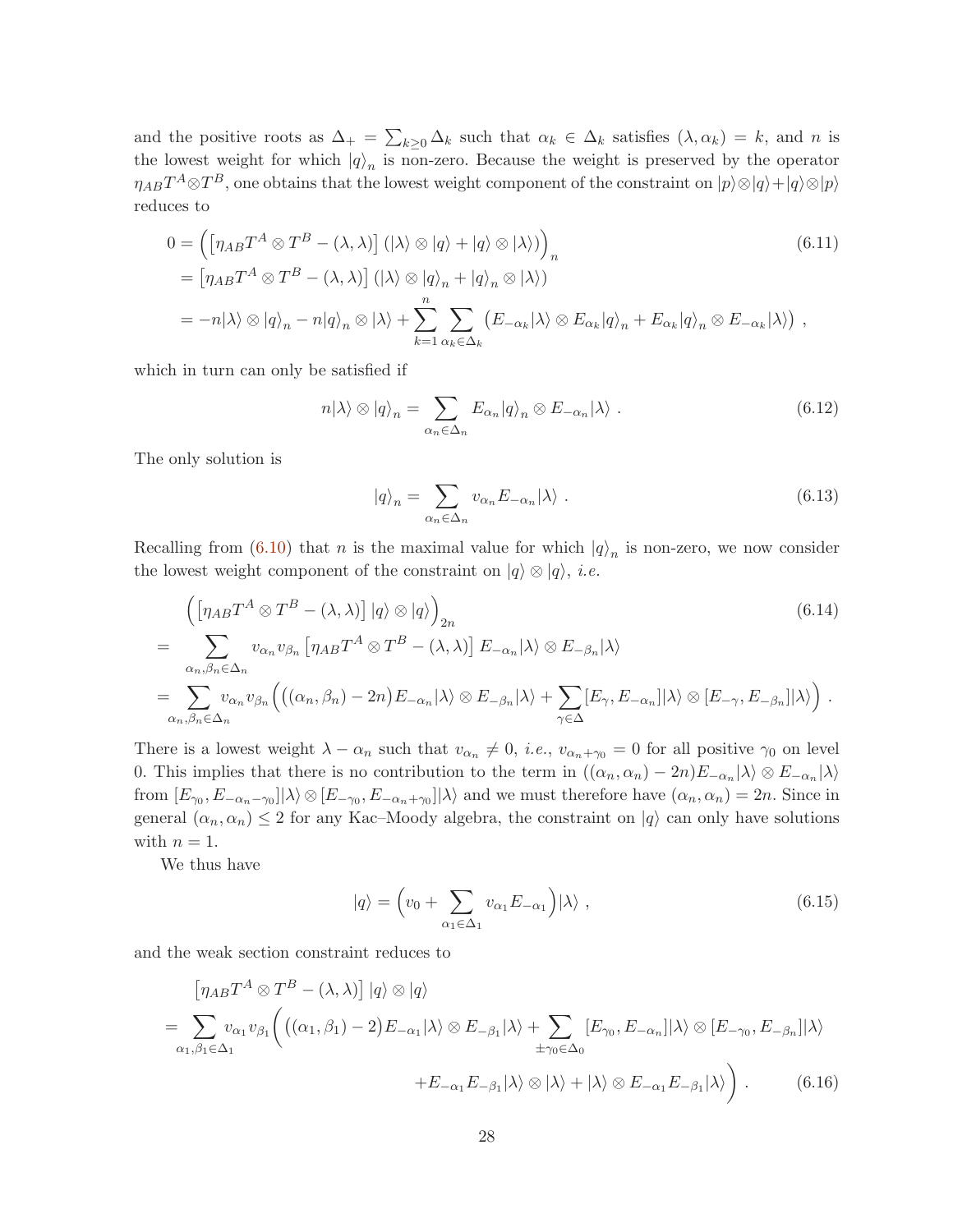The vector  $|q\rangle$  automatically solves the section constraint if  $v_{\alpha_1}$  is only non-zero for the simple root dual to  $\lambda$ , and by construction for any  $v_{\alpha_1}$  obtained from the latter by the action of the stabiliser  $G_0$  of  $(\lambda, H)$ . The same theorem from [\[44\]](#page-36-12) implies then moreover that all the solutions are  $G_0$ -conjugate to this one.

Now we can compute for the orbit representative  $|q\rangle \otimes |\lambda\rangle$  (with  $|q\rangle$  as in [\(6.15\)](#page-27-0)) that

$$
\begin{split}\n&= \left[\eta_{AB}T^{A}\otimes T^{B} - (\lambda,\lambda)\right]|q\rangle \otimes |\lambda\rangle \\
&= \sum_{\alpha_{1}\in\Delta_{1}} v_{\alpha_{1}}\left(-E_{-\alpha_{1}}|\lambda\rangle \otimes |\lambda\rangle + \sum_{\beta_{1}\in\Delta_{1}} E_{\beta_{1}}E_{-\alpha_{1}}|\lambda\rangle \otimes E_{-\beta_{1}}|\lambda\rangle\right) \\
&= -|q\rangle \otimes |\lambda\rangle + |\lambda\rangle \otimes |q\rangle .\n\end{split} \tag{6.17}
$$

By G-covariance we therefore have that the strong section constraint on any pair of vectors  $|p\rangle$ and  $|q\rangle$  therefore implies in general that  $Y|p\rangle \otimes |q\rangle = 0$  for the tensor

<span id="page-28-1"></span>
$$
\sigma Y = -\eta_{AB} T^A \otimes T^B + (\lambda, \lambda) + \sigma - 1 \tag{6.18}
$$

This tensor permits to define the generalised diffeomorphisms uniquely and uniformly for any group G and highest weight representation  $R(\lambda)$  as

$$
\mathcal{L}_{\xi}|V\rangle = \langle \partial_{V}|\xi\rangle|V\rangle - \langle \partial_{\xi}|V\rangle|\xi\rangle + \langle \partial_{\xi}|\sigma Y|\xi\rangle \otimes |V\rangle \n= \langle \partial_{V}|\xi\rangle|V\rangle - \eta_{AB}\langle \partial_{\xi}|T^{A}|\xi\rangle T^{B}|V\rangle + \left((\lambda,\lambda) - 1\right)\langle \partial_{\xi}|\xi\rangle|V\rangle ,
$$
\n(6.19)

such that they reduce to standard diffeomorphisms if  $|V\rangle$  and  $|\xi\rangle$  satisfy the strong section constraint, and the connection term is valued in  $\mathbb{R} \oplus \mathfrak{g}$ . The Z tensor is then as usual  $Z = Y - 1$ . The overall normalisation of the  $Y$  tensor is of course not determined by the homogeneous condition  $Y|p\rangle \otimes |q\rangle = 0$ , but follows from demanding that  $\sigma Z \in (\mathfrak{g} \oplus \mathbb{R}) \otimes (\mathfrak{g} \oplus \mathbb{R})$ , *i.e.*, that the term  $\sigma$  in [\(6.18\)](#page-28-1) cancels in  $\sigma Z = \sigma Y - \sigma$ . Note, however, that the closure of these candidate generalised diffeomorphisms is not guaranteed by the construction, neither is it expected that any choice of algebra and representation will lead to a meaningful field theory.

This remarkably simple expression turns out to reproduce (by necessity) the invariant tensors used in all previously constructed extended geometries. In particular  $(\lambda, \lambda) - 1 = \frac{1}{9-d}$  for  $E_d$ type groups with  $3 \leq d \leq 11$ , except for  $d = 9$ , in which case one gets instead  $(\lambda, \lambda) = 0$ as described in this paper. They also generalise to arbitrary Kac–Moody algebras, and have therefore a potential to be applicable also e.g. in  $E_d$ ,  $d > 9$ .

The construction given here agrees with the one in  $[48]$ , where g is extended to a Borcherds superalgebra  $\mathscr{B}$ . The Cartan matrix  $A_{ij}$  of  $\mathfrak{g}$   $(i, j = 1, 2, \ldots, r$ , where r is the rank of  $\mathfrak{g}$ ) is then extended to a Cartan matrix  $B_{IJ}$  of  $\mathscr{B}$   $(i, j = 0, 1, \ldots, r)$ , such that

$$
B_{00} = 0, \t B_{ij} = A_{ij}, \t B_{0i} = B_{i0} = -(\lambda, \alpha_i). \t (6.20)
$$

We assume both A and B to be non-degenerate, which implies  $(B^{-1})_{00} \neq 0$ , although the construction can be generalised to arbitrary Kac–Moody algebras g. In the notation used here,

<span id="page-28-0"></span><sup>&</sup>lt;sup>9</sup>In the affine case the scaling is included in  $\mathfrak g$  through the central extension.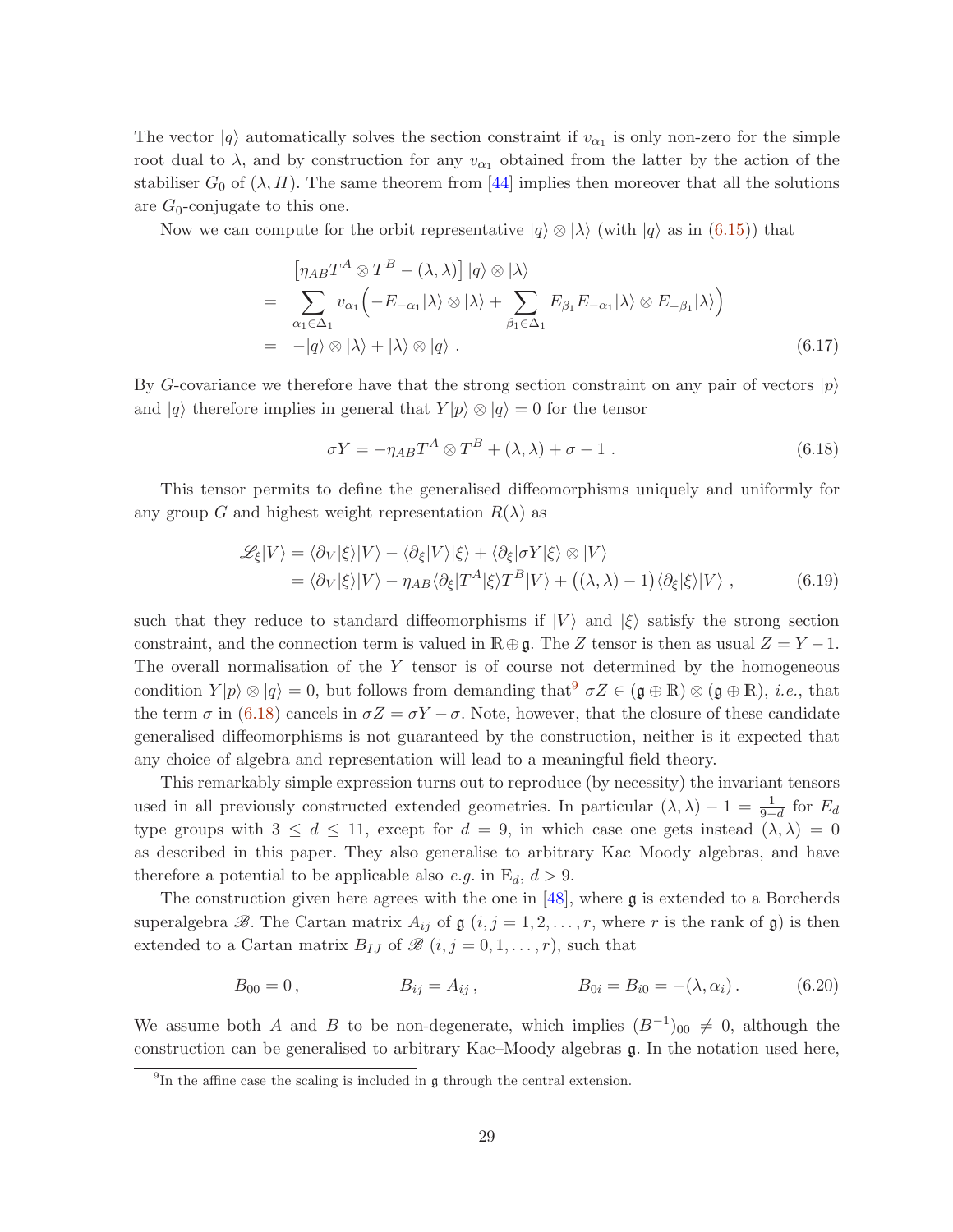the general expression for Y that follows from the construction in  $[48]$  is then

$$
\sigma Y = -\eta_{AB} T^A \otimes T^B - \left(1 + \frac{1}{(B^{-1})_{00}}\right) + \sigma.
$$
 (6.21)

Since

$$
A_{ki}(B^{-1})_{i0} = B_{ki}(B^{-1})_{i0} = -B_{k0}(B^{-1})_{00},
$$
\n(6.22)

the coefficients of the weight  $\lambda$  in the basis of simple roots  $\alpha_i$  of  $\mathfrak g$  are given by

<span id="page-29-1"></span>
$$
\lambda = -(A^{-1})_{ij} B_{j0} \alpha_i = \frac{(B^{-1})_{i0}}{(B^{-1})_{00}} \alpha_i , \qquad (6.23)
$$

and its length squared by

$$
((B^{-1})_{00})^{2}(\lambda, \lambda) = (B^{-1})_{0i} B_{ij} (B^{-1})_{j0}
$$
  
= -(B^{-1})\_{0i} B\_{i0} (B^{-1})\_{00}  
= -(B^{-1})\_{0I} B\_{I0} (B^{-1})\_{00} = -(B^{-1})\_{00} , (6.24)

from which it follows that  $(6.21)$  can be rewritten as  $(6.18)$ .

In terms of the present work, and  $\mathfrak{e}_9$ , the Y tensor [\(4.6\)](#page-11-5) is already manifestly of the form  $(6.18)$  with  $(\lambda, \lambda) = 0$ . It follows from the presentation above that a representative of solutions to the strong section condition is spanned by  $\langle 0|$  and a subspace representing the M-theory or type IIB branch of the  $E_8$  strong section condition. The procedure is general and gives a recipe for such a "oxidisation" procedure, which can be continued through a series of duality groups  $X_n$  with decreasing rank by sequentially removing nodes of the Dynkin diagram corresponding to the coordinate module, with highest weight  $|\lambda\rangle$ , each time expressing a representative of the solutions of the strong section constraint for  $X_n$  as the linear subspace spanned by  $\lambda$  and a section for  $X_{n-1}$ . In general  $X_{n-1}$  is the Levi stabilizer of the representative  $|\lambda\rangle$ , that reduces when  $\lambda$  is a fundamental weight to the algebra of Dynkin diagram the one of  $X_n$  with the node associated to  $\lambda$  removed. The sequence is uniquely determined provided the module  $R(\lambda_n)_n$  is irreducible for all  $n$ , but this is generally not the case. Whenever the module reduces to several irreducible components, there are as many "oxidised" algebras  $X_{n-1}$  as there are irreducible components. The "oxidisation" procedure therefore generally gives rise to a tree rather than a linear sequence. For maximal supersymmetry the module becomes reducible in  $D = 9$ , giving rise to both the type IIB and the eleven-dimensional supergravity solution. For half maximal the module becomes reducible in  $D = 5$ , giving rise to both type IIB on K3 and heterotic solutions.

### <span id="page-29-0"></span>7 Conclusions

We have performed the first and critical step towards an exceptional field theory based on E<sub>9</sub> or other affine groups, which consists in the construction of a closed algebra of gauge transformations. Like in the case of  $E_8$ , extra local and constrained rotations are part of the gauge transformations. This is connected to the presence of dual gravity and other (in the present case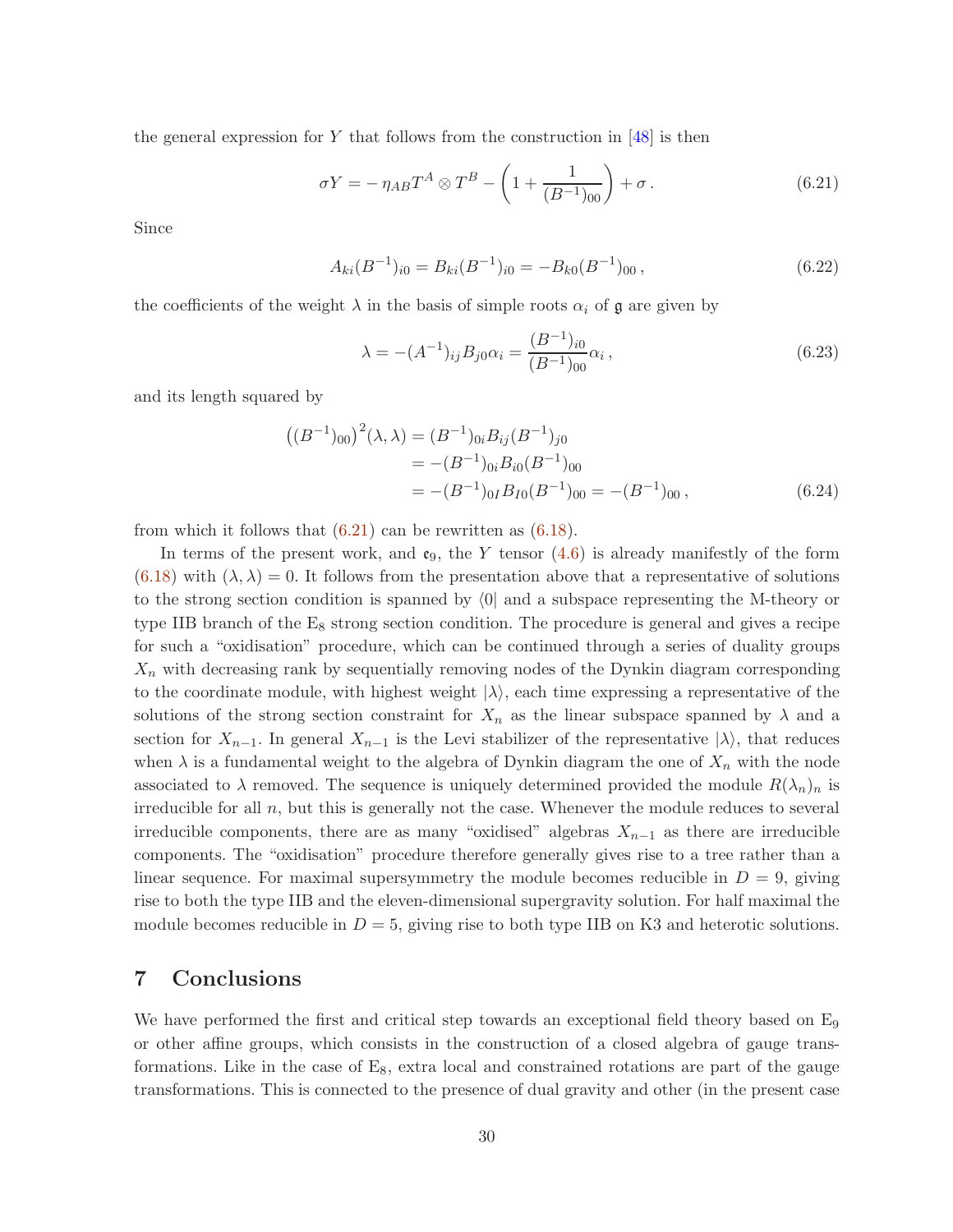an infinite number of) mixed tensors. These extra transformations are shown to be such that they do not interfere with the dynamics of the physical part of a vielbein. The precise covariant form of this dynamics remains to be constructed. Our construction makes heavy use of Virasoro generators in order to form and use invariant tensors. We also provide a generalised Scherk– Schwarz reduction, which shows that our gauge transformations reduce to the ones expected from two-dimensional gauged supergravity, and predicted by the tensor hierarchy algebra. A completely generic form of the Y tensor, and thereby of candidate generalised diffeomorphisms based on any Kac–Moody algebra was presented.

One important implication from our construction is that the generalised vielbein should parametrise an element of the coset  $G/K(G)$ , where the group G is constructed from exponentiation of an extended algebra  $\mathfrak{e}_{9} \oplus \mathbb{R} L_{-1}$  (just like the twist matrix [\(5.1\)](#page-18-1)). In such a construction, the generalised vielbein would include all the fields of the theory, including the scaling factor of the metric in the conformal gauge. It is therefore expected that the  $E_9$  exceptional field theory should not be invariant under two-dimensional diffeomorphisms.

The additional gauge transformation involving the tensor  $\Sigma$  is highly degenerate. The parameter  $\Sigma$  is a section-constrained element of  $R(\Lambda_0)_{-1}\otimes R(\Lambda_0)$ , whereas it only enters the generalised diffeomorphism through its projection to  $\mathfrak{e}_9 \oplus \mathbb{R} L_{-1}$  defined by  $C_{-1}$ . The existence of a Courant algebroid (or generalisation thereof) underlying the algebra of generalised diffeomorphisms  $\mathscr{L}_{\xi,\Sigma}$ remains unclear at the moment. Another feature of the transformations in their present form is that they are non-covariant, *i.e.*, it is not possible to introduce tensors as in [\[16\]](#page-35-6). The situation is in that sense identical to that of the  $E_8$  generalised diffeomorphisms of [\[23\]](#page-35-4). In the  $E_8$  case, this was remedied by the introduction of a non-dynamical background vielbein and its associated Weitzenböck connection  $[24]$ . The corresponding procedure in the present case remains an open problem.

Our construction lends strong support to the relevance of the tensor hierarchy algebra [\[32\]](#page-36-0). We are necessarily led to a situation where the algebra consists of  $T_m^A$ , K,  $L_0$  and  $L_{-1}$ . Also the embedding tensor representation matches the level −1 part of the tensor hierarchy algebra. This is the first instance where additional elements (in this case  $L_{-1}$ ) are seen in the algebra, and the lesson should be important for the continuation to higher exceptional algebras (see [\[46\]](#page-36-14)). In the present work, the well developed representation theory for affine algebras, relying in particular on the presence of a Virasoro algebra, was of immense help. If one wants to continue to  $E_{10}$ or  $E_{11}$  [\[67\]](#page-38-4), the situation is quite the opposite. Still, level expansions may be helpful, and the existence of a simple generic form for the generalised diffeomorphisms looks encouraging. It would be very interesting to see if a generalised geometry for  $E_{10}$  in some way can make contact with the  $E_{10}$  emergent space proposal of [\[68\]](#page-38-5).

#### Acknowledgements

This work is partially supported by a PHC PROCOPE, projet No 37667ZL, and by DAAD PPP grant 57316852 (XSUGRA). The work of MC and JP is supported by the Swedish Research Council, project no. 2015-04268.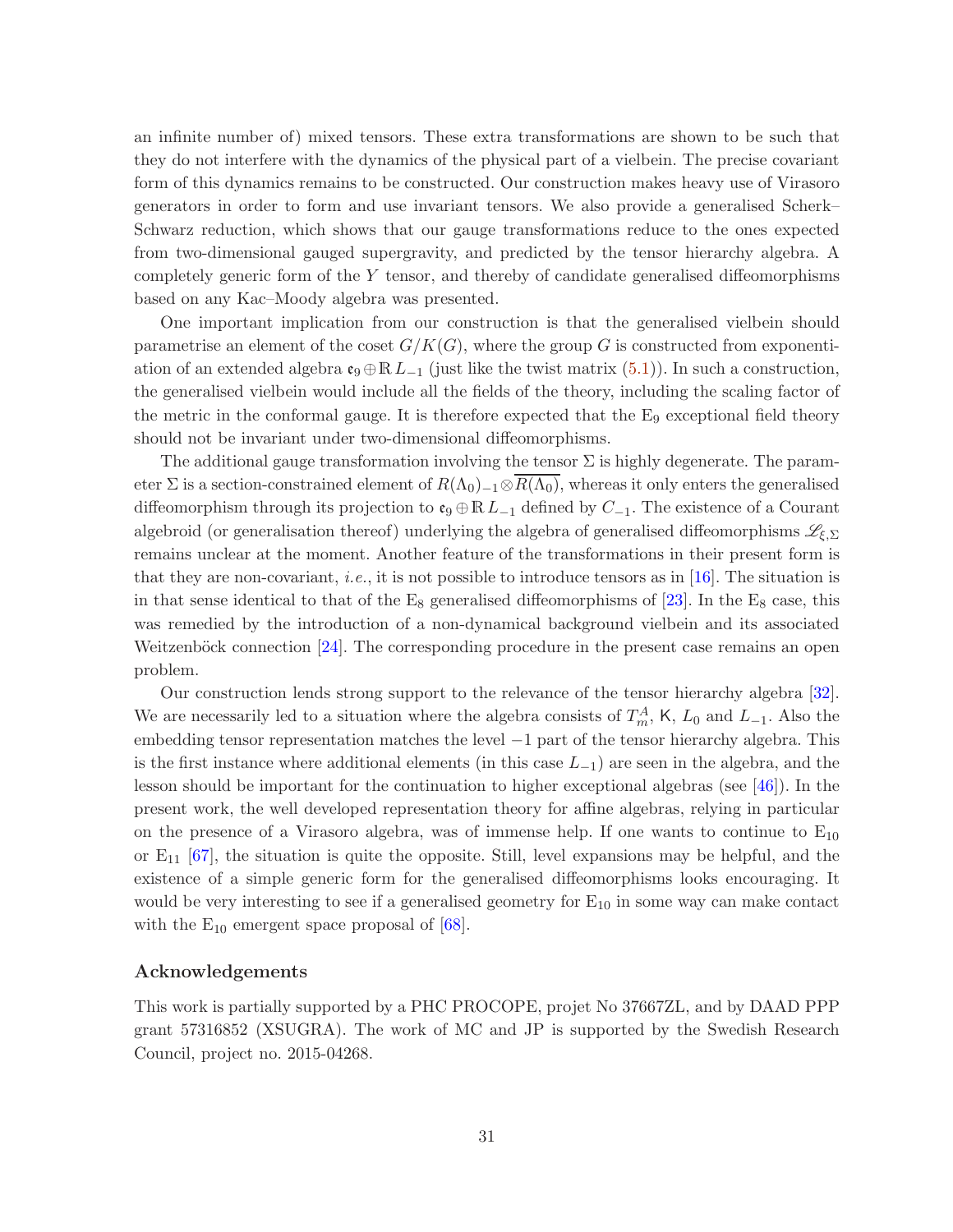# <span id="page-31-0"></span>A Some  $E_8$  representations and tensor products

In this appendix, we collect some useful information about  $\mathfrak{e}_8$  representations. First we list the highest weights of those occurring at low levels in the expansions of the various  $\mathfrak{e}_9$  representations:

$$
r(0) = 1,
$$
  
\n
$$
r(\lambda_1) = 248,
$$
  
\n
$$
r(\lambda_7) = 3875,
$$
  
\n
$$
r(2\lambda_1) = 27000,
$$
  
\n
$$
r(\lambda_2) = 30380,
$$
  
\n
$$
r(\lambda_8) = 147250,
$$
  
\n
$$
r(\lambda_1 + \lambda_7) = 779247,
$$
  
\n
$$
r(\lambda_3) = 2450240,
$$
  
\n
$$
r(\lambda_1 + \lambda_2) = 4096000,
$$
  
\n
$$
r(\lambda_6) = 6696000.
$$
 (A.1)

The tensor product of two adjoints gives  $248 \otimes 248 = 1 \oplus 3875 \oplus 27000 \oplus 248 \oplus 30380$ . The first three are the symmetric product and the last two the antisymmetric. The projection operators on the five irreducible representations in the tensor product are given by  $[69]$ 

<span id="page-31-2"></span>
$$
\mathbb{P}_{(1)}^{MN}{}_{PQ} = \frac{1}{248} \eta^{MN} \eta_{PQ} ,
$$
\n
$$
\mathbb{P}_{(3\,875)}^{MN}{}_{PQ} = \frac{1}{7} \delta_P^{(M} \delta_Q^{N)} - \frac{1}{14} f^{A(M}{}_{P} f_{A}{}^{N)}{}_{Q} - \frac{1}{56} \eta^{MN} \eta_{PQ} ,
$$
\n
$$
\mathbb{P}_{(27\,000)}^{MN}{}_{PQ} = \frac{6}{7} \delta_P^{(M} \delta_Q^{N)} + \frac{1}{14} f^{A(M}{}_{P} f_{A}{}^{N)}{}_{Q} + \frac{3}{217} \eta^{MN} \eta_{PQ} ,
$$
\n
$$
\mathbb{P}_{(248)}^{MN}{}_{PQ} = -\frac{1}{60} f_{A}{}^{MN} f^{A}{}_{PQ} ,
$$
\n
$$
\mathbb{P}_{(30\,380)}^{MN}{}_{PQ} = \delta_{PQ}^{MN} + \frac{1}{60} f_{A}{}^{MN} f^{A}{}_{PQ} ,
$$
\n(A.2)

where indices are lowered and raised with  $\eta_{AB}$  and  $\eta^{AB}$ . The structure constants satisfy the identity [\[69\]](#page-38-6)

$$
f^{E}{}_{AG}f_{BEH}f^{GIC}f_{I}{}^{HD} = 24\delta^{C}_{(A}\delta^{D}_{B)} + 12\eta_{AB}\eta^{CD} - 20f^{E}{}_{A}{}^{C}f_{EB}{}^{D} + 10f^{E}{}_{A}{}^{D}f_{EB}{}^{C}. \tag{A.3}
$$

## <span id="page-31-1"></span>B Normalisation of the trace

We would like to define a trace on operators acting on the Hilbert space (the representation  $R(\Lambda_0)$ ). The idea is that even if infinities are encountered, they may be consistently renormalised, or even cancel in final results of calculations. It is included here as a speculation. If the trace can be defined in a more rigorous way, it may be useful, since it seems to give correct results at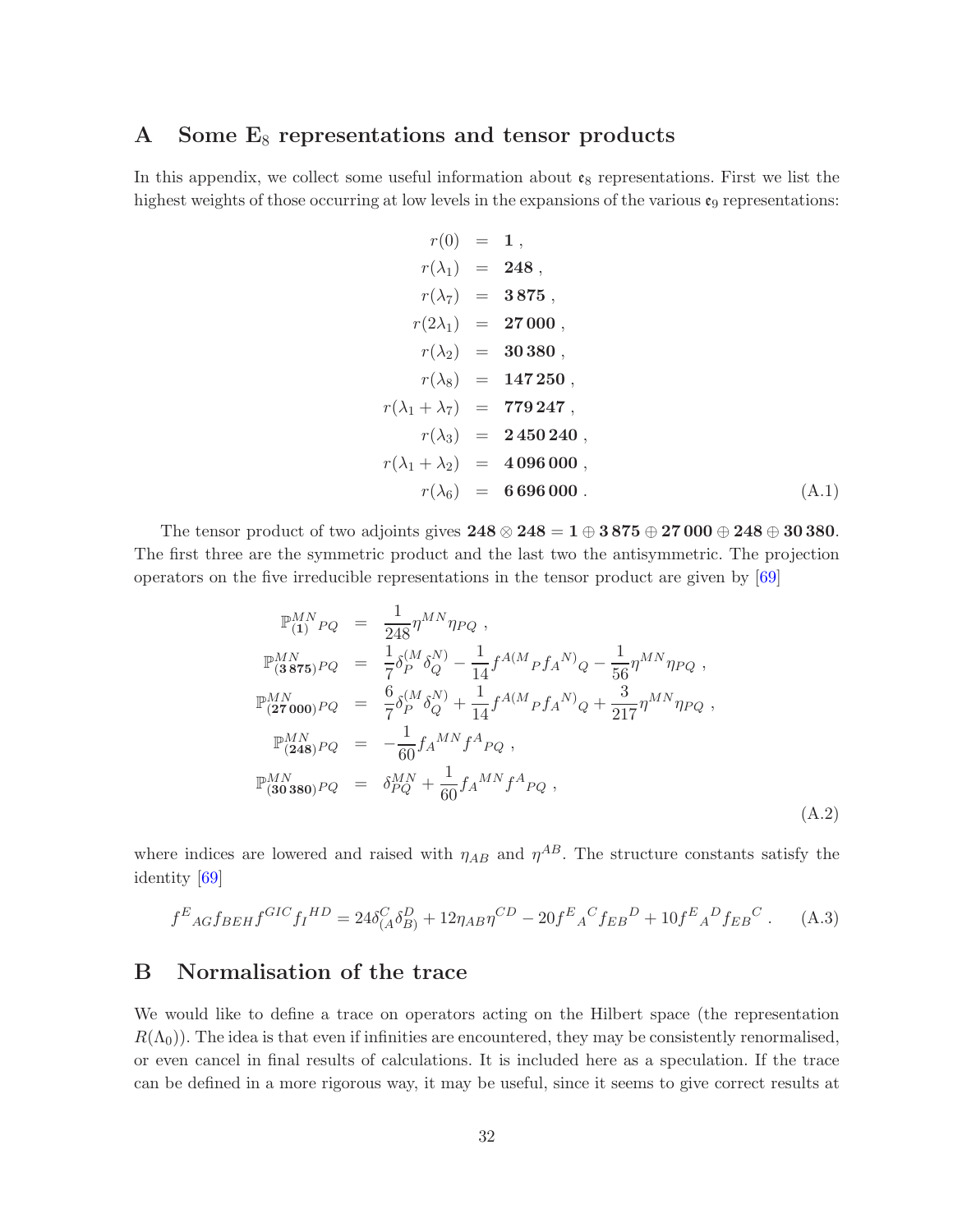least in some calculations (see below), but we should stress that we have not relied on its use in the derivation of any results in the paper.

The relation of the trace to the quadratic Casimir implies that for some possibly infinite factor  $\mathcal N$ , one must have

$$
\text{Tr}\,1 = 0\;, \qquad \text{Tr}\,L_0 = \mathcal{N}\;, \qquad \text{Tr}\,T_n^A T_m^B = -\mathcal{N}\delta_{m+n,0}\eta^{AB}\;, \tag{B.1}
$$

on the representation space  $R(\Lambda_0)$  of the basic module with character

<span id="page-32-0"></span>
$$
(qj(q))^{1/3} = \frac{E_4(q)}{\prod_{n>0} (1-q^n)^8},
$$
\n(B.2)

where

$$
E_4(q) = 1 + 240 \sum_{n>0} \sigma_3(n) q^n = \Theta_{E_8}(q) = \sum_{Q \in E_8} q^{Q^2/2}, \qquad (B.3)
$$

is the theta function of the  $E_8$  lattice and the full character is the partition function of eight free chiral bosons on the  $E_8$  torus. The Hilbert space factorises into the momentum component in the  $E_8$  lattice and the oscillator Hilbert space  $R(\Lambda_0) = E_8 \otimes \mathcal{H}^{\otimes 8}$ , and the action of  $L_0$  on  $R(\Lambda_0)$ is simply the tensor product action on E<sub>8</sub> and  $\mathscr{H}^{\otimes 8}$ . The naive computation of [\(B.1\)](#page-32-0) from the Hilbert space trace gives infinite factors for all of them, and one needs to introduce some well chosen insertion to potentially regularise them. One difficulty is to find a regularisation that preserves  $E_9$  invariance. We shall simply assume that it exists in the following.

The trace satisfies

<span id="page-32-1"></span>
$$
\text{Tr}_1(\stackrel{1}{X}\sigma_{12}) = \stackrel{2}{X} \tag{B.4}
$$

Say that  $|J\rangle\langle J| \in \mathfrak{e}_9$ , then one can decompose it in the base 1,  $L_0$ ,  $T_n^A$ , and one can define a projector using the trace formula

$$
|J\rangle\langle J| = \frac{1}{\mathcal{N}} (\text{Tr}|J\rangle\langle J| \cdot L_0 + \text{Tr} L_0 |J\rangle\langle J| \cdot 1 - \sum_n \eta_{AB} \text{Tr} T_n^A |J\rangle\langle J| \cdot T_{-n}^B)
$$
  
= 
$$
\frac{1}{\mathcal{N}} \langle J|C_0|J\rangle .
$$
 (B.5)

This permits to prove the identity

$$
\langle J|\sigma_{12}X|J\rangle = \frac{1}{\mathcal{N}}\text{Tr}_4\left(\langle J|{}^{14}_{C_0}|J\rangle\sigma_{42}X\right) = \frac{1}{\mathcal{N}}{}^{23}_{\Lambda}\langle J|{}^{12}_{C_0}|J\rangle\tag{B.6}
$$

for any operator X acting on the tensor product  $R(\Lambda_0) \otimes R(\Lambda_0)$ . In the same way one obtains

$$
\langle J|\sigma_{12}X|J\rangle = \langle J|X\sigma_{12}|J\rangle = \frac{1}{\mathcal{N}}\langle J|C_0|J\rangle X . \tag{B.7}
$$

These two identities will be very useful in the following.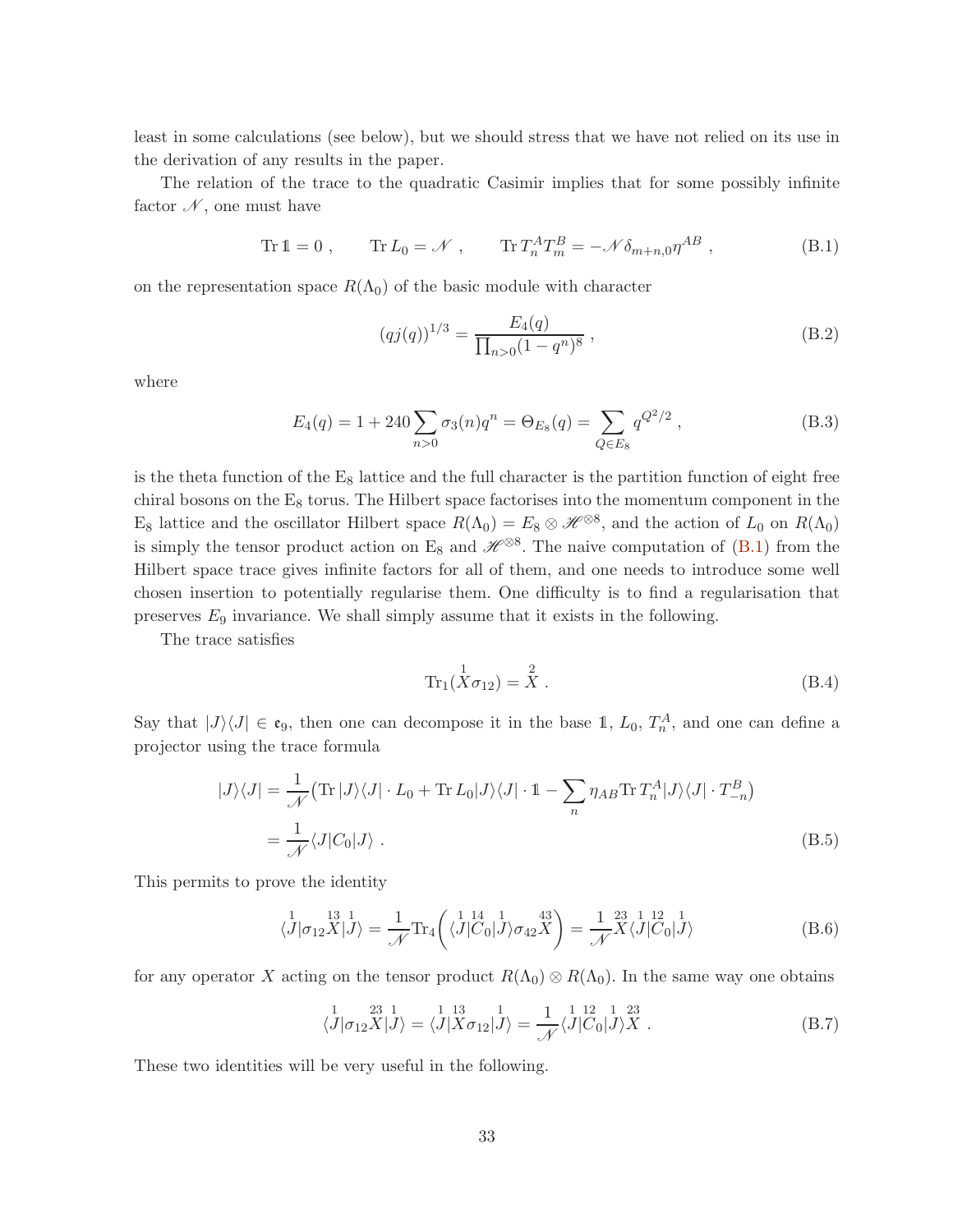Based on this formal trace, an alternative computation of the Scherk–Schwarz Ansatz in the absence of  $L_{-1}$  gauging goes as follows. For a twist matrix U solely in E<sub>9</sub>, such that  $\varsigma = 0$ in [\(5.3\)](#page-19-4), one can define the Ansatz in terms of matrices using the normalised trace

$$
\frac{1}{\mathcal{N}} \text{Tr } \mathcal{J} = \frac{1}{\mathcal{N}} \langle \underline{J} | \underline{J} \rangle \langle \partial J | = \langle \partial \nu |.
$$
 (B.8)

The Scherk–Schwarz Ansatz written in the Dirac formalism then takes the form

$$
|V\rangle = U^{-T} | \underline{V} \rangle ,
$$
  
\n
$$
|\xi\rangle = U^{-T} |\underline{\xi} \rangle ,
$$
  
\n
$$
|\Sigma\rangle \langle \pi_{\Sigma}| = \frac{1}{\mathcal{N}} e^{-\nu} \overline{U}^{-T} \left( \langle \underline{J} | \underline{C}_1 | \underline{J} \rangle \otimes |\underline{\xi} \rangle \right) \langle \partial_J |,
$$
\n(B.9)

and we have

$$
\mathcal{L}_{\xi,\Sigma}|\mathring{V}\rangle = \langle \partial_V|\xi\rangle \left(U^{-T}|\underline{V}\rangle\right) + \langle \partial_{\xi}|(C_0 - 1) \left(U^{-T}|\underline{\xi}\rangle \otimes |V\rangle\right) \n+ \frac{1}{\mathcal{N}}e^{-v}\langle \partial_J|\mathring{C}_{-1}\left(\mathring{U}^{-T}\langle \underline{J}|\mathring{C}_1|\mathring{J}\rangle \otimes |\mathring{\underline{\xi}}\rangle\right) \otimes \mathring{U}^{-T}|\mathring{V}\rangle \n= -U^{-T}\langle \underline{\partial}_J|\underline{\xi}\rangle|\underline{J}\rangle\langle \underline{J}|\underline{V}\rangle - U^{-T}\langle \underline{\partial}\rho|(\underline{C}_0 - 1)|\underline{\xi}\rangle \otimes |\underline{V}\rangle \n- U^{-T}\langle \underline{\partial}_J|(\underline{C}_0 - 1)\left(|\underline{J}\rangle \otimes |\underline{V}\rangle\right)\langle \underline{J}|\underline{\xi}\rangle + \frac{1}{\mathcal{N}}U^{-T}\langle \underline{J}|\otimes \langle \underline{\partial}_J|\mathring{C}_{-1}\mathring{C}_1|\underline{J}\rangle \otimes |\underline{\xi}\rangle \otimes |\underline{V}\rangle \n= U^{-T}\bigg[ -\langle \underline{\partial}_J|\underline{J}\rangle\langle \underline{J}|\underline{C}_0|\underline{\xi}\rangle \otimes |\underline{V}\rangle \n+ \langle \underline{J}|\otimes \langle \partial_J|\bigg(-\sigma_{13} + \sigma_{12}(1 - \frac{13}{\mathcal{C}_0} + \frac{23}{\mathcal{C}_0}) - \frac{1}{\mathcal{N}}\mathring{C}_{-1}\mathring{C}_1|\bigg)|\underline{J}\rangle \otimes |\underline{\xi}\rangle \otimes |\underline{V}\rangle \bigg].
$$
\n(B.10)

We can now remove all the  $\sigma_{12}$  and  $\sigma_{13}$  operators using equation [\(B.6\)](#page-32-1) as

$$
\langle \underline{J} | \otimes \langle \partial_J | \left( -\sigma_{13} + \sigma_{12} (1 - \frac{13}{C_0} + \frac{23}{C_0}) + \frac{1}{\mathcal{N}} \frac{23}{C_{-1}} \frac{12}{C_1} \right) | \underline{J} \rangle \otimes | \underline{\xi} \rangle \otimes | \underline{V} \rangle
$$
  
\n
$$
= \frac{1}{\mathcal{N}} \langle \underline{J} | \otimes \langle \partial_J | \left( \frac{23}{C_{-1}} \frac{12}{C_1} - \frac{13}{C_0} + \frac{12}{C_0} - \left[ \frac{23}{C_0} \frac{12}{C_0} \right] \right) | \underline{J} \rangle \otimes | \underline{\xi} \rangle \otimes | \underline{V} \rangle
$$
  
\n
$$
= \frac{1}{\mathcal{N}} \langle \underline{J} | \otimes \langle \partial_J | \left( \frac{12}{C_1} \frac{23}{C_{-1}} - \frac{23}{C_0} \right) | \underline{J} \rangle \otimes | \underline{\xi} \rangle \otimes | \underline{V} \rangle , \qquad (B.11)
$$

where we used  $(2.21)$  in the last step.

The final result is

$$
U^T \mathcal{L}_{\xi, \Sigma} |V\rangle = \frac{1}{\mathcal{N}} \left[ \langle \underline{J} | \otimes \langle \underline{\partial}_J | \underline{C}_1 | \underline{J} \rangle \right] \underline{C}_{-1} \left( | \underline{\xi} \rangle \otimes | \underline{V} \rangle \right)
$$
  
 
$$
- \left[ \langle \underline{\partial}_J | \underline{J} \rangle \langle \underline{J} | + \frac{1}{\mathcal{N}} \langle \underline{J} | \underline{J} \rangle \langle \underline{\partial}_J | \right] \underline{C}_0 \left( | \underline{\xi} \rangle \otimes | \underline{V} \rangle \right)
$$
  
 
$$
= \langle \underline{\theta} | \underline{C}_{-1} | \underline{\xi} \rangle \otimes | \underline{V} \rangle + \langle \underline{\vartheta} | \underline{C}_0 | \underline{\xi} \rangle \otimes | \underline{V} \rangle , \qquad (B.12)
$$

corresponding to the ordinary gauging and the  $L_0$ -gauging.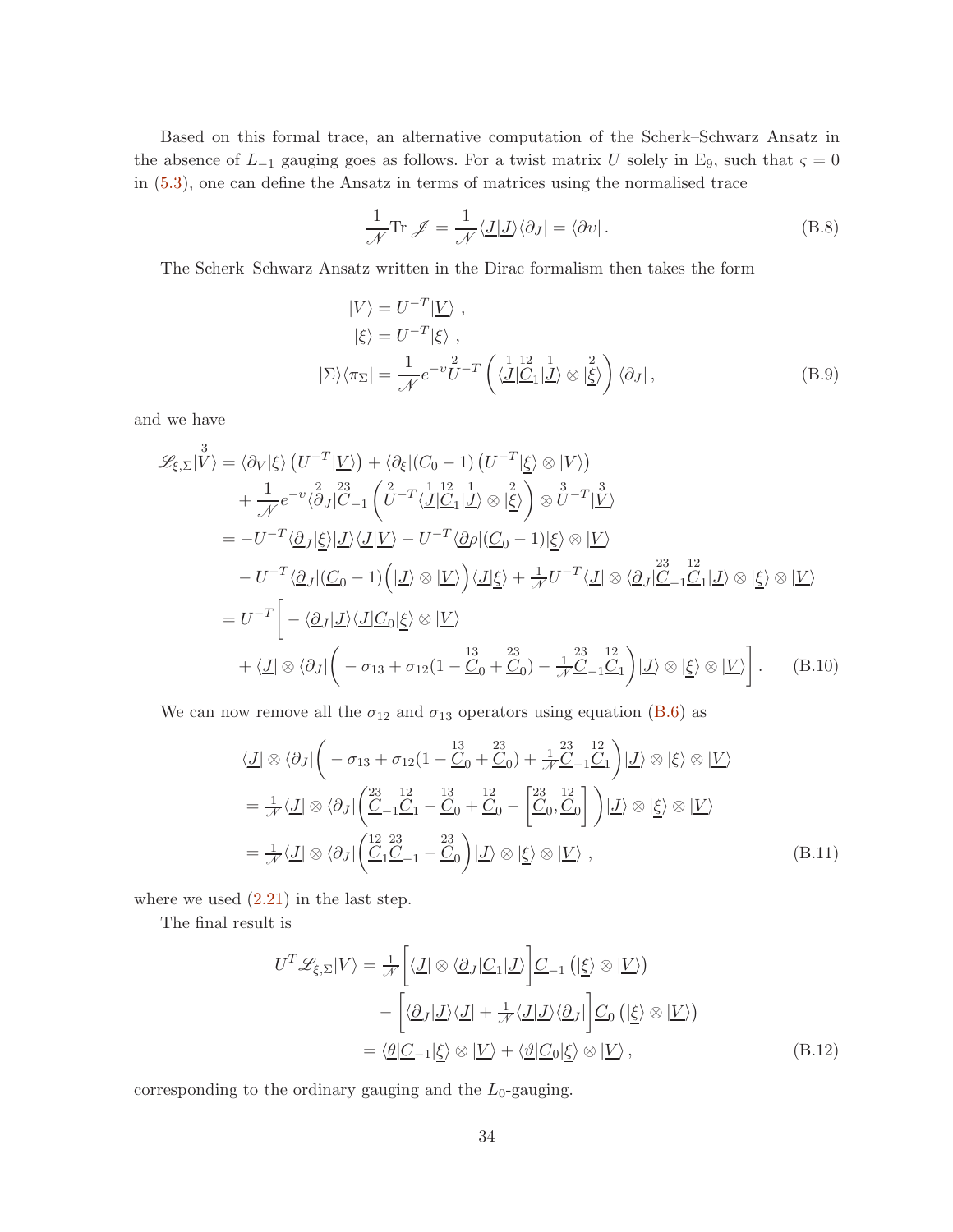# <span id="page-34-0"></span>References

- <span id="page-34-4"></span>[1] E. Cremmer and B. Julia, "The  $N = 8$  supergravity theory. 1. The Lagrangian," [Phys. Lett.](http://dx.doi.org/10.1016/0370-2693(78)90303-9) B80 (1978) 48.
- <span id="page-34-5"></span>[2] B. Julia, "Kac-Moody Symmetry of Gravitation and Supergravity Theories," in Lectures in Applied Mathematics AMS-SIAM, Vol. 21, p. 335. 1985.
- [3] H. Nicolai, "The integrability of  $N = 16$  supergravity," *[Phys. Lett.](http://dx.doi.org/10.1016/0370-2693(87)91072-0)* **B194** (1987) 402.
- <span id="page-34-1"></span>[4] E. Cremmer, B. Julia, H. Lu, and C. N. Pope, "Dualisation of dualities. I.," Nucl. Phys. B523 [\(1998\) 73–144,](http://dx.doi.org/10.1016/S0550-3213(98)00136-9) [arXiv:hep-th/9710119 \[hep-th\]](http://arxiv.org/abs/hep-th/9710119).
- [5] E. Cremmer, B. Julia, H. Lu, and C. N. Pope, "Dualisation of dualities. II: Twisted self-duality of doubled fields and superdualities," Nucl. Phys. **B535** [\(1998\) 242–292,](http://dx.doi.org/10.1016/S0550-3213(98)00552-5) [arXiv:hep-th/9806106 \[hep-th\]](http://arxiv.org/abs/hep-th/9806106).
- <span id="page-34-3"></span><span id="page-34-2"></span>[6] C. Hull and P. Townsend, "Unity of superstring dualities," Nucl. Phys. B438 [\(1995\) 109–137,](http://dx.doi.org/10.1016/0550-3213(94)00559-W) [arXiv:hep-th/9410167 \[hep-th\]](http://arxiv.org/abs/hep-th/9410167).
- [7] C. Hull, "Generalised geometry for M-theory," *JHEP* 0707 [\(2007\) 079,](http://dx.doi.org/10.1088/1126-6708/2007/07/079) [arXiv:hep-th/0701203 \[hep-th\]](http://arxiv.org/abs/hep-th/0701203).
- [8] P. P. Pacheco and D. Waldram, "M-theory, exceptional generalised geometry and superpotentials," JHEP 0809 [\(2008\) 123,](http://dx.doi.org/10.1088/1126-6708/2008/09/123) [arXiv:0804.1362 \[hep-th\]](http://arxiv.org/abs/0804.1362).
- [9] C. Hillmann, " $E_{7(7)}$  and  $d = 11$  supergravity," [arXiv:0902.1509 \[hep-th\]](http://arxiv.org/abs/0902.1509). PhD thesis, Humboldt-Universität zu Berlin, 2008.
- [10] D. S. Berman and M. J. Perry, "Generalized geometry and M-theory," JHEP 1106 [\(2011\) 074,](http://dx.doi.org/10.1007/JHEP06(2011)074) [arXiv:1008.1763 \[hep-th\]](http://arxiv.org/abs/1008.1763).
- [11] D. S. Berman, H. Godazgar, and M. J. Perry, "SO(5, 5) duality in M-theory and generalized geometry," Phys. Lett. B700 (2011) 65-67, [arXiv:1103.5733 \[hep-th\]](http://arxiv.org/abs/1103.5733).
- <span id="page-34-7"></span>[12] A. Coimbra, C. Strickland-Constable, and D. Waldram,  $E_{d(d)} \times \mathbb{R}^+$  generalised geometry, connections and M theory," JHEP 1402 [\(2014\) 054,](http://dx.doi.org/10.1007/JHEP02(2014)054) [arXiv:1112.3989 \[hep-th\]](http://arxiv.org/abs/1112.3989).
- [13] A. Coimbra, C. Strickland-Constable, and D. Waldram, "Supergravity as generalised geometry II:  $E_{d(d)} \times \mathbb{R}^+$  and M-theory," *JHEP* **1403** [\(2014\) 019,](http://dx.doi.org/10.1007/JHEP03(2014)019) [arXiv:1212.1586 \[hep-th\]](http://arxiv.org/abs/1212.1586).
- <span id="page-34-6"></span>[14] D. S. Berman, M. Cederwall, A. Kleinschmidt, and D. C. Thompson, "The gauge structure of generalised diffeomorphisms,"  $JHEP$  1301 [\(2013\) 064,](http://dx.doi.org/10.1007/JHEP01(2013)064)  $arXiv:1208.5884$  [hep-th].
- [15] J.-H. Park and Y. Suh, "U-geometry : SL(5)," JHEP 04 [\(2013\) 147,](http://dx.doi.org/10.1007/JHEP04(2013)147) [arXiv:1302.1652 \[hep-th\]](http://arxiv.org/abs/1302.1652).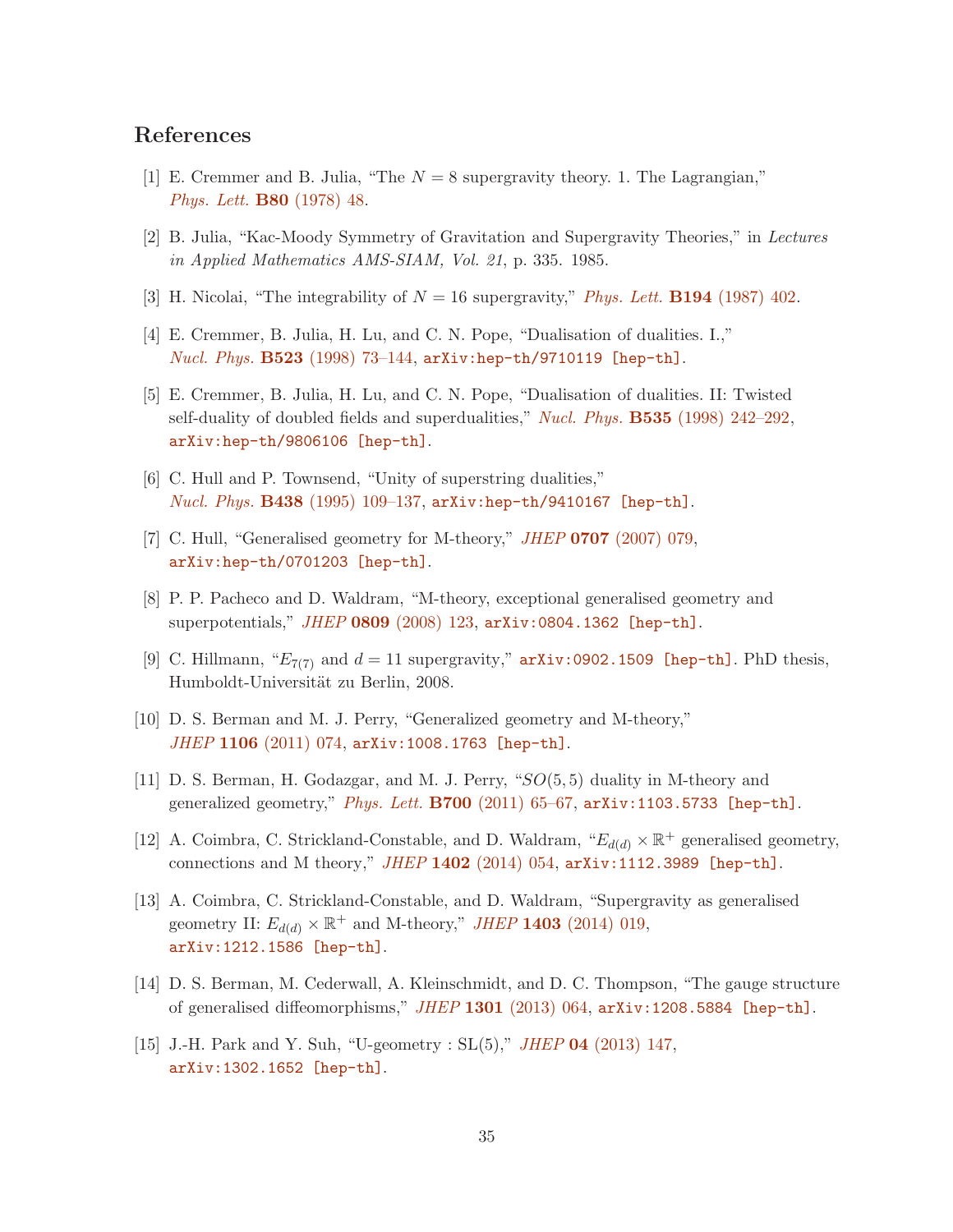- <span id="page-35-6"></span>[16] M. Cederwall, J. Edlund, and A. Karlsson, "Exceptional geometry and tensor fields," JHEP 1307 [\(2013\) 028,](http://dx.doi.org/10.1007/JHEP07(2013)028) [arXiv:1302.6736 \[hep-th\]](http://arxiv.org/abs/1302.6736).
- [17] M. Cederwall, "Non-gravitational exceptional supermultiplets," JHEP 1307 [\(2013\) 025,](http://dx.doi.org/10.1007/JHEP07(2013)025) [arXiv:1302.6737 \[hep-th\]](http://arxiv.org/abs/1302.6737).
- [18] G. Aldazabal, M. Graña, D. Marqués, and J. Rosabal, "Extended geometry and gauged maximal supergravity,"  $JHEP$  1306 [\(2013\) 046,](http://dx.doi.org/10.1007/JHEP06(2013)046)  $arXiv:1302.5419$  [hep-th].
- [19] O. Hohm and H. Samtleben, "Exceptional form of  $D = 11$  supergravity," [Phys. Rev. Lett.](http://dx.doi.org/10.1103/PhysRevLett.111.231601) 111 (2013) 231601, arXiv: 1308.1673 [hep-th].
- [20] C. D. Blair, E. Malek, and J.-H. Park, "M-theory and type IIB from a duality manifest action," JHEP 1401 [\(2014\) 172,](http://dx.doi.org/10.1007/JHEP01(2014)172) [arXiv:1311.5109 \[hep-th\]](http://arxiv.org/abs/1311.5109).
- [21] O. Hohm and H. Samtleben, "Exceptional field theory I:  $E_{6(6)}$  covariant form of M-theory and type IIB," Phys. Rev. D89 [\(2014\) 066016,](http://dx.doi.org/10.1103/PhysRevD.89.066016) [arXiv:1312.0614 \[hep-th\]](http://arxiv.org/abs/1312.0614).
- <span id="page-35-4"></span>[22] O. Hohm and H. Samtleben, "Exceptional field theory II:  $E_{7(7)}$ ," Phys. Rev. D89 [\(2014\) 066017,](http://dx.doi.org/10.1103/PhysRevD.89.066017) [arXiv:1312.4542 \[hep-th\]](http://arxiv.org/abs/1312.4542).
- <span id="page-35-0"></span>[23] O. Hohm and H. Samtleben, "Exceptional Field Theory III:  $E_{8(8)}$ ," Phys. Rev. D90 [\(2014\) 066002,](http://dx.doi.org/10.1103/PhysRevD.90.066002) [arXiv:1406.3348 \[hep-th\]](http://arxiv.org/abs/1406.3348).
- <span id="page-35-1"></span>[24] M. Cederwall and J. A. Rosabal, "E<sub>8</sub> geometry," *JHEP* 07 [\(2015\) 007,](http://dx.doi.org/10.1007/JHEP07(2015)007) [arXiv:1504.04843 \[hep-th\]](http://arxiv.org/abs/1504.04843).
- [25] D. S. Berman, E. T. Musaev, and D. C. Thompson, "Duality invariant M-theory: Gauged supergravities and Scherk-Schwarz reductions," JHEP 1210 [\(2012\) 174,](http://dx.doi.org/10.1007/JHEP10(2012)174) [arXiv:1208.0020 \[hep-th\]](http://arxiv.org/abs/1208.0020).
- [26] E. T. Musaev, "Gauged supergravities in 5 and 6 dimensions from generalised Scherk-Schwarz reductions," JHEP 1305 [\(2013\) 161,](http://dx.doi.org/10.1007/JHEP05(2013)161) [arXiv:1301.0467 \[hep-th\]](http://arxiv.org/abs/1301.0467).
- [27] H. Godazgar, M. Godazgar, and H. Nicolai, "The embedding tensor of Scherk-Schwarz flux compactifications from eleven dimensions," Phys. Rev. D89 [\(2014\) 045009,](http://dx.doi.org/10.1103/PhysRevD.89.045009) [arXiv:1312.1061 \[hep-th\]](http://arxiv.org/abs/1312.1061).
- <span id="page-35-2"></span>[28] K. Lee, C. Strickland-Constable, and D. Waldram, "Spheres, generalised parallelisability and consistent truncations," [arXiv:1401.3360 \[hep-th\]](http://arxiv.org/abs/1401.3360).
- <span id="page-35-3"></span>[29] O. Hohm and H. Samtleben, "Consistent Kaluza-Klein truncations via exceptional field theory," JHEP 1501 [\(2015\) 131,](http://dx.doi.org/10.1007/JHEP01(2015)131)  $arXiv:1410.8145$  [hep-th].
- <span id="page-35-5"></span>[30] H. Samtleben and M. Weidner, "Gauging hidden symmetries in two dimensions," JHEP 08 [\(2007\) 076,](http://dx.doi.org/10.1088/1126-6708/2007/08/076) [arXiv:0705.2606 \[hep-th\]](http://arxiv.org/abs/0705.2606).
- [31] P. C. West, " $E_{11}$ ,  $SL(32)$  and central charges," *Phys. Lett.* **B575** (2003) 333-342, [arXiv:hep-th/0307098 \[hep-th\]](http://arxiv.org/abs/hep-th/0307098).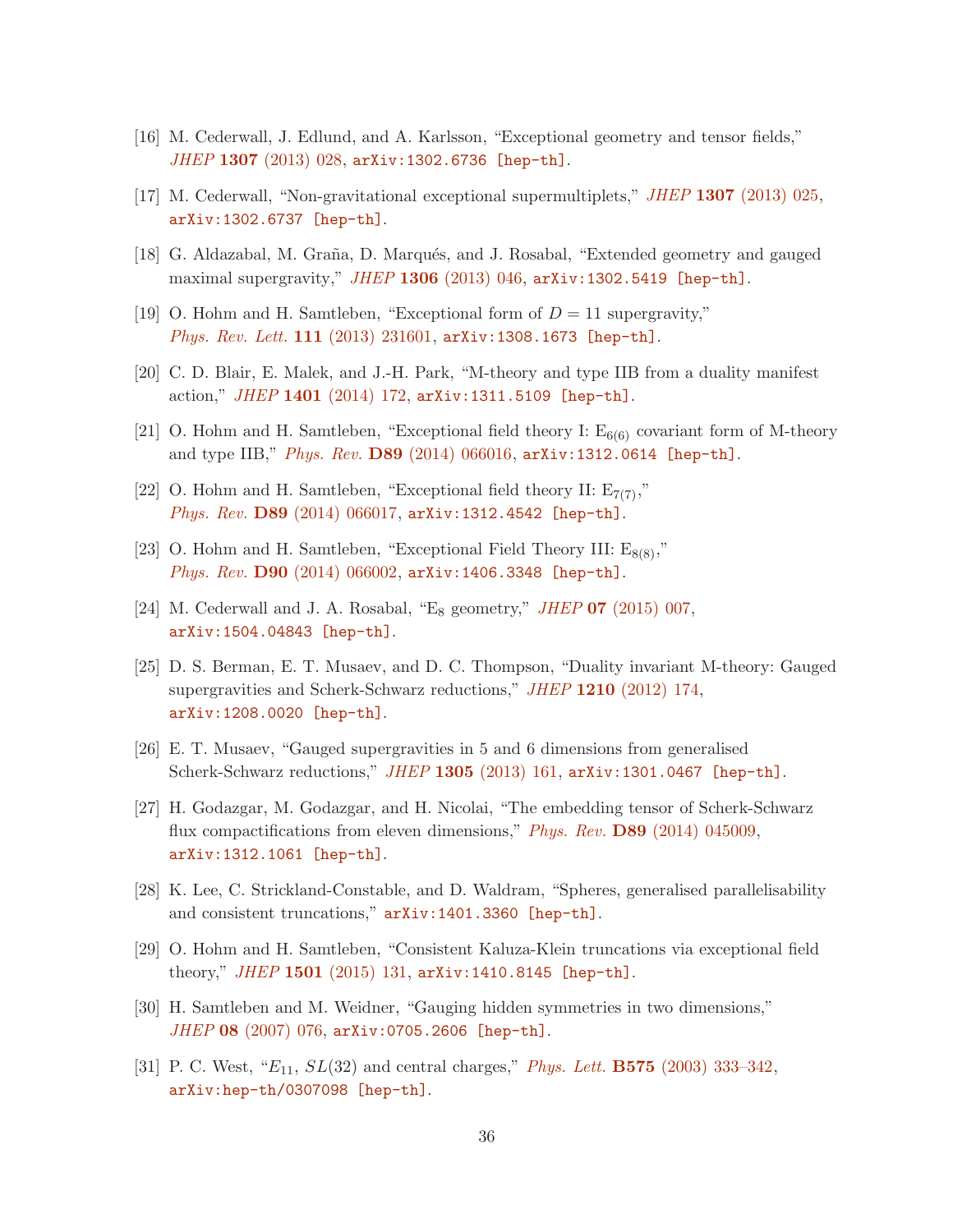- <span id="page-36-1"></span><span id="page-36-0"></span>[32] J. Palmkvist, "The tensor hierarchy algebra," [J. Math. Phys.](http://dx.doi.org/10.1063/1.4858335) 55 (2014) 011701, [arXiv:1305.0018 \[hep-th\]](http://arxiv.org/abs/1305.0018).
- <span id="page-36-2"></span>[33] P. Goddard and D. I. Olive, "Kac-Moody and Virasoro algebras in relation to quantum physics," [Int. J. Mod. Phys.](http://dx.doi.org/10.1142/S0217751X86000149) A1 (1986) 303.
- <span id="page-36-3"></span>[34] P. Goddard, A. Kent, and D. I. Olive, "Virasoro algebras and coset space models," Phys. Lett. 152B [\(1985\) 88–92.](http://dx.doi.org/10.1016/0370-2693(85)91145-1)
- <span id="page-36-4"></span>[35] P. West, "Generalised Space-time and Gauge Transformations," JHEP 08 [\(2014\) 050,](http://dx.doi.org/10.1007/JHEP08(2014)050) [arXiv:1403.6395 \[hep-th\]](http://arxiv.org/abs/1403.6395).
- <span id="page-36-5"></span>[36] V. G. Kac, "Infinite dimensional Lie algebras,". Cambridge, UK: Univ. Pr. (1990) 400 p.
- <span id="page-36-6"></span>[37] V. Chari and A. Pressley, "A new family of irreducible, integrable modules for affine Lie algebras," Math. Ann. 277 [no. 3, \(1987\) 543–562.](http://dx.doi.org/10.1007/BF01458331)
- [38] V. G. Kac, "An elucidation of: "Infinite-dimensional algebras ... and the very strange formula."  $E_8^{(1)}$  $8^{(1)}$  and the cube root of the modular invariant j," Adv. in Math. 35 [no. 2, \(1980\) 264–273.](http://dx.doi.org/10.1016/0001-8708(80)90052-3)
- <span id="page-36-7"></span>[39] J. Lepowsky, "Euclidean Lie algebras and the modular function j," in The Santa Cruz Conference on Finite Groups (Univ. California, Santa Cruz, Calif., 1979), vol. 37 of Proc. Sympos. Pure Math., pp. 567–570. Amer. Math. Soc., Providence, R.I., 1980.
- <span id="page-36-9"></span><span id="page-36-8"></span>[40] H. Sugawara, "A field theory of currents," Phys. Rev. 170 [\(1968\) 1659–1662.](http://dx.doi.org/10.1103/PhysRev.170.1659)
- [41] P. Di Francesco, P. Mathieu, and D. Sénéchal, *[Conformal field theory](http://dx.doi.org/10.1007/978-1-4612-2256-9)*. Graduate Texts in Contemporary Physics. Springer-Verlag, New York, 1997. <http://dx.doi.org/10.1007/978-1-4612-2256-9>.
- <span id="page-36-10"></span>[42] V. G. Kac, R. V. Moody, and M. Wakimoto, "On  $E_{10}$ ," in Differential geometrical methods in theoretical physics (Como, 1987), vol. 250 of NATO Adv. Sci. Inst. Ser. C Math. Phys. Sci., pp. 109–128. Kluwer Acad. Publ., Dordrecht, 1988.
- <span id="page-36-11"></span>[43] V. G. Kac and M. Wakimoto, "Unitarizable highest weight representations of the Virasoro, Neveu-Schwarz and Ramond algebras," in Conformal groups and related symmetries: physical results and mathematical background (Clausthal-Zellerfeld, 1985), vol. 261 of Lecture Notes in Phys., pp. 345–371. Springer, Berlin, 1986.
- <span id="page-36-13"></span><span id="page-36-12"></span>[44] D. H. Peterson and V. G. Kac, "Infinite flag varieties and conjugacy theorems," Proc. Nat. Acad. Sci. U.S.A. 80 no. 6 i., (1983) 1778–1782.
- <span id="page-36-14"></span>[45] J. Greitz, P. Howe, and J. Palmkvist, "The tensor hierarchy simplified," [Class. Quant. Grav.](http://dx.doi.org/10.1088/0264-9381/31/8/087001) 31 (2014) 087001  $arXiv:1308.4972$  [hep-th].
- [46] G. Bossard, A. Kleinschmidt, J. Palmkvist, C. N. Pope, and E. Sezgin, "Beyond  $E_{11}$ ," JHEP 05 [\(2017\) 020,](http://dx.doi.org/10.1007/JHEP05(2017)020) [arXiv:1703.01305 \[hep-th\]](http://arxiv.org/abs/1703.01305).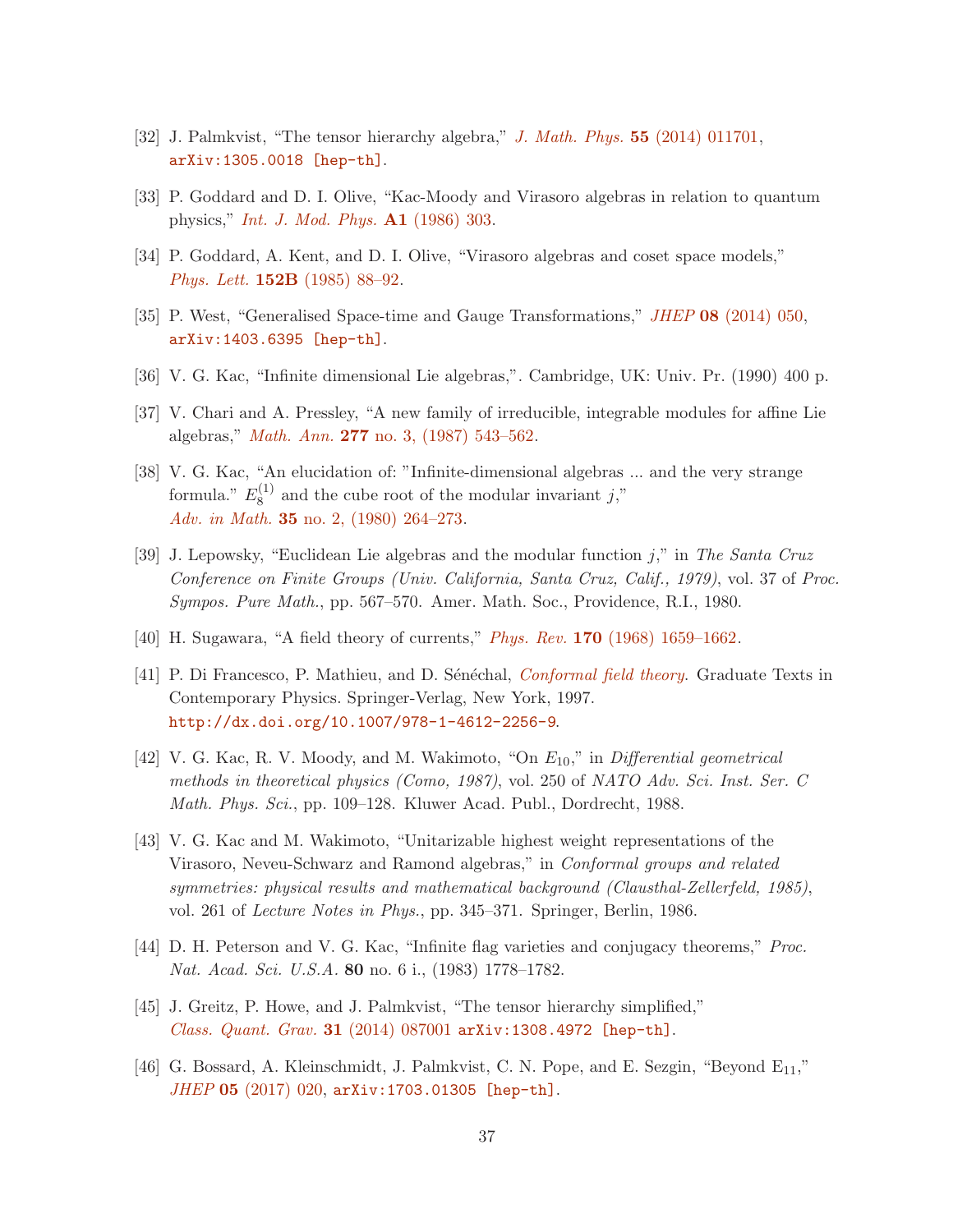- <span id="page-37-1"></span><span id="page-37-0"></span>[47] L. Carbone, M. Cederwall, and J. Palmkvist, "Generators and relations for Lie superalgebras of Cartan type," in preparation.
- <span id="page-37-2"></span>[48] J. Palmkvist, "Exceptional geometry and Borcherds superalgebras," JHEP 11 [\(2015\) 032,](http://dx.doi.org/10.1007/JHEP11(2015)032) [arXiv:1507.08828 \[hep-th\]](http://arxiv.org/abs/1507.08828).
- <span id="page-37-3"></span>[49] O. Hohm and H. Samtleben, "U-duality covariant gravity," JHEP 1309 [\(2013\) 080,](http://dx.doi.org/10.1007/JHEP09(2013)080) [arXiv:1307.0509 \[hep-th\]](http://arxiv.org/abs/1307.0509).
- <span id="page-37-4"></span>[50] A. Baguet and H. Samtleben, " $E_{8(8)}$  exceptional field theory: Geometry, fermions and supersymmetry," JHEP 09 [\(2016\) 168,](http://dx.doi.org/10.1007/JHEP09(2016)168) [arXiv:1607.03119 \[hep-th\]](http://arxiv.org/abs/1607.03119).
- <span id="page-37-5"></span>[51] O. Hohm and B. Zwiebach, " $L_{\infty}$  algebras and field theory," Fortsch. Phys. 65 [no. 3-4, \(2017\) 1700014,](http://dx.doi.org/10.1002/prop.201700014) [arXiv:1701.08824 \[hep-th\]](http://arxiv.org/abs/1701.08824).
- <span id="page-37-6"></span>[52] D. S. Berman, M. Cederwall, and C. Strickland-Constable work in progress.
- <span id="page-37-7"></span>[53] J. Scherk and J. H. Schwarz, "How to Get Masses from Extra Dimensions," Nucl. Phys. B153 [\(1979\) 61–88.](http://dx.doi.org/10.1016/0550-3213(79)90592-3)
- [54] B. Julia and H. Nicolai, "Conformal internal symmetry of 2d sigma-models coupled to gravity and a dilaton," Nucl. Phys.  $B482$  (1996) 431-465, [arXiv:hep-th/9608082 \[hep-th\]](http://arxiv.org/abs/hep-th/9608082).
- <span id="page-37-9"></span><span id="page-37-8"></span>[55] P. Breitenlohner and D. Maison, "On the Geroch group," Ann. Inst. H. Poincaré Phys. Theor. 46 (1987) 215.
- <span id="page-37-10"></span>[56] R. P. Geroch, "A Method for generating solutions of Einstein's equations," J. Math. Phys. 12 [\(1971\) 918–924.](http://dx.doi.org/10.1063/1.1665681)
- <span id="page-37-11"></span>[57] R. P. Geroch, "A Method for generating new solutions of Einstein's equation. 2," J. Math. Phys. 13 [\(1972\) 394–404.](http://dx.doi.org/10.1063/1.1665990)
- <span id="page-37-12"></span>[58] A. Le Diffon and H. Samtleben, "Supergravities without an action: Gauging the trombone," Nucl. Phys. B811 [\(2009\) 1–35,](http://dx.doi.org/10.1016/j.nuclphysb.2008.11.010) [arXiv:0809.5180 \[hep-th\]](http://arxiv.org/abs/0809.5180).
- <span id="page-37-13"></span>[59] E. Cremmer, H. Lu, C. N. Pope, and K. S. Stelle, "Spectrum generating symmetries for BPS solitons," Nucl. Phys. B520 [\(1998\) 132–156,](http://dx.doi.org/10.1016/S0550-3213(98)00057-1) [arXiv:hep-th/9707207 \[hep-th\]](http://arxiv.org/abs/hep-th/9707207).
- <span id="page-37-14"></span>[60] P. Breitenlohner, D. Maison, and G. W. Gibbons, "Four-dimensional black holes from Kaluza-Klein theories," [Commun. Math. Phys.](http://dx.doi.org/10.1007/BF01217967) 120 (1988) 295.
- <span id="page-37-15"></span>[61] E. Cremmer, B. Julia, H. Lu, and C. N. Pope, "Higher dimensional origin of  $D = 3$  coset symmetries,"  $arXiv:hep-th/9909099$  [hep-th].
- [62] A. Kleinschmidt and D. Roest, "Extended symmetries in supergravity: the semi-simple case," JHEP 07 [\(2008\) 035,](http://dx.doi.org/10.1088/1126-6708/2008/07/035) [arXiv:0805.2573 \[hep-th\]](http://arxiv.org/abs/0805.2573).